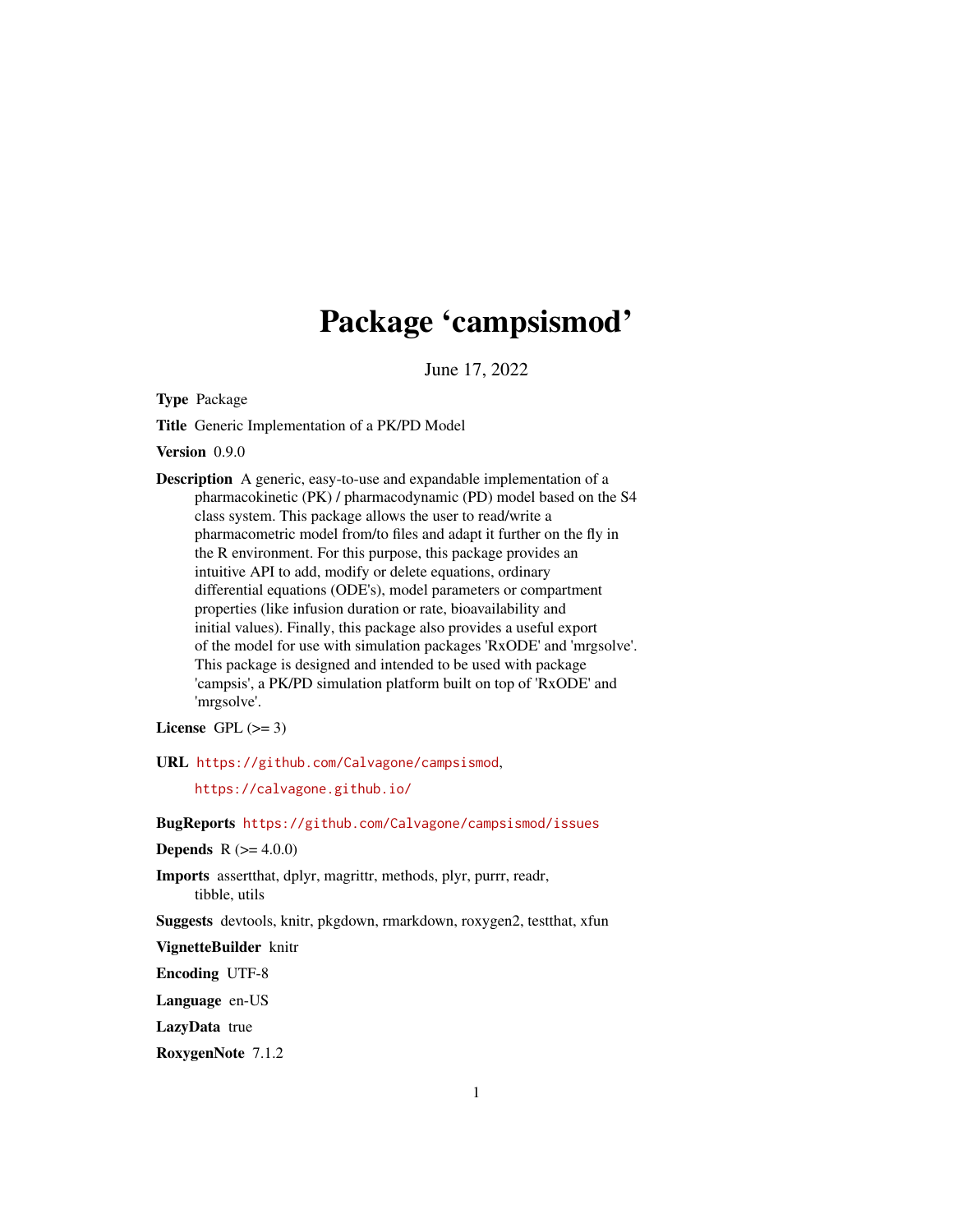Collate 'global.R' 'data.R' 'utilities.R' 'special\_operators.R' 'check.R' 'generic.R' 'generic\_element\_list.R' 'generic\_element\_position.R' 'generic\_list.R' 'pattern.R' 'model\_statement.R' 'model\_statements.R' 'model\_unknown\_statement.R' 'model\_comment.R' 'model\_line\_break.R' 'model\_equation.R' 'model\_ode.R' 'model\_if\_statement.R' 'compartment.R' 'compartment\_property.R' 'compartment\_properties.R' 'compartment\_bioavailability.R' 'compartment\_lag\_time.R' 'compartment\_infusion\_duration.R' 'compartment\_infusion\_rate.R' 'compartment\_initial\_condition.R' 'compartments.R' 'parameter.R' 'parameters.R' 'code\_record.R' 'code\_records.R' 'model\_parser.R' 'campsis\_model.R' 'rxode\_model.R' 'rxode\_conversion.R' 'mrgsolve\_model.R' 'mrgsolve\_conversion.R'

#### NeedsCompilation no

Author Nicolas Luyckx [aut, cre]

Maintainer Nicolas Luyckx <nicolas.luyckx@calvagone.com>

Repository CRAN

Date/Publication 2022-06-17 12:50:02 UTC

# R topics documented:

| 5     |
|-------|
| 7     |
| 7     |
| 8     |
| 8     |
| 9     |
| 9     |
| 10    |
| 10    |
| 10    |
| 11    |
| -11   |
| -11   |
|       |
|       |
| -12   |
| $-12$ |
| 13    |
| -13   |
| 13    |
| 13    |
| -14   |
| -14   |
| 15    |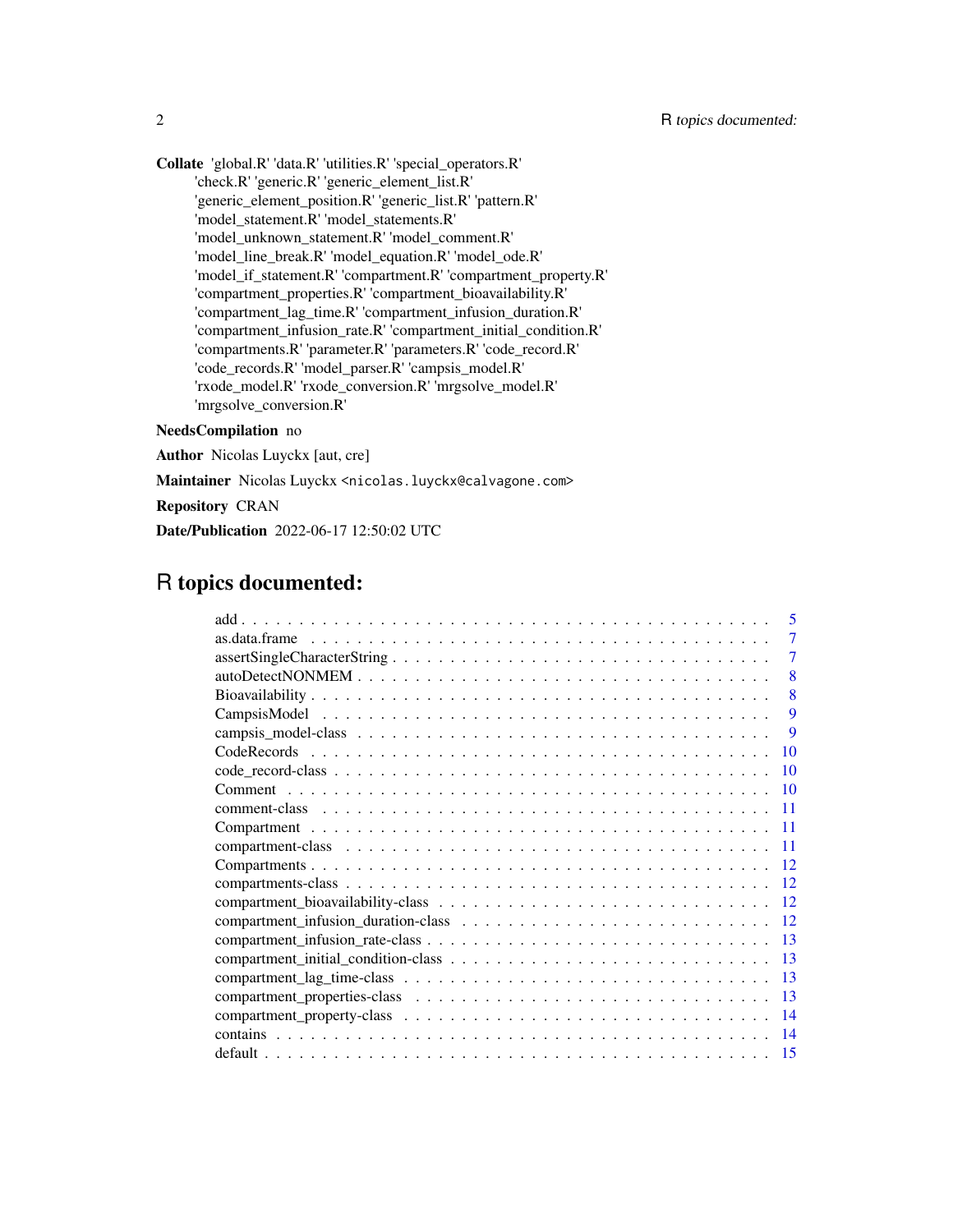| delete                                                                                                                                            | 15 |
|---------------------------------------------------------------------------------------------------------------------------------------------------|----|
|                                                                                                                                                   | 16 |
|                                                                                                                                                   | 17 |
|                                                                                                                                                   | 17 |
|                                                                                                                                                   | 17 |
|                                                                                                                                                   | 18 |
|                                                                                                                                                   | 18 |
|                                                                                                                                                   | 18 |
|                                                                                                                                                   | 19 |
|                                                                                                                                                   | 19 |
|                                                                                                                                                   | 20 |
|                                                                                                                                                   | 20 |
|                                                                                                                                                   | 21 |
| find                                                                                                                                              | 21 |
|                                                                                                                                                   | 22 |
|                                                                                                                                                   | 23 |
|                                                                                                                                                   | 23 |
|                                                                                                                                                   | 24 |
|                                                                                                                                                   | 24 |
|                                                                                                                                                   | 25 |
|                                                                                                                                                   | 27 |
|                                                                                                                                                   | 27 |
|                                                                                                                                                   | 28 |
|                                                                                                                                                   | 28 |
|                                                                                                                                                   | 29 |
|                                                                                                                                                   | 30 |
|                                                                                                                                                   | 30 |
|                                                                                                                                                   | 31 |
|                                                                                                                                                   | 32 |
|                                                                                                                                                   | 32 |
|                                                                                                                                                   | 33 |
|                                                                                                                                                   | 33 |
|                                                                                                                                                   | 34 |
|                                                                                                                                                   | 34 |
|                                                                                                                                                   | 35 |
|                                                                                                                                                   | 35 |
|                                                                                                                                                   | 35 |
| isDiag                                                                                                                                            | 36 |
| $isEmptyLine \dots \dots \dots \dots \dots \dots \dots \dots \dots \dots \dots \dots \dots \dots \dots$                                           | 36 |
|                                                                                                                                                   | 37 |
| isIfStatement                                                                                                                                     | 37 |
|                                                                                                                                                   | 38 |
|                                                                                                                                                   | 38 |
| is Strict Record Delimiter $\ldots$ , $\ldots$ , $\ldots$ , $\ldots$ , $\ldots$ , $\ldots$ , $\ldots$ , $\ldots$ , $\ldots$ , $\ldots$ , $\ldots$ | 39 |
|                                                                                                                                                   | 39 |
|                                                                                                                                                   | 40 |
|                                                                                                                                                   | 40 |
|                                                                                                                                                   | 40 |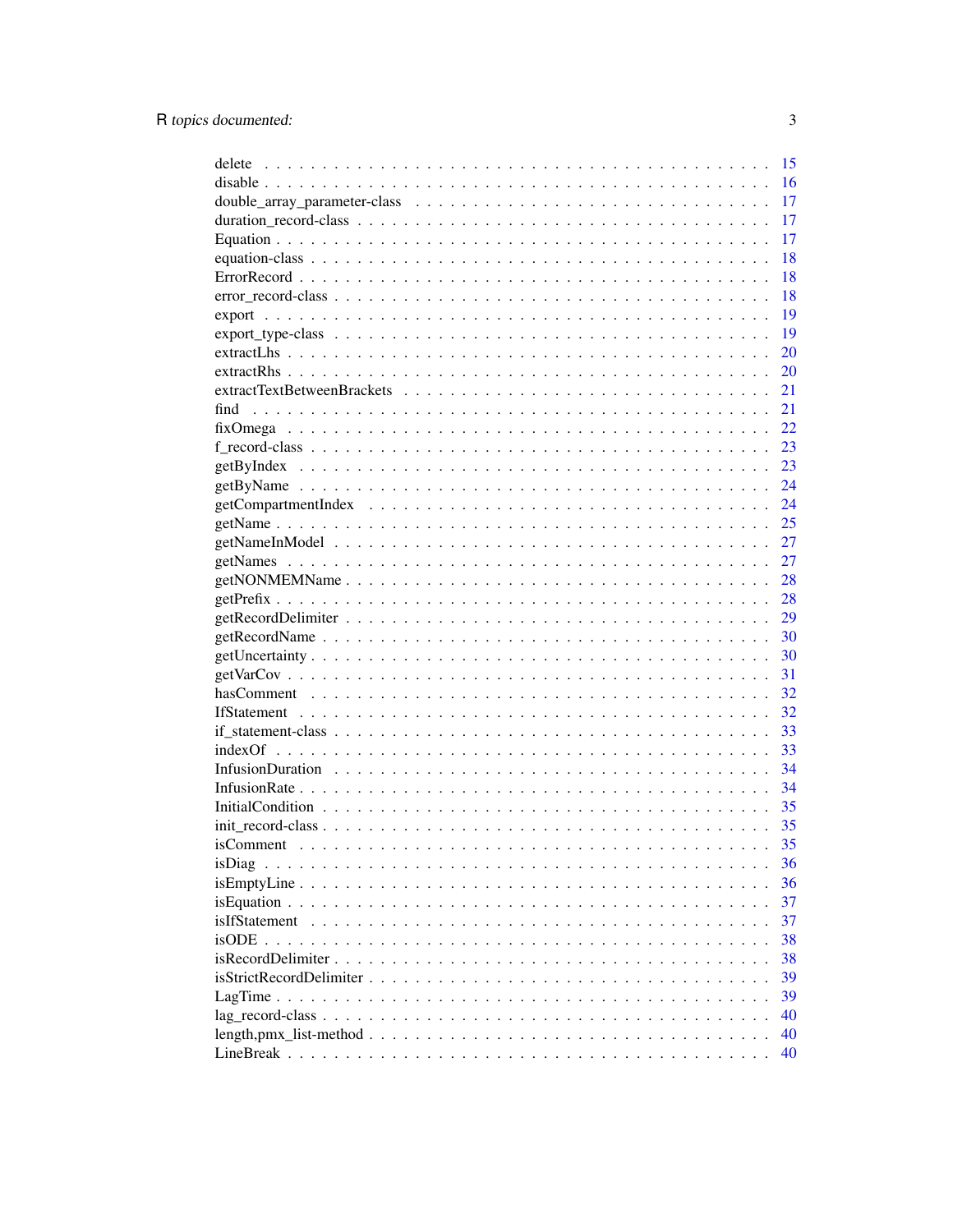|                                                                                                            | 41 |
|------------------------------------------------------------------------------------------------------------|----|
|                                                                                                            | 41 |
|                                                                                                            | 41 |
|                                                                                                            | 42 |
|                                                                                                            | 42 |
|                                                                                                            | 43 |
|                                                                                                            | 43 |
|                                                                                                            | 44 |
|                                                                                                            | 44 |
|                                                                                                            | 45 |
|                                                                                                            | 45 |
|                                                                                                            | 46 |
|                                                                                                            | 46 |
|                                                                                                            | 47 |
|                                                                                                            | 47 |
|                                                                                                            | 48 |
|                                                                                                            | 48 |
|                                                                                                            | 49 |
|                                                                                                            | 49 |
|                                                                                                            | 49 |
|                                                                                                            | 50 |
|                                                                                                            | 50 |
|                                                                                                            | 50 |
|                                                                                                            | 51 |
|                                                                                                            | 51 |
|                                                                                                            | 52 |
|                                                                                                            | 52 |
|                                                                                                            | 52 |
|                                                                                                            | 53 |
|                                                                                                            | 53 |
|                                                                                                            | 54 |
|                                                                                                            | 54 |
|                                                                                                            | 54 |
|                                                                                                            | 54 |
|                                                                                                            | 55 |
|                                                                                                            | 55 |
| pmx position by index-class $\ldots \ldots \ldots \ldots \ldots \ldots \ldots \ldots \ldots \ldots \ldots$ | 55 |
|                                                                                                            | 55 |
| processExtraArg                                                                                            | 56 |
|                                                                                                            | 56 |
|                                                                                                            | 56 |
|                                                                                                            | 57 |
|                                                                                                            | 57 |
|                                                                                                            | 58 |
| read.model                                                                                                 | 58 |
|                                                                                                            |    |
|                                                                                                            | 59 |
|                                                                                                            | 59 |
|                                                                                                            | 60 |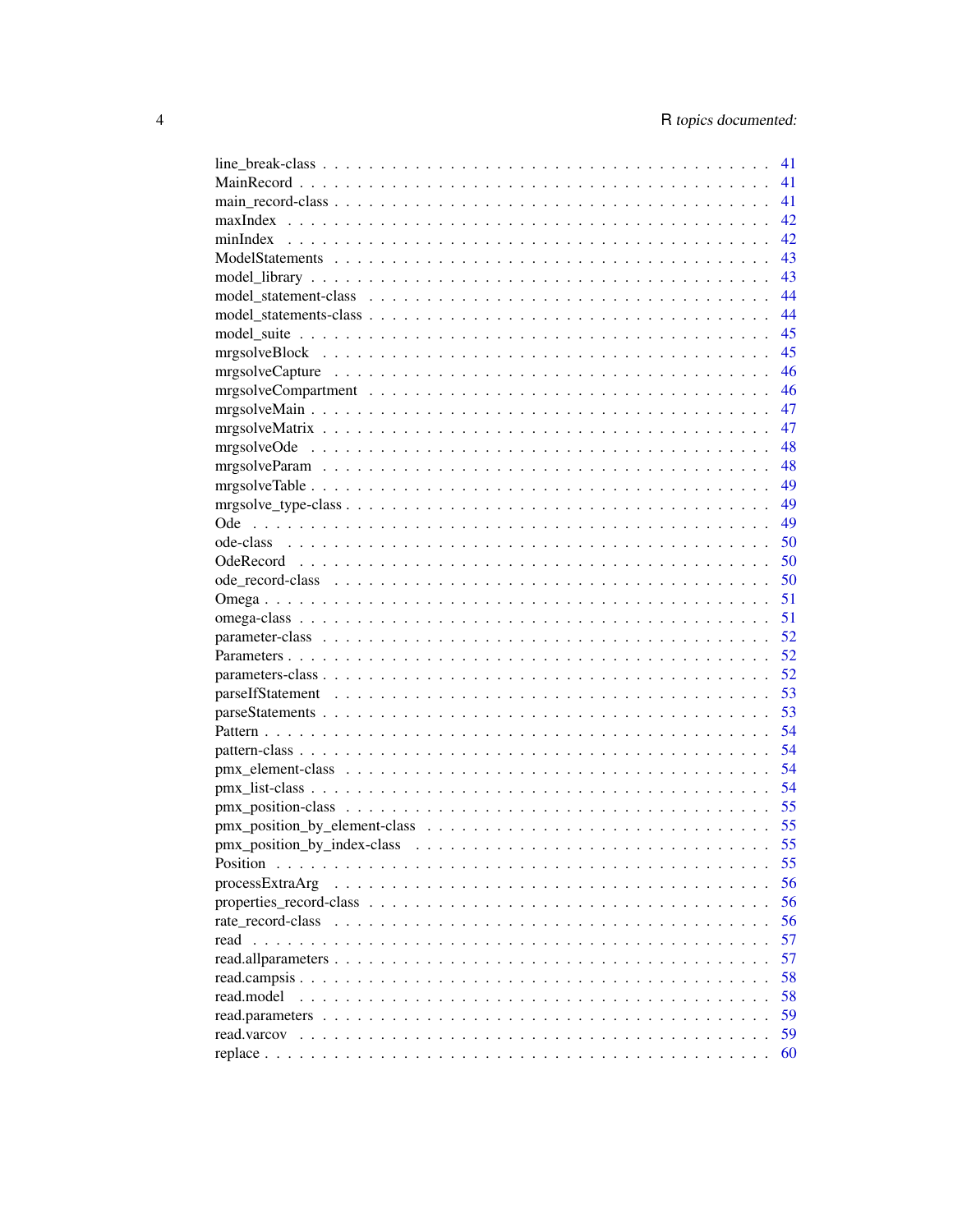<span id="page-4-0"></span>

|       | - 68 |
|-------|------|
|       |      |
|       |      |
|       |      |
|       |      |
|       |      |
|       |      |
|       |      |
|       |      |
| Index | 73   |

add *Add element to list.*

# Description

Add element to list.

# Usage

```
add(object, x, ...)
## S4 method for signature 'pmx_list,pmx_element'
add(object, x, pos = NULL)
## S4 method for signature 'pmx_list,pmx_list'
add(object, x)
## S4 method for signature 'pmx_list,list'
add(object, x)
## S4 method for signature 'compartments, compartment_property'
```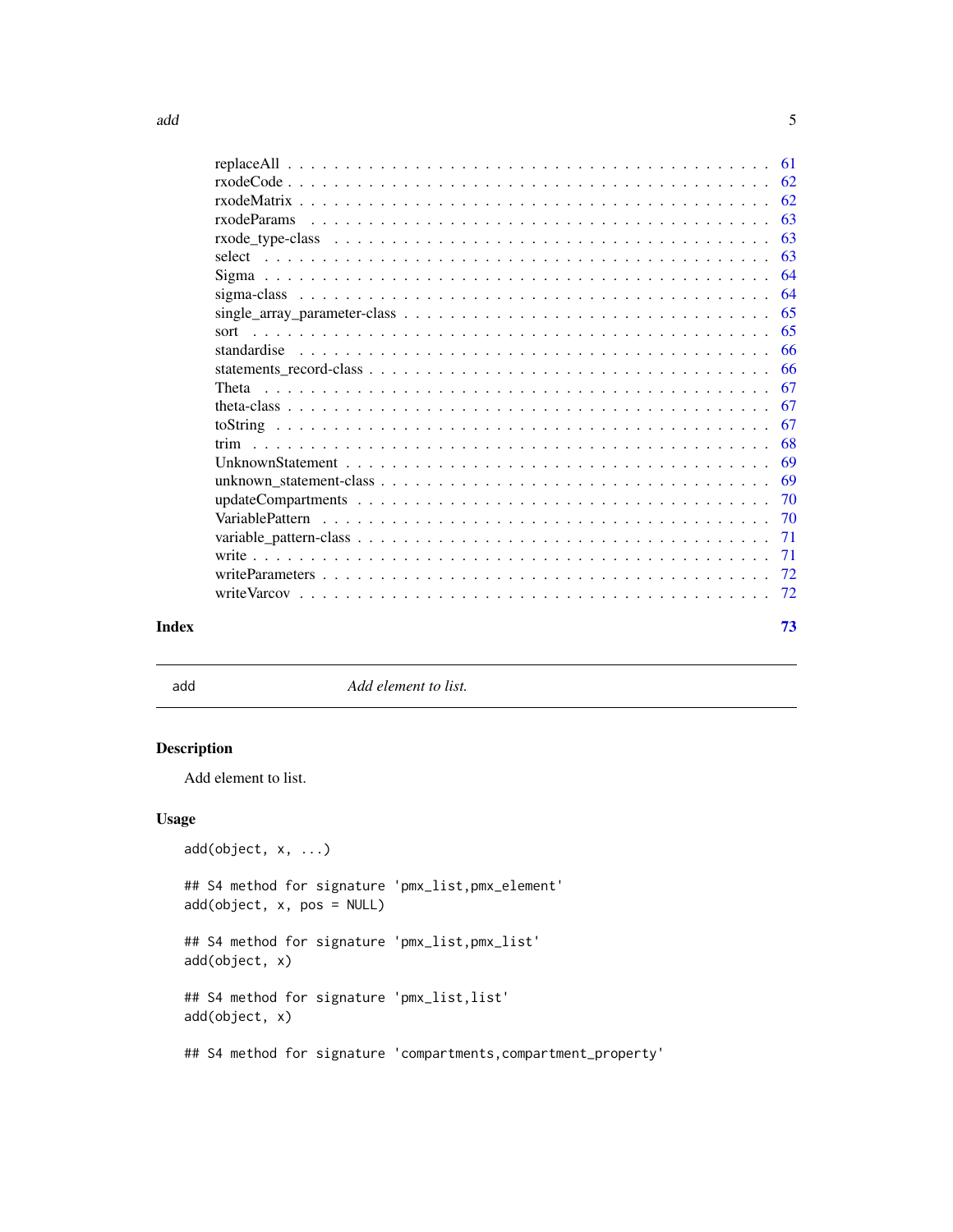```
add(object, x)
## S4 method for signature 'compartments, compartments'
add(object, x)
## S4 method for signature 'parameters, single_array_parameter'
add(object, x)
## S4 method for signature 'parameters,double_array_parameter'
add(object, x)
## S4 method for signature 'parameters,parameters'
add(object, x)
## S4 method for signature 'code_record, model_statement'
add(object, x, pos = NULL)
## S4 method for signature 'code_record,code_record'
add(object, x)
## S4 method for signature 'code_records, code_records'
add(object, x)
## S4 method for signature 'code_records, model_statement'
add(object, x, pos = NULL)
## S4 method for signature 'campsis_model, compartment_property'
add(object, x)
## S4 method for signature 'campsis_model, parameter'
add(object, x)
## S4 method for signature 'campsis_model,code_record'
add(object, x)
## S4 method for signature 'campsis_model,model_statement'
add(object, x, pos = NULL)## S4 method for signature 'campsis_model,campsis_model'
add(object, x)
```
#### **Arguments**

| object | list object                                  |
|--------|----------------------------------------------|
| X      | element to add                               |
| .      | extra arguments, unused by this generic list |
| pos    | position where x needs to be added in list   |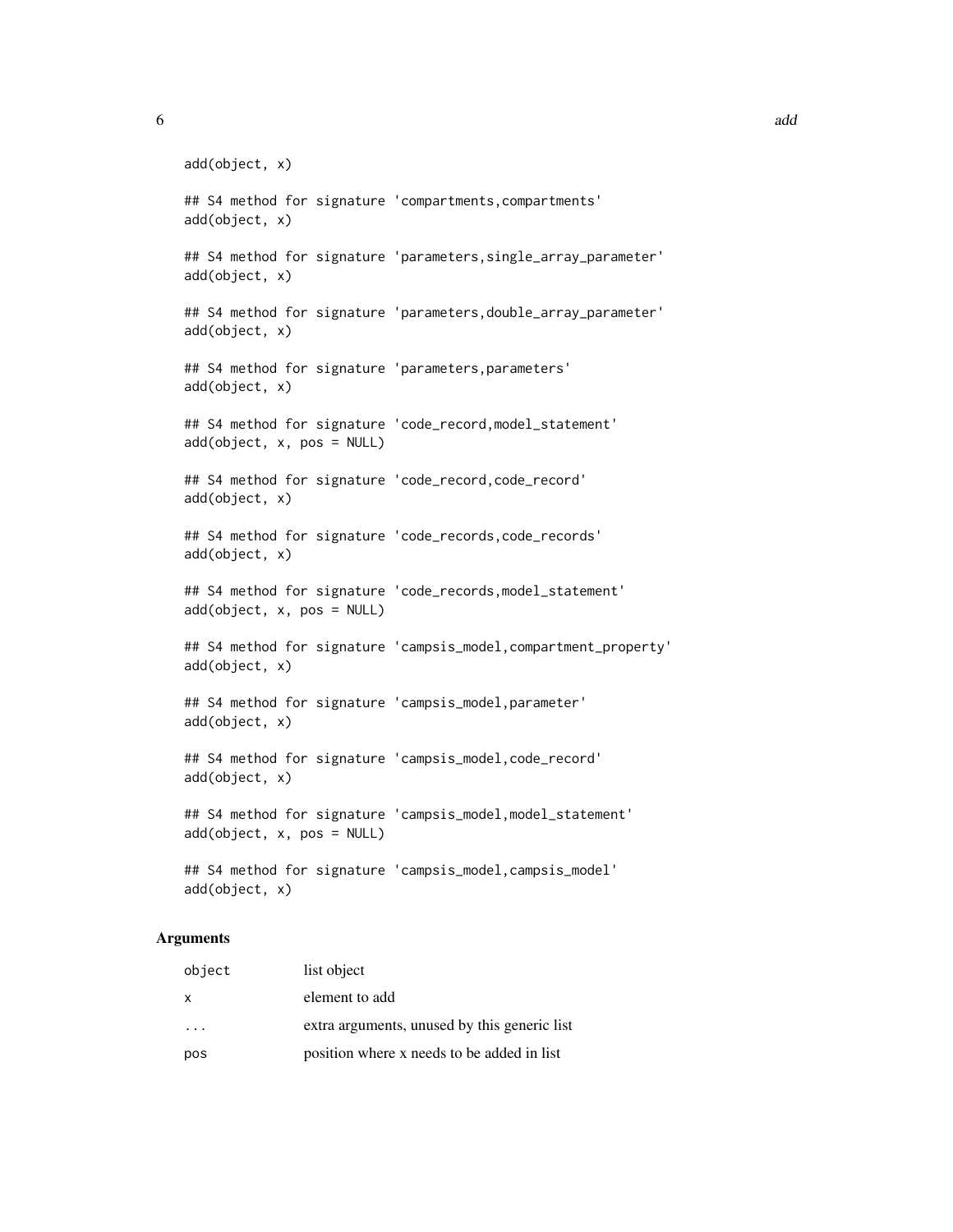#### <span id="page-6-0"></span>as.data.frame 7

#### Value

modified list object

as.data.frame *As data frame method.*

#### Description

As data frame method.

#### Usage

```
as.data.frame(x, row.names = NULL, optional = FALSE, ...)
## S4 method for signature 'theta,character,logical'
as.data.frame(x, row.names = NULL, optional = FALSE, ...)
## S4 method for signature 'omega,character,logical'
as.data.frame(x, row.name = NULL, optional = FALSE, ...)## S4 method for signature 'sigma,character,logical'
as.data.frame(x, row.names = NULL, optional = FALSE, ...)
```
# Arguments

| x         | generic object  |
|-----------|-----------------|
| row.names | row names       |
| optional  | optional        |
|           | extra arguments |

#### Value

data frame

assertSingleCharacterString

*Assert the given character vector is a single character string.*

# Description

Assert the given character vector is a single character string.

#### Usage

assertSingleCharacterString(x)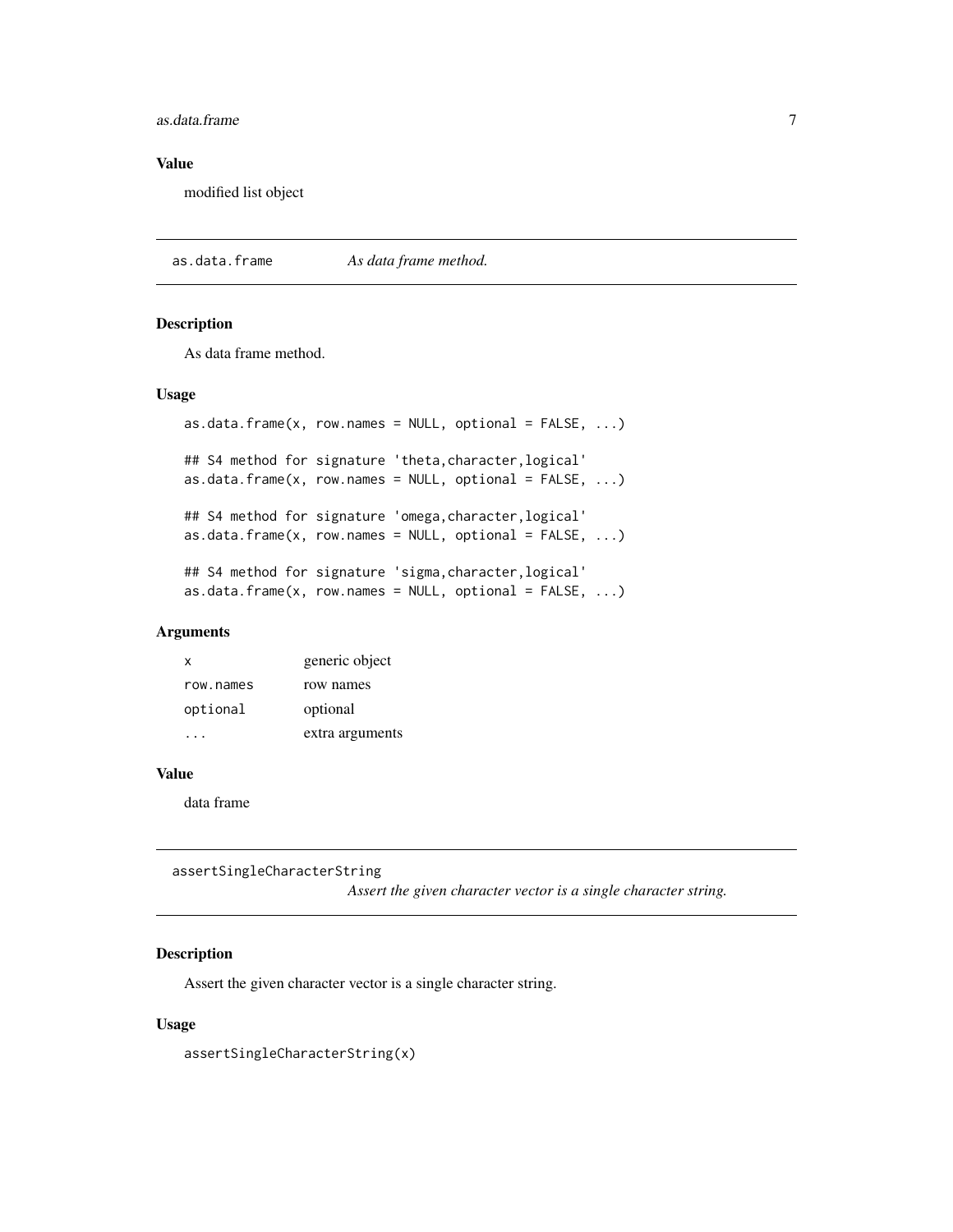#### Arguments

x single character string

# Value

no return value

| autoDetectNONMEM | Auto-detect special variables from NONMEM as compartment prop-            |
|------------------|---------------------------------------------------------------------------|
|                  | erties. Bioavailabilities, infusion durations/rates and lag times will be |
|                  | <i>automatically detected.</i>                                            |

# Description

Auto-detect special variables from NONMEM as compartment properties. Bioavailabilities, infusion durations/rates and lag times will be automatically detected.

# Usage

```
autoDetectNONMEM(object, ...)
```

```
## S4 method for signature 'campsis_model'
autoDetectNONMEM(object, ...)
```
#### Arguments

| object   | object that has NONMEM special variables to be identified |
|----------|-----------------------------------------------------------|
| $\cdots$ | extra arguments, unused                                   |

#### Value

updated object

Bioavailability *Create a bioavailability for the specified compartment.*

#### Description

Create a bioavailability for the specified compartment.

# Usage

```
Bioavailability(compartment, rhs = "")
```
<span id="page-7-0"></span>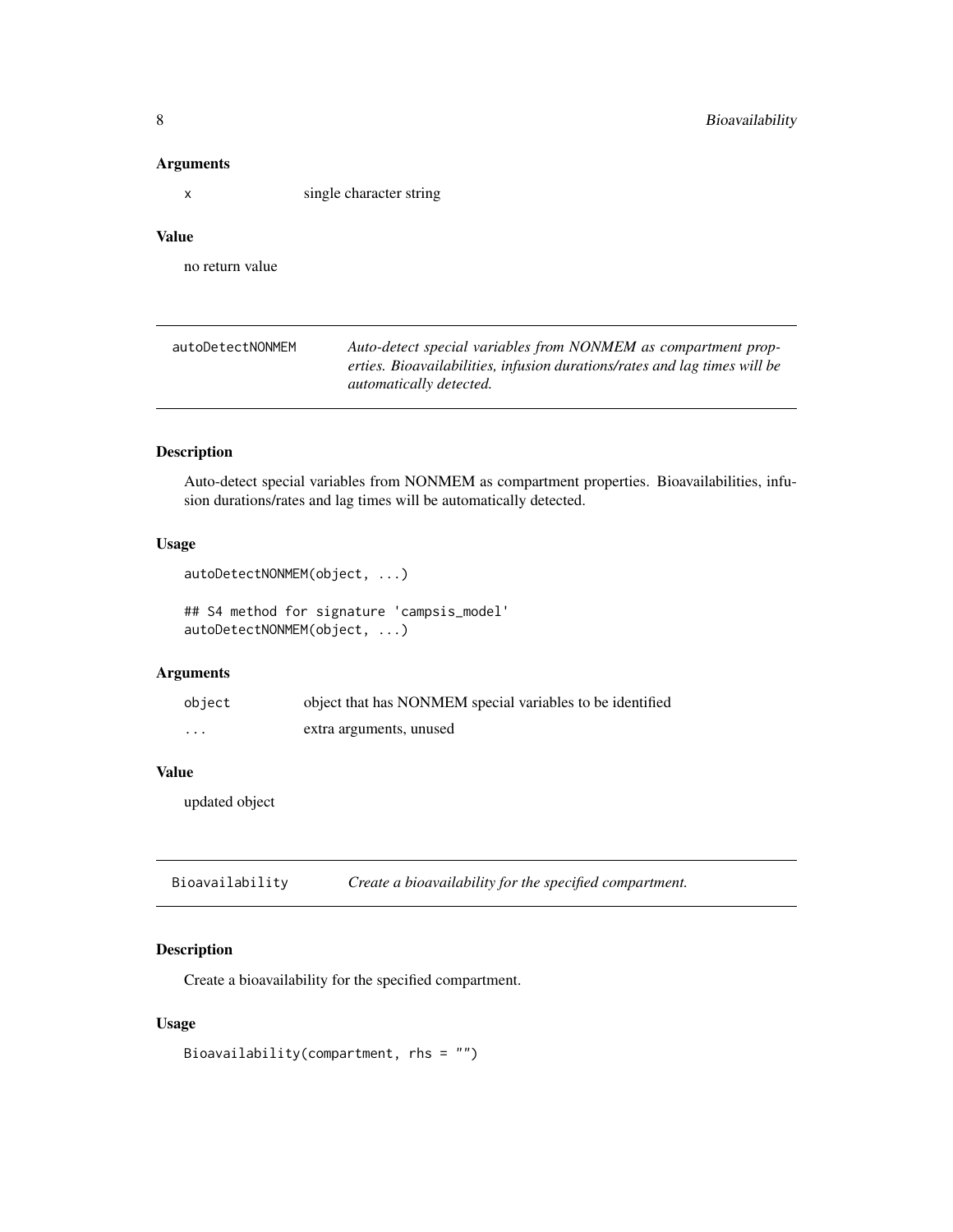# <span id="page-8-0"></span>CampsisModel 9

# Arguments

| compartment | compartment index                    |
|-------------|--------------------------------------|
| rhs         | right-hand side part of the equation |

#### Value

a bioavailability property

CampsisModel *Create a new CAMPSIS model.*

# Description

Create a new CAMPSIS model.

# Usage

CampsisModel()

#### Value

a CAMPSIS model, empty

campsis\_model-class *CAMPSIS model class.*

# Description

CAMPSIS model class.

# Slots

model a list of code records

parameters model parameters

compartments model compartments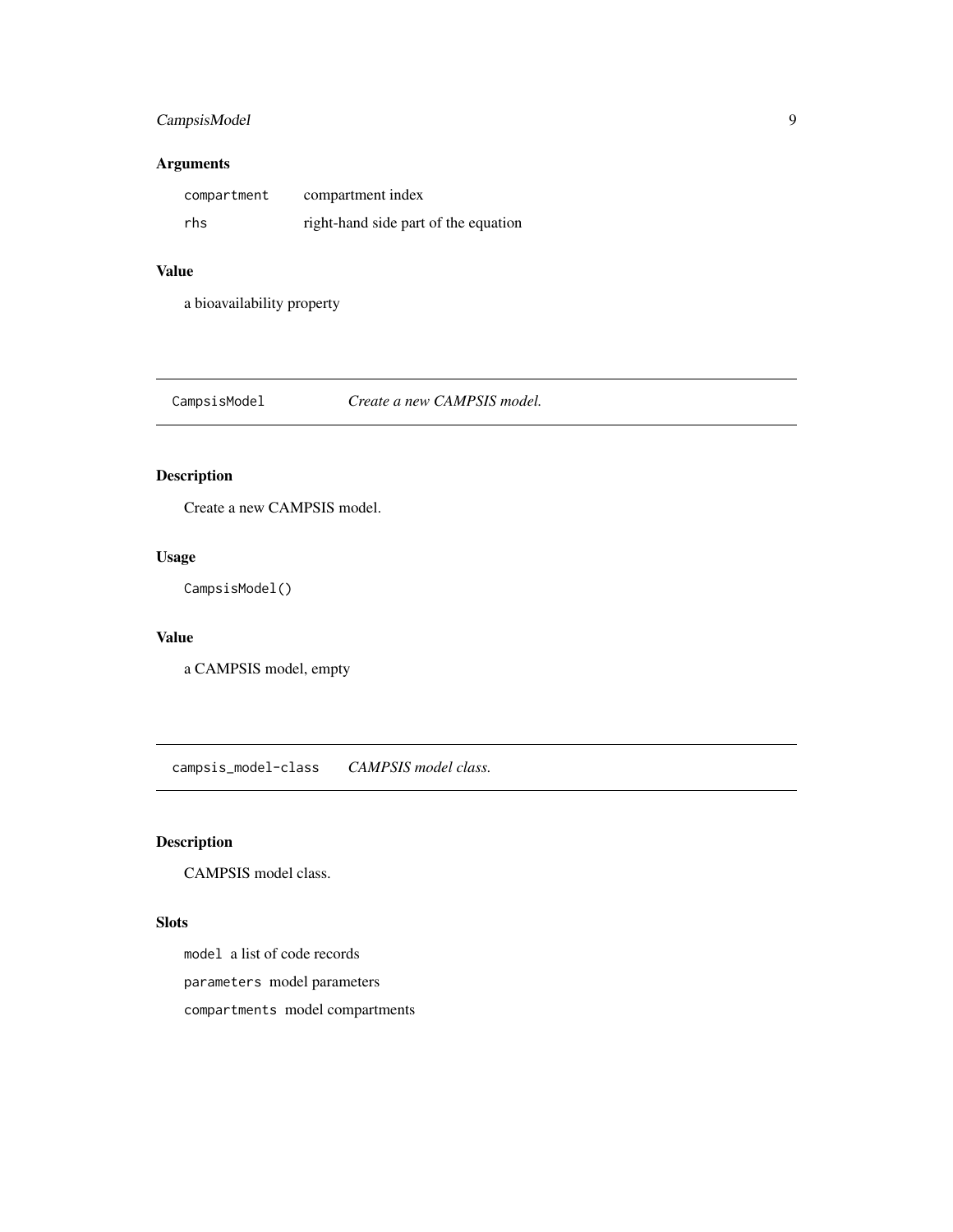<span id="page-9-0"></span>

Create a list of code records.

# Usage

CodeRecords()

#### Value

an empty list of code records

| code record-class | Code record class. See this code record as an abstract class. 2 im-  |
|-------------------|----------------------------------------------------------------------|
|                   | plementations are possible: - properties record (lag, duration, rate |
|                   | & bioavailability properties) - statements record (main, ode & error |
|                   | records)                                                             |

# Description

Code record class. See this code record as an abstract class. 2 implementations are possible: properties record (lag, duration, rate & bioavailability properties) - statements record (main, ode & error records)

# Slots

comment a comment, single character value

statements model statements

Comment *Create a new comment.*

# Description

Create a new comment.

# Usage

Comment(x)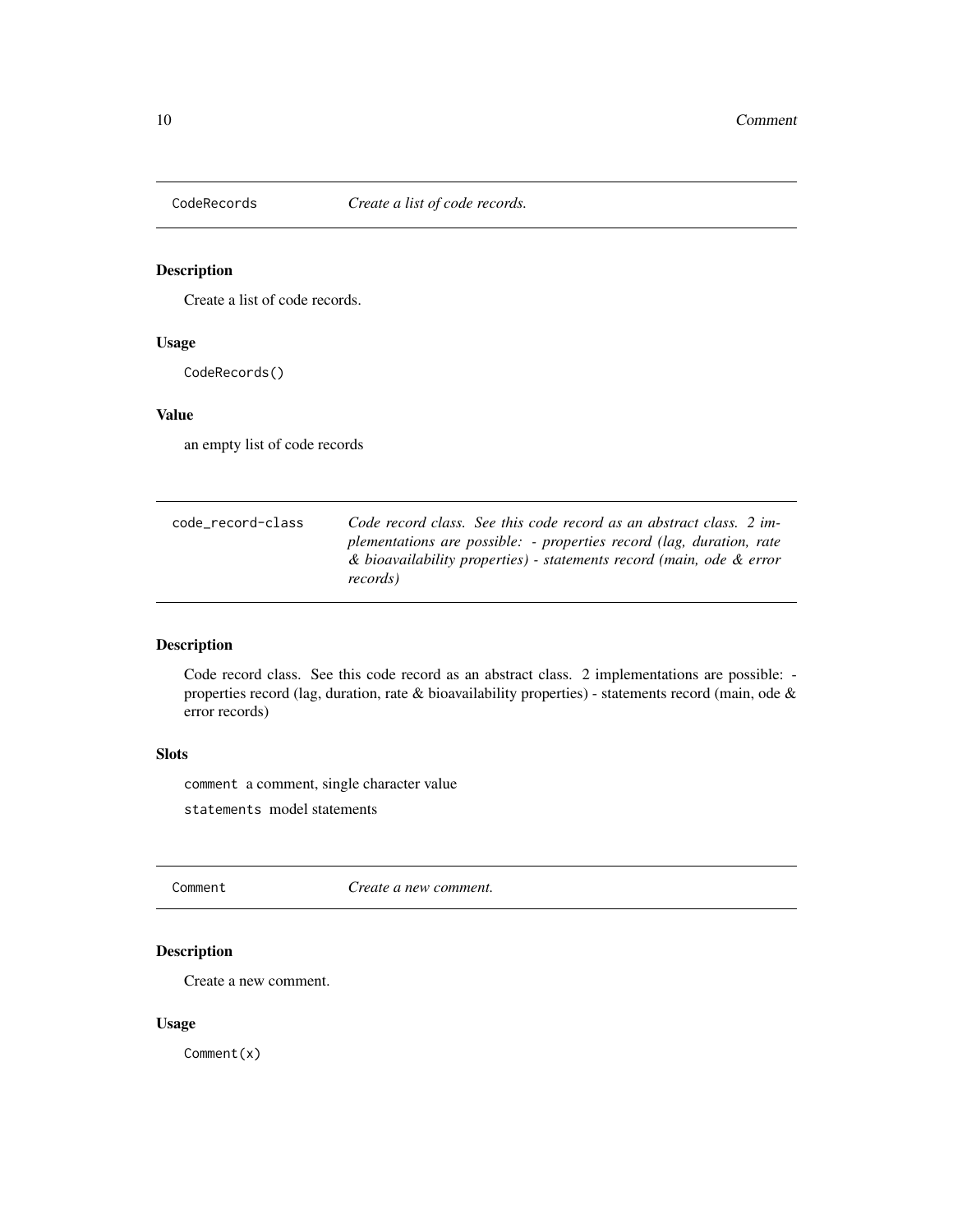#### <span id="page-10-0"></span>comment-class 11

#### Arguments

x comment, single character string

# Value

a comment

comment-class *Comment class. A statement starting with #.*

# Description

Comment class. A statement starting with #.

Compartment *Create a compartment.*

# Description

Create a compartment.

# Usage

Compartment(index, name = NA)

# Arguments

| index | compartment index                 |
|-------|-----------------------------------|
| name  | compartment name (without prefix) |

# Value

an empty list of compartments

compartment-class *Compartment class.*

# Description

Compartment class.

#### **Slots**

name compartment name (without prefix) index compartment index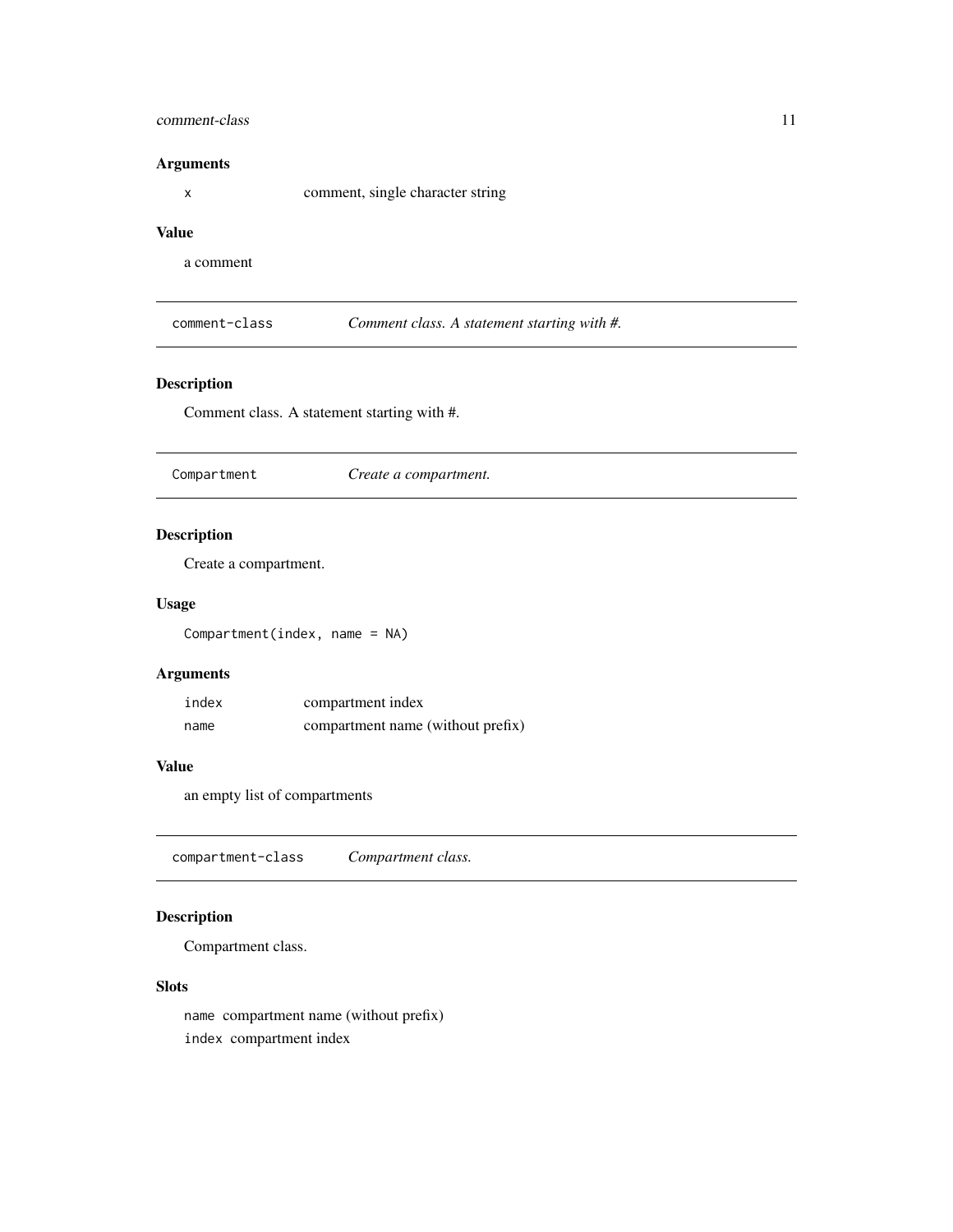<span id="page-11-0"></span>

Create a list of compartments

#### Usage

Compartments()

# Value

an empty list of compartments

compartments-class *Compartments class.*

# Description

Compartments class.

#### Slots

properties compartment properties of the compartments defined in this class

compartment\_bioavailability-class

*Compartment bioavailability class.*

# Description

Compartment bioavailability class.

compartment\_infusion\_duration-class *Compartment infusion duration class.*

# Description

Compartment infusion duration class.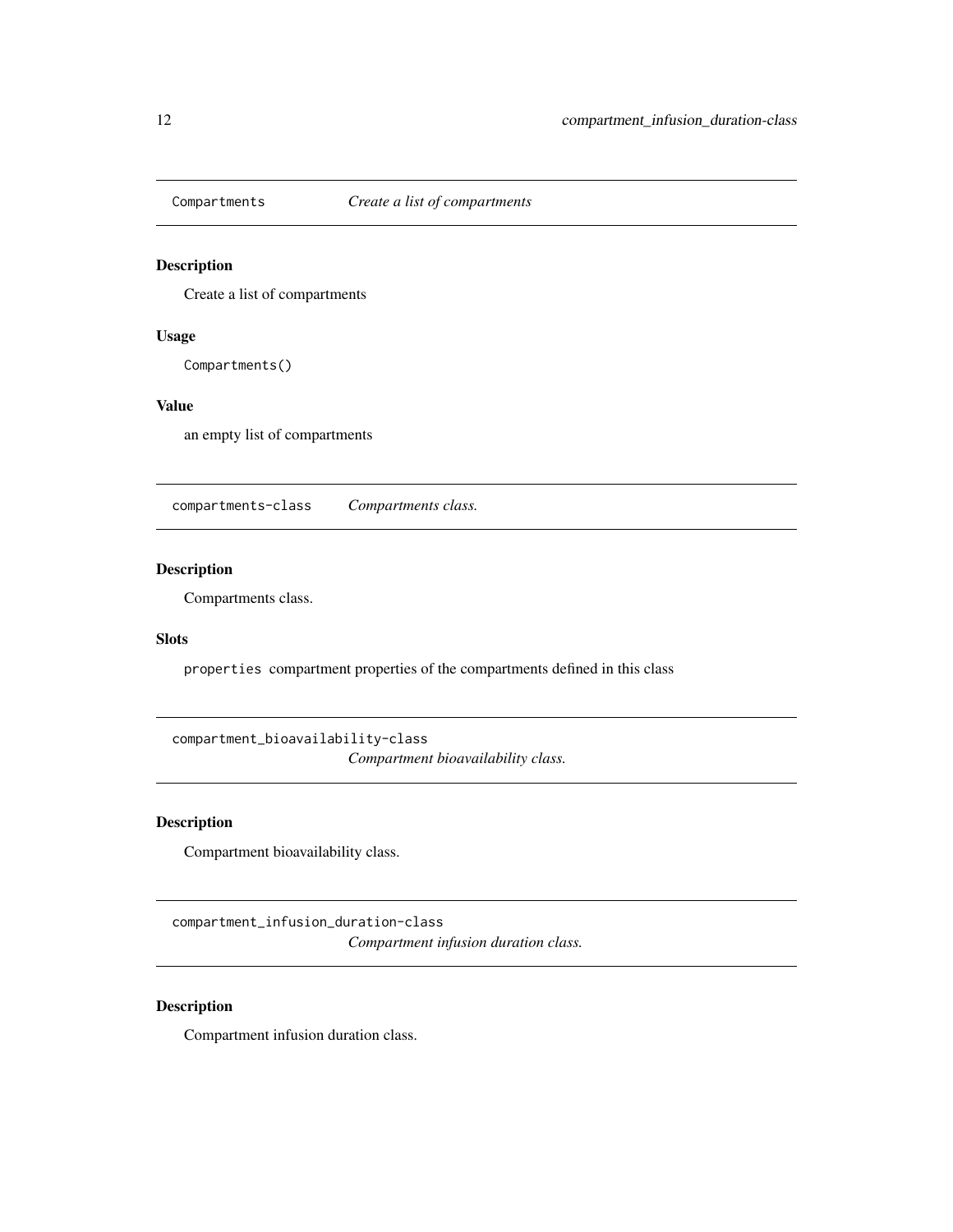<span id="page-12-0"></span>compartment\_infusion\_rate-class

*Compartment infusion rate class.*

# Description

Compartment infusion rate class.

compartment\_initial\_condition-class *Compartment initial condition class.*

# Description

Compartment initial condition class.

compartment\_lag\_time-class

*Compartment lag time class.*

# Description

Compartment lag time class.

compartment\_properties-class *Compartment properties class.*

# Description

Compartment properties class.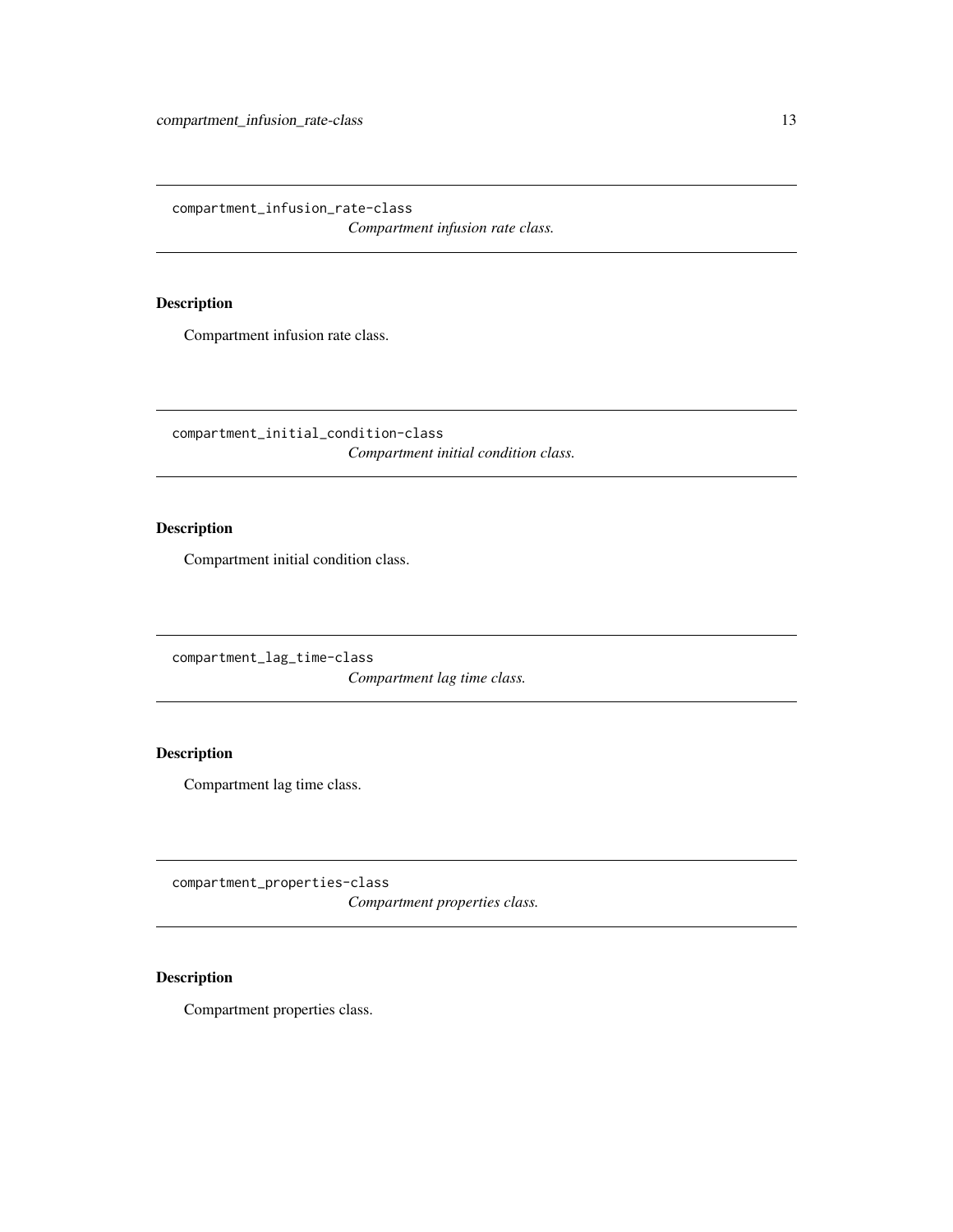<span id="page-13-0"></span>compartment\_property-class

*Compartment property class.*

#### Description

Compartment property class.

#### Slots

compartment related compartment index rhs right-hand side formula comment comment if any, single character string

contains *Check if an element exists in list.*

#### Description

Check if an element exists in list.

# Usage

```
contains(object, x)
## S4 method for signature 'pmx_list,pmx_element'
contains(object, x)
## S4 method for signature 'statements_record, model_statement'
contains(object, x)
## S4 method for signature 'campsis_model,pmx_element'
contains(object, x)
```
#### Arguments

| object | list object                |
|--------|----------------------------|
| x      | element to check if exists |

# Value

logical value, TRUE or FALSE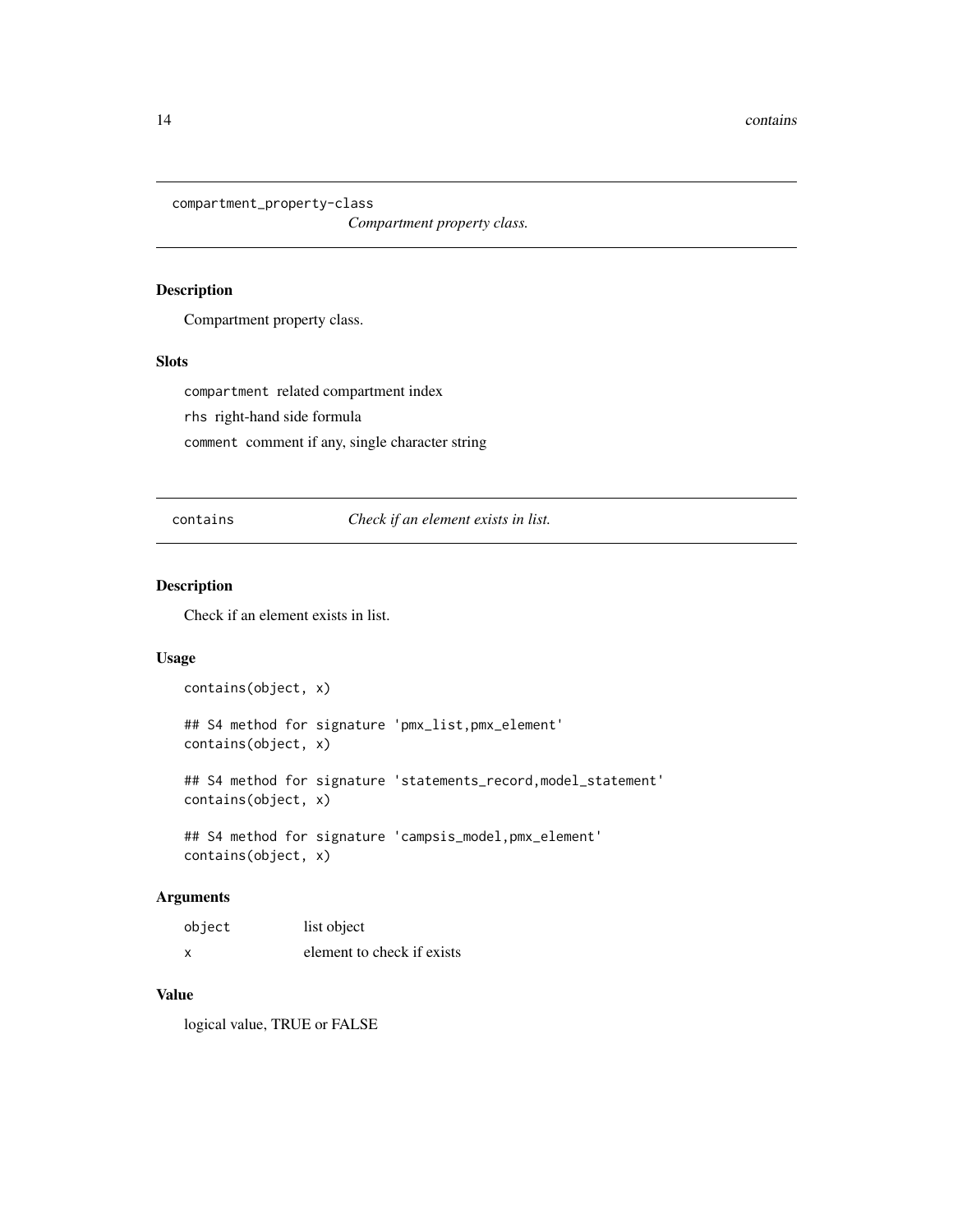<span id="page-14-0"></span>

Get default element from list.

#### Usage

default(object, ...)

#### Arguments

| object   | list object          |
|----------|----------------------|
| $\cdots$ | additional arguments |

# Value

the default element from list

delete *Delete an element from this list.*

#### Description

Delete an element from this list.

#### Usage

delete(object, x) ## S4 method for signature 'pmx\_list,pmx\_element' delete(object, x) ## S4 method for signature 'pmx\_list,integer' delete(object, x) ## S4 method for signature 'compartments, compartment\_property' delete(object, x) ## S4 method for signature 'parameters, single\_array\_parameter' delete(object, x) ## S4 method for signature 'parameters,double\_array\_parameter'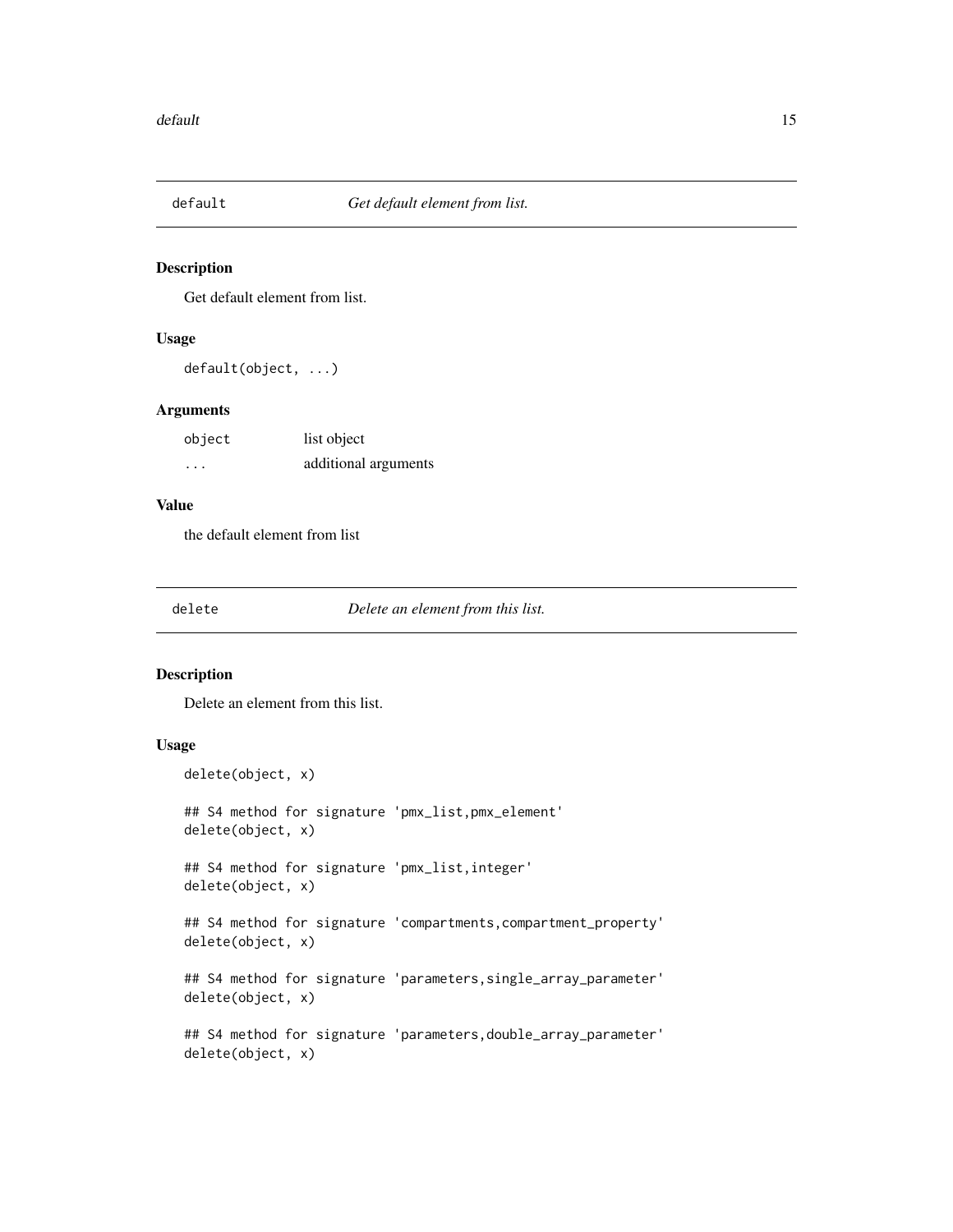#### <span id="page-15-0"></span>16 disable disable disable disable disable disable disable disable disable disable disable disable disable disable disable disable disable disable disable disable disable disable disable disable disable disable disable dis

```
## S4 method for signature 'statements_record,model_statement'
delete(object, x)
## S4 method for signature 'statements_record,integer'
delete(object, x)
## S4 method for signature 'code_records, model_statement'
delete(object, x)
## S4 method for signature 'campsis_model,compartment_property'
delete(object, x)
## S4 method for signature 'campsis_model,parameter'
delete(object, x)
## S4 method for signature 'campsis_model,code_record'
delete(object, x)
```
## S4 method for signature 'campsis\_model,model\_statement' delete(object, x)

## Arguments

| object | list object                        |
|--------|------------------------------------|
| x      | element to delete or element index |

#### Value

the updated list

disable *Disable.*

#### Description

Disable.

#### Usage

```
disable(object, x, ...)
## S4 method for signature 'parameters,character'
disable(object, x, ...)
## S4 method for signature 'campsis_model, character'
disable(object, x, ...)
```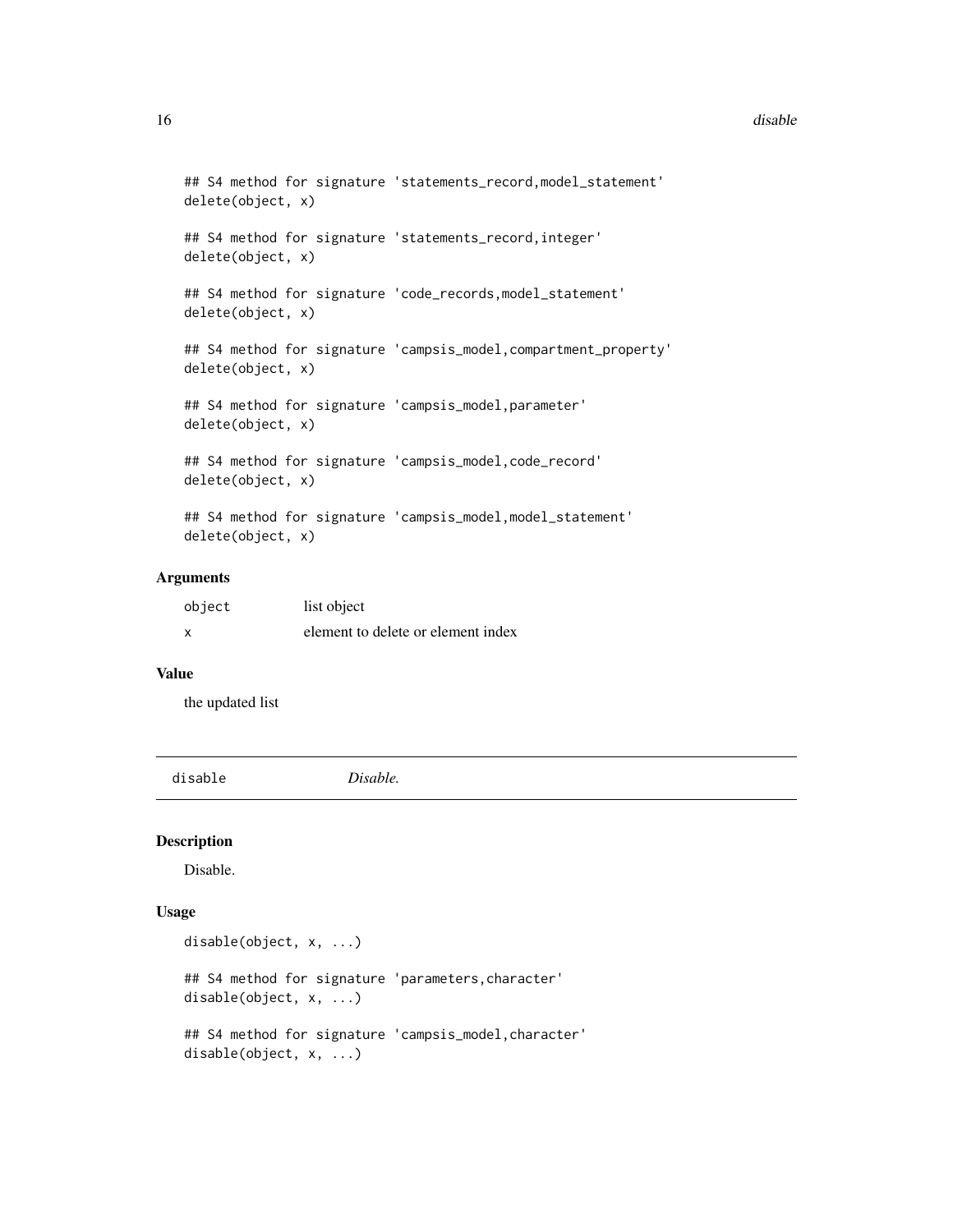#### <span id="page-16-0"></span>Arguments

| object                  | generic object                       |
|-------------------------|--------------------------------------|
| x                       | what needs to be disabled            |
| $\cdot$ $\cdot$ $\cdot$ | extra arguments needed for disabling |

# Value

object with some disabled features

double\_array\_parameter-class

*Double-array parameter class. This parameter has 2 indexes. It can thus be used to define correlations between parameters.*

#### Description

Double-array parameter class. This parameter has 2 indexes. It can thus be used to define correlations between parameters.

duration\_record-class *(Infusion)-duration record class.*

#### Description

(Infusion)-duration record class.

Equation *Create a new equation.*

# Description

Create a new equation.

#### Usage

```
Equation(lhs, rhs = ", comment = as.character(NA))
```
#### Arguments

| lhs     | left-hand side variable corresponding to the assigned variable name |
|---------|---------------------------------------------------------------------|
| rhs     | right-hand side expression corresponding to a formula               |
| comment | comment if any, single character string                             |

# Value

an equation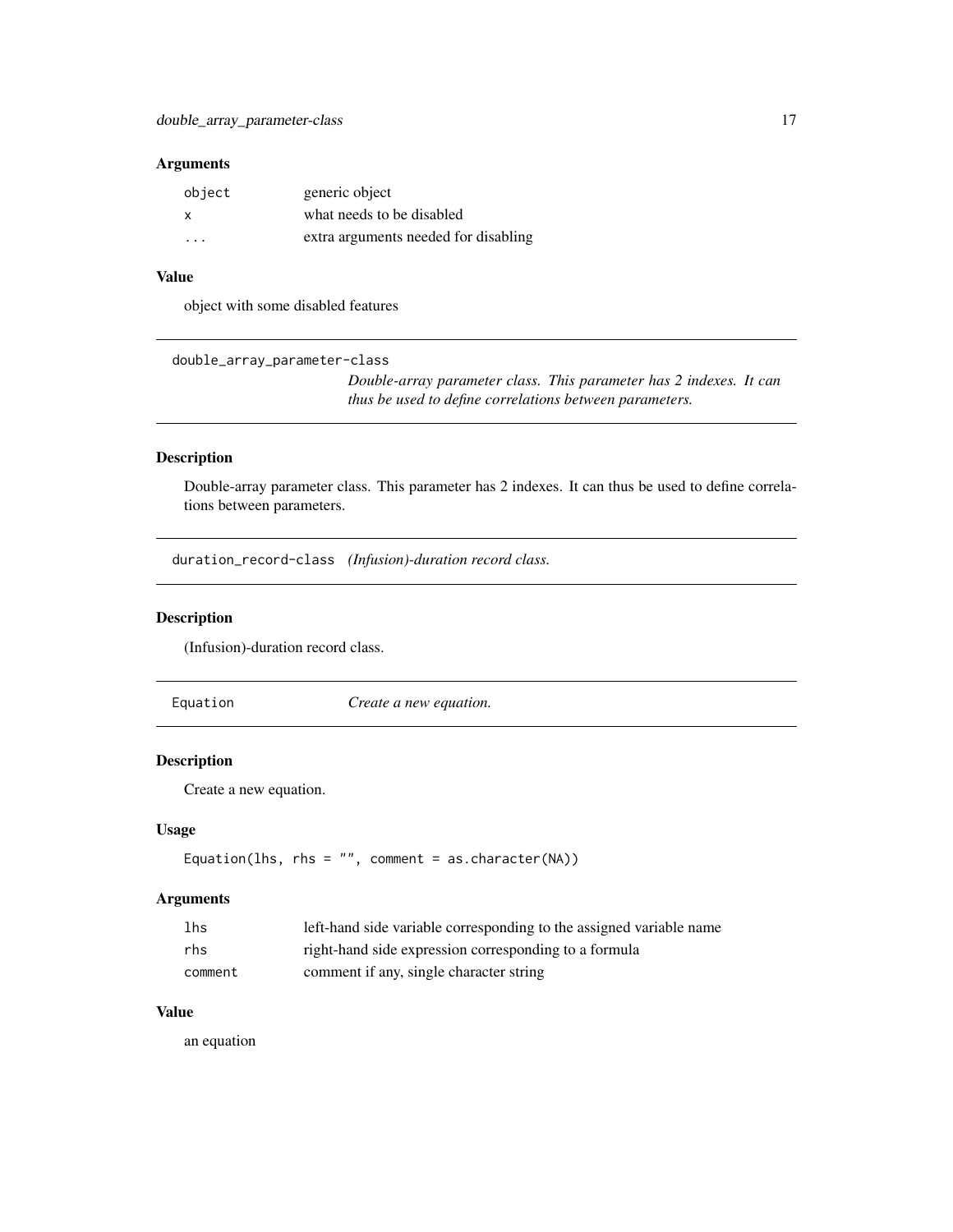<span id="page-17-0"></span>

Equation class. Any statement in the form  $A = B$ .

# Slots

lhs left-hand side expression

rhs right-hand side expression

ErrorRecord *Create ERROR code record.*

# Description

Create ERROR code record.

# Usage

ErrorRecord(code = character())

# Arguments

code code record

#### Value

an ERROR code record

error\_record-class *Error record class.*

# Description

Error record class.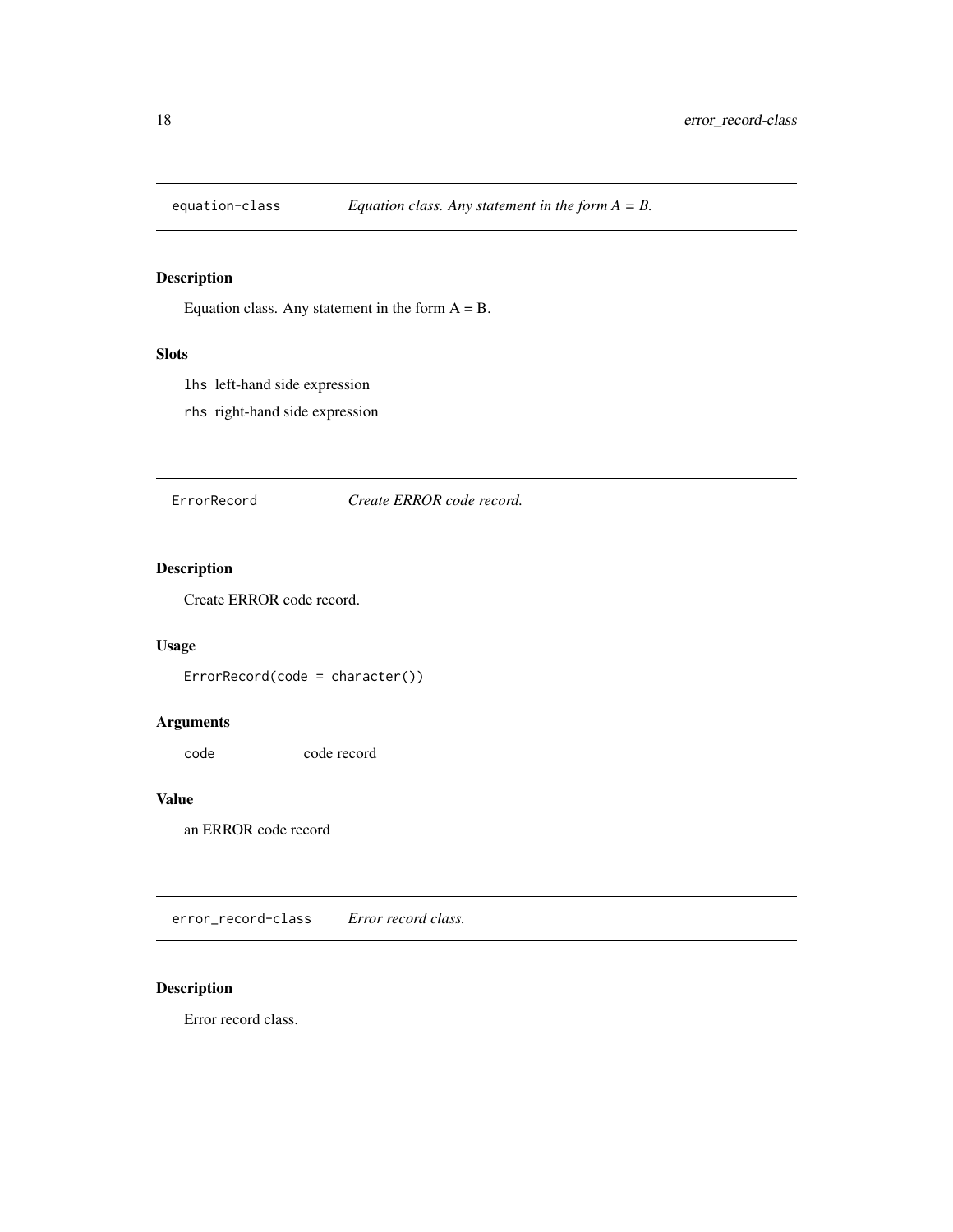<span id="page-18-0"></span>

Export function.

#### Usage

export(object, dest, ...)

## S4 method for signature 'campsis\_model,character' export(object, dest, outvars = NULL)

```
## S4 method for signature 'campsis_model,rxode_type'
export(object, dest, ...)
```
## S4 method for signature 'campsis\_model,mrgsolve\_type' export(object, dest, outvars = NULL)

#### Arguments

| object  | generic object                  |
|---------|---------------------------------|
| dest    | destination                     |
|         | optional arguments              |
| outvars | additional variables to capture |

#### Value

specific object depending on given destination

export\_type-class *Export type class.*

# Description

Export type class.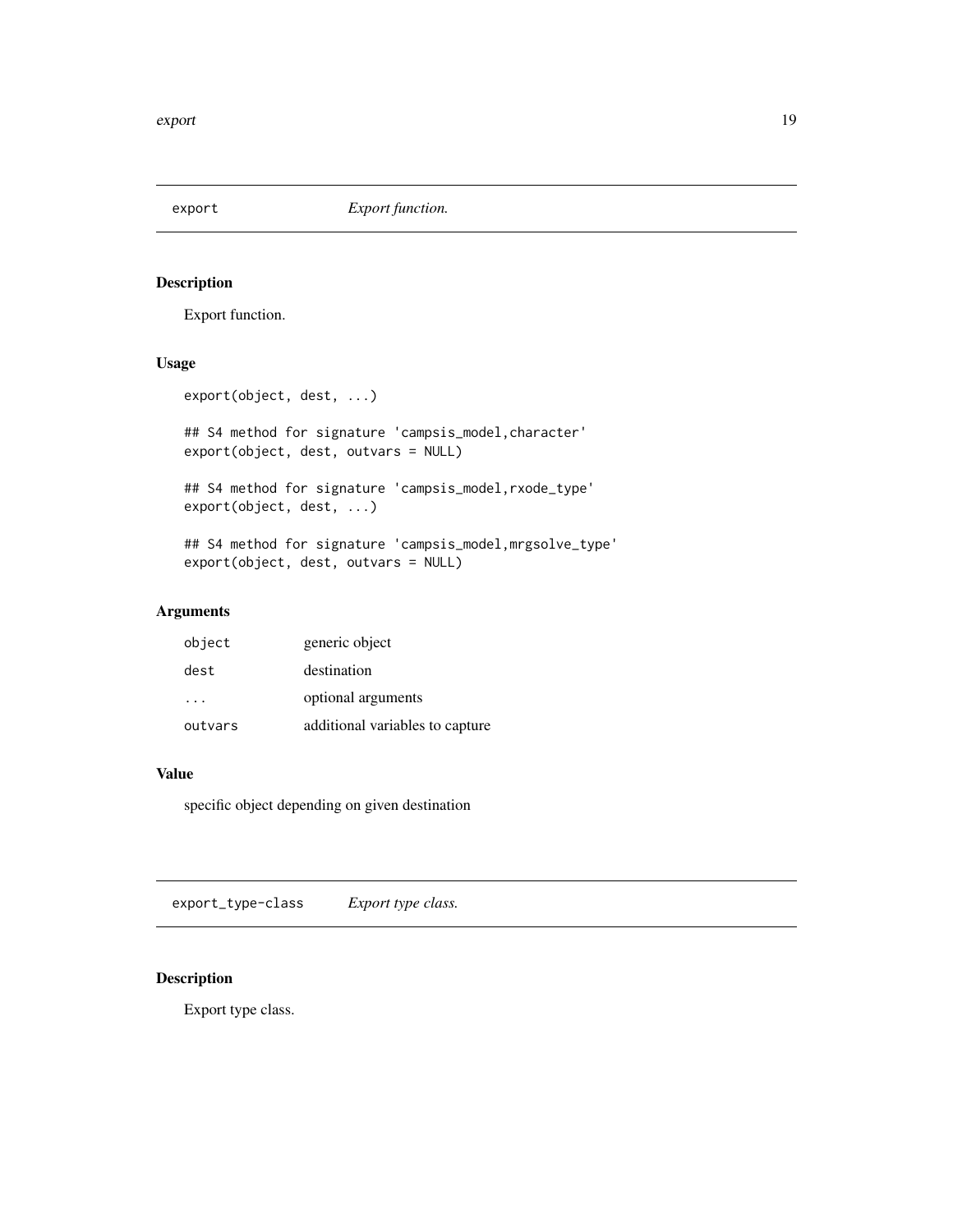<span id="page-19-0"></span>

Extract left-hand-side expression.

# Usage

 $extractLhs(x, split = ''='')$ 

# Arguments

| X     | character value          |
|-------|--------------------------|
| split | character where to split |

# Value

left-hand-side expression, not trimmed

extractRhs *Extract right-hand-side expression.*

# Description

Extract right-hand-side expression.

# Usage

 $extractRhs(x, split = "-")$ 

# Arguments

| X     | character value          |
|-------|--------------------------|
| split | character where to split |

#### Value

right-hand side expression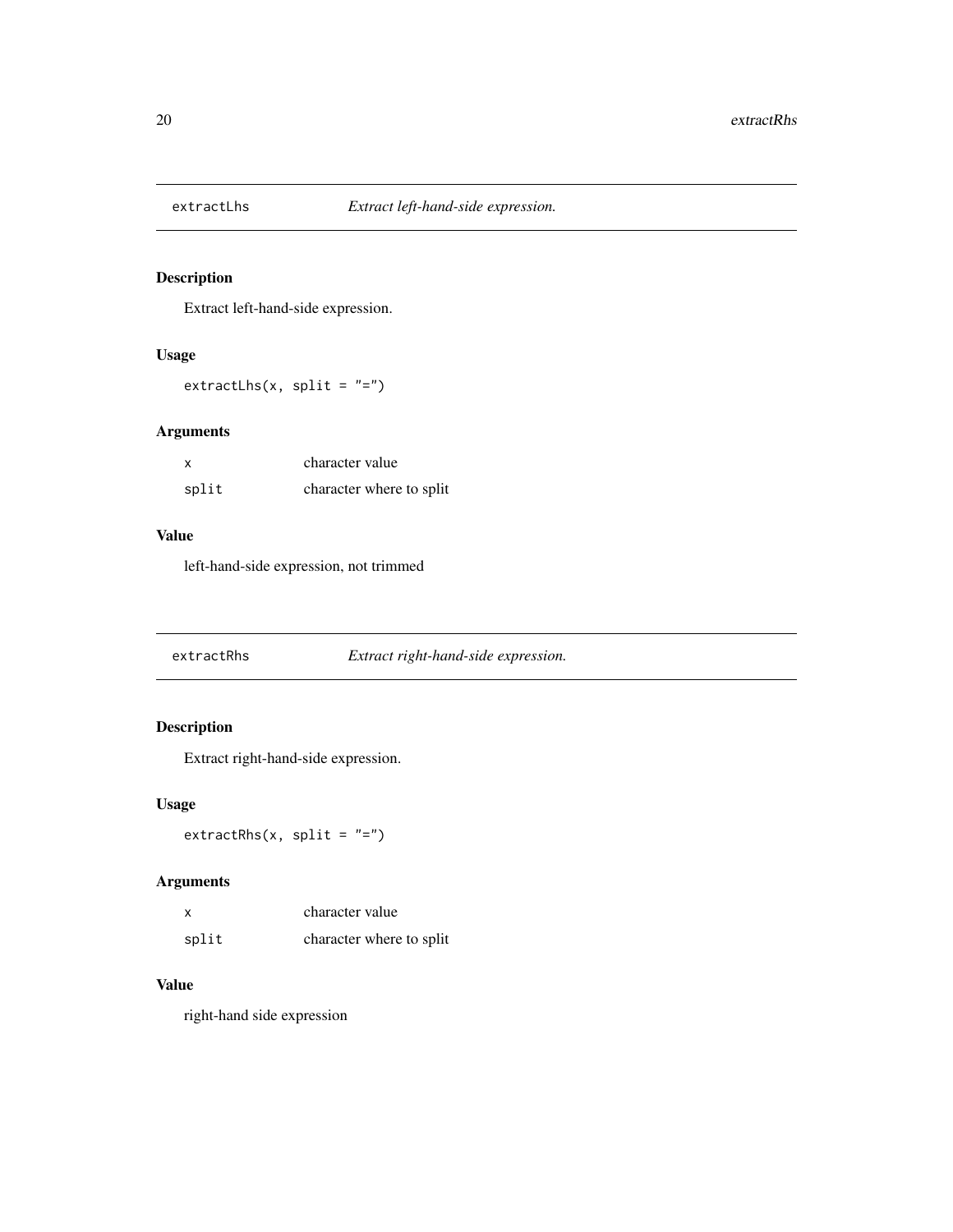<span id="page-20-0"></span>extractTextBetweenBrackets

*Extract text between brackets.*

#### Description

Extract text between brackets.

#### Usage

extractTextBetweenBrackets(x)

#### Arguments

x character value

# Value

text between brackets (trimmed)

find *Find an element in list.*

#### Description

Find an element in list.

# Usage

```
find(object, x)
## S4 method for signature 'pmx_list,pmx_element'
find(object, x)
## S4 method for signature 'compartments, compartment_property'
find(object, x)
## S4 method for signature 'statements_record,model_statement'
find(object, x)
## S4 method for signature 'code_records, model_statement'
find(object, x)
## S4 method for signature 'campsis_model,compartment'
find(object, x)
```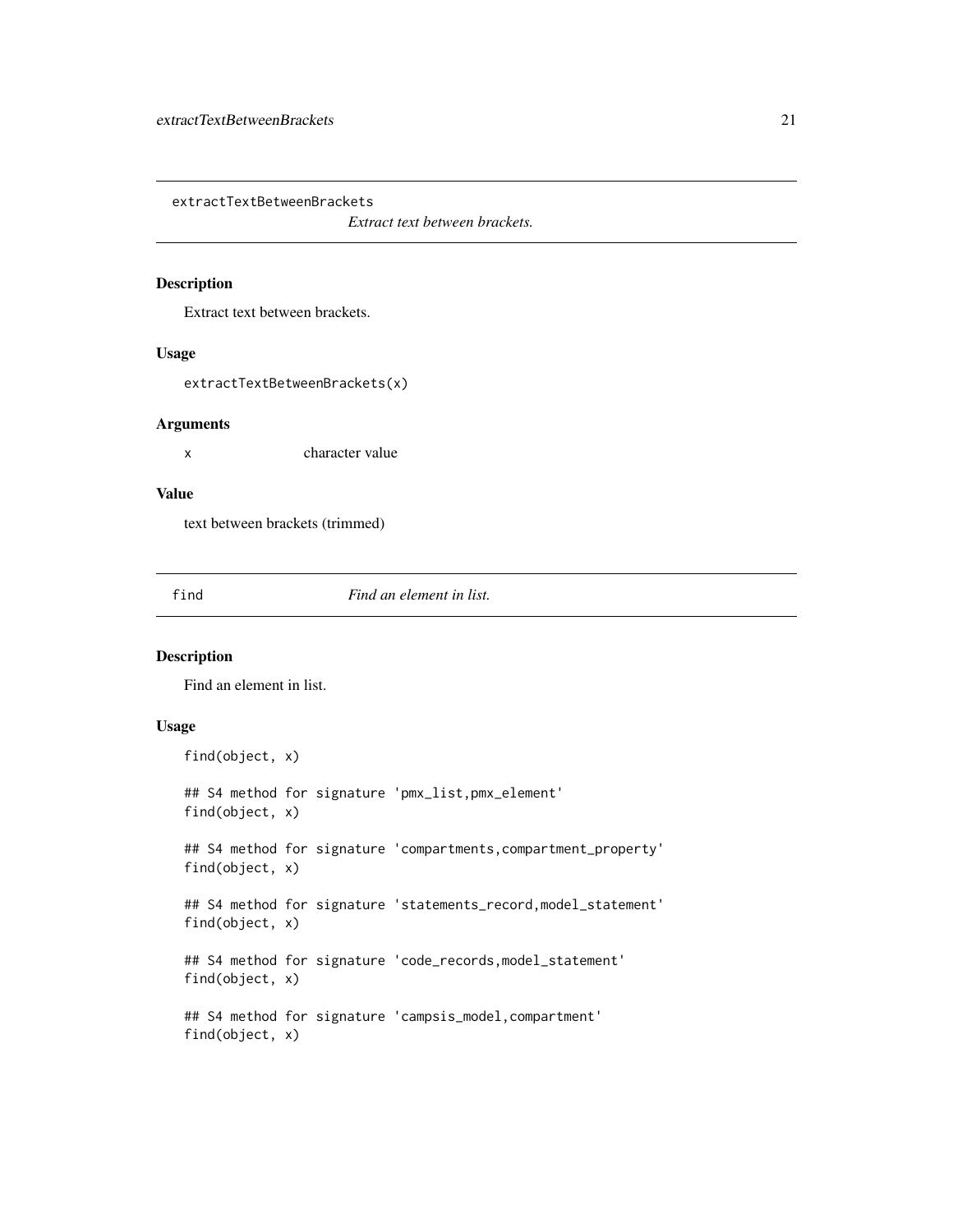#### 22 fixOmega and the state of the state of the state of the state of the state of the state of the state of the state of the state of the state of the state of the state of the state of the state of the state of the state o

```
## S4 method for signature 'campsis_model, compartment_property'
find(object, x)
## S4 method for signature 'campsis_model,parameter'
find(object, x)
## S4 method for signature 'campsis_model,code_record'
find(object, x)
## S4 method for signature 'campsis_model,model_statement'
find(object, x)
```
# Arguments

| object                    | list object                                          |
|---------------------------|------------------------------------------------------|
| $\boldsymbol{\mathsf{x}}$ | element to find, only key slots need to be filled in |

#### Value

the element from the list that has same name as x, or NULL if no element was found

| fixOmega | Fix omega matrix for SAME OMEGA parameters that have NA values |
|----------|----------------------------------------------------------------|
|          | <i>due to imperfections in Pharmpy import.</i>                 |

# Description

Fix omega matrix for SAME OMEGA parameters that have NA values due to imperfections in Pharmpy import.

#### Usage

fixOmega(object)

## S4 method for signature 'parameters' fixOmega(object)

# Arguments

object generic object

#### Value

the parameter that matches

<span id="page-21-0"></span>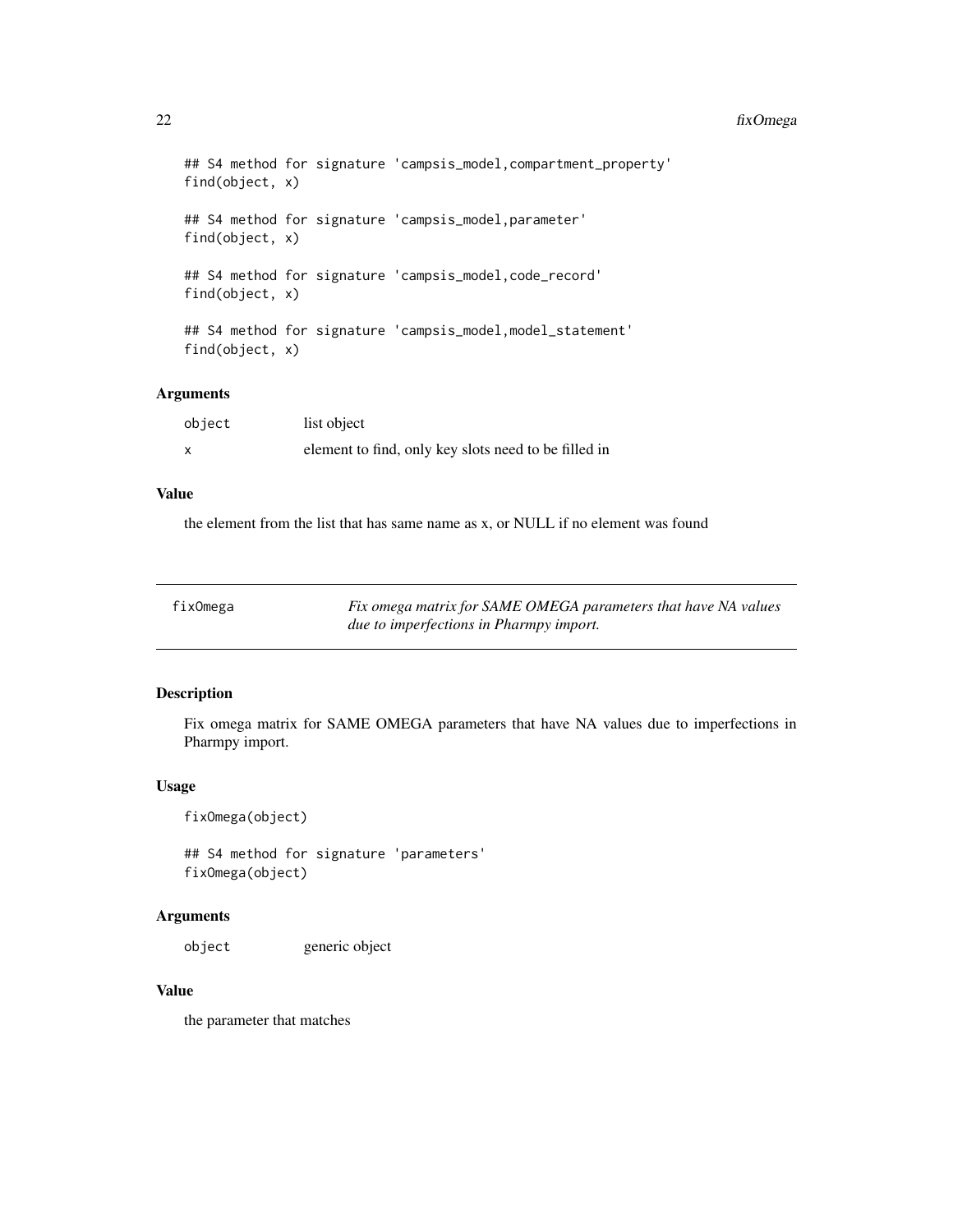<span id="page-22-0"></span>f\_record-class *Bioavailability record class.*

#### Description

Bioavailability record class.

getByIndex *Get element by index.*

# Description

Get element by index.

#### Usage

getByIndex(object, x) ## S4 method for signature 'pmx\_list,integer'

getByIndex(object, x) ## S4 method for signature 'pmx\_list,numeric'

getByIndex(object, x)

## S4 method for signature 'compartment\_properties,compartment\_property' getByIndex(object, x)

## S4 method for signature 'parameters, parameter' getByIndex(object, x)

# Arguments

| object | list object   |
|--------|---------------|
| x      | element index |

# Value

element from the list whose index matches with provided index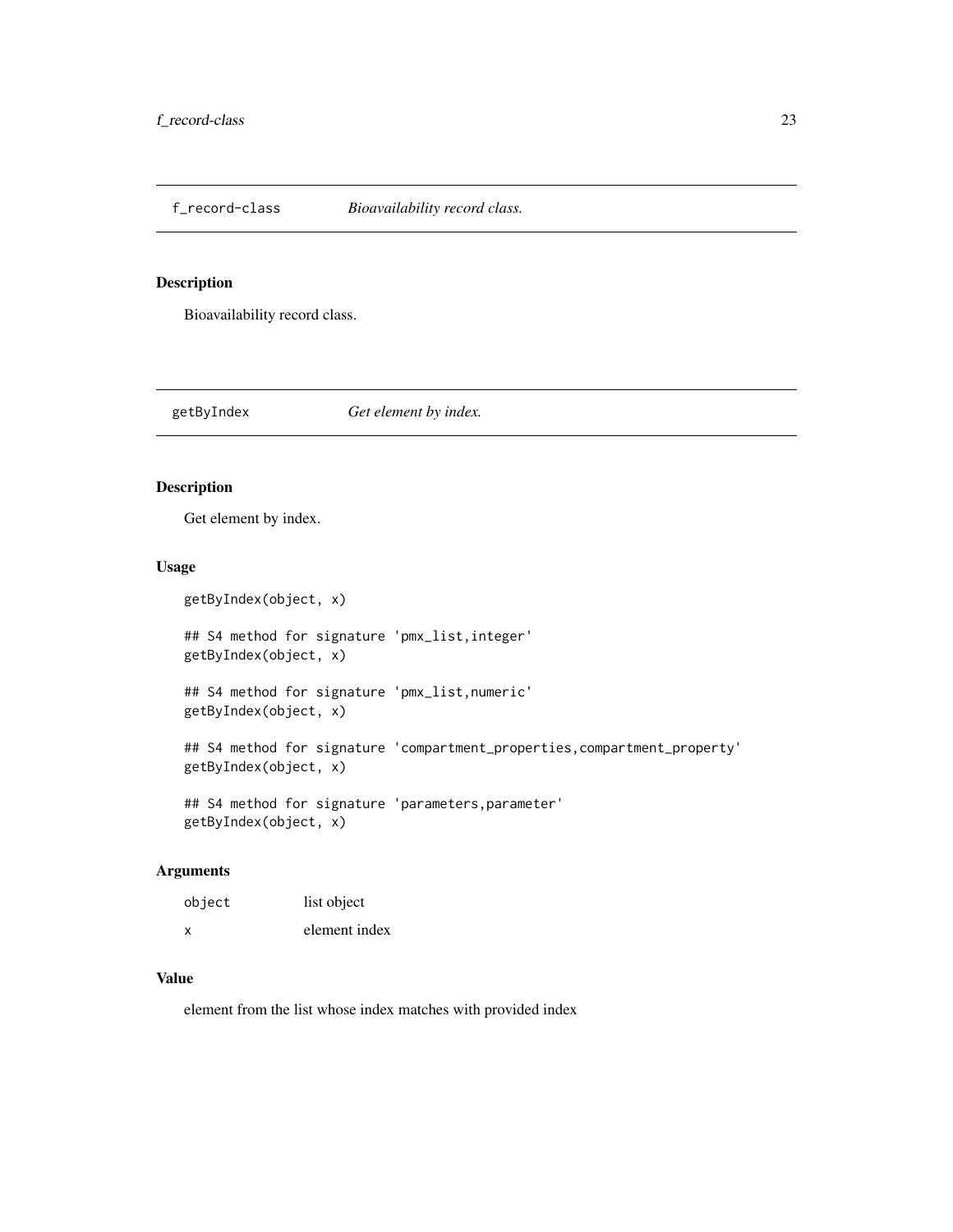<span id="page-23-0"></span>

Get an element from a list by name. Never return more than 1 element.

#### Usage

```
getByName(object, name)
```
## S4 method for signature 'pmx\_list,character' getByName(object, name)

#### Arguments

| object | list object                |
|--------|----------------------------|
| name   | element name to search for |

#### Value

the element that was found or NULL if no element was found with the same name

getCompartmentIndex *Get the compartment index for the specified compartment name.*

#### Description

Get the compartment index for the specified compartment name.

#### Usage

getCompartmentIndex(object, name)

## S4 method for signature 'compartments, character' getCompartmentIndex(object, name)

## S4 method for signature 'campsis\_model,character' getCompartmentIndex(object, name)

#### Arguments

| object | generic object that contains compartments information |
|--------|-------------------------------------------------------|
| name   | compartment name                                      |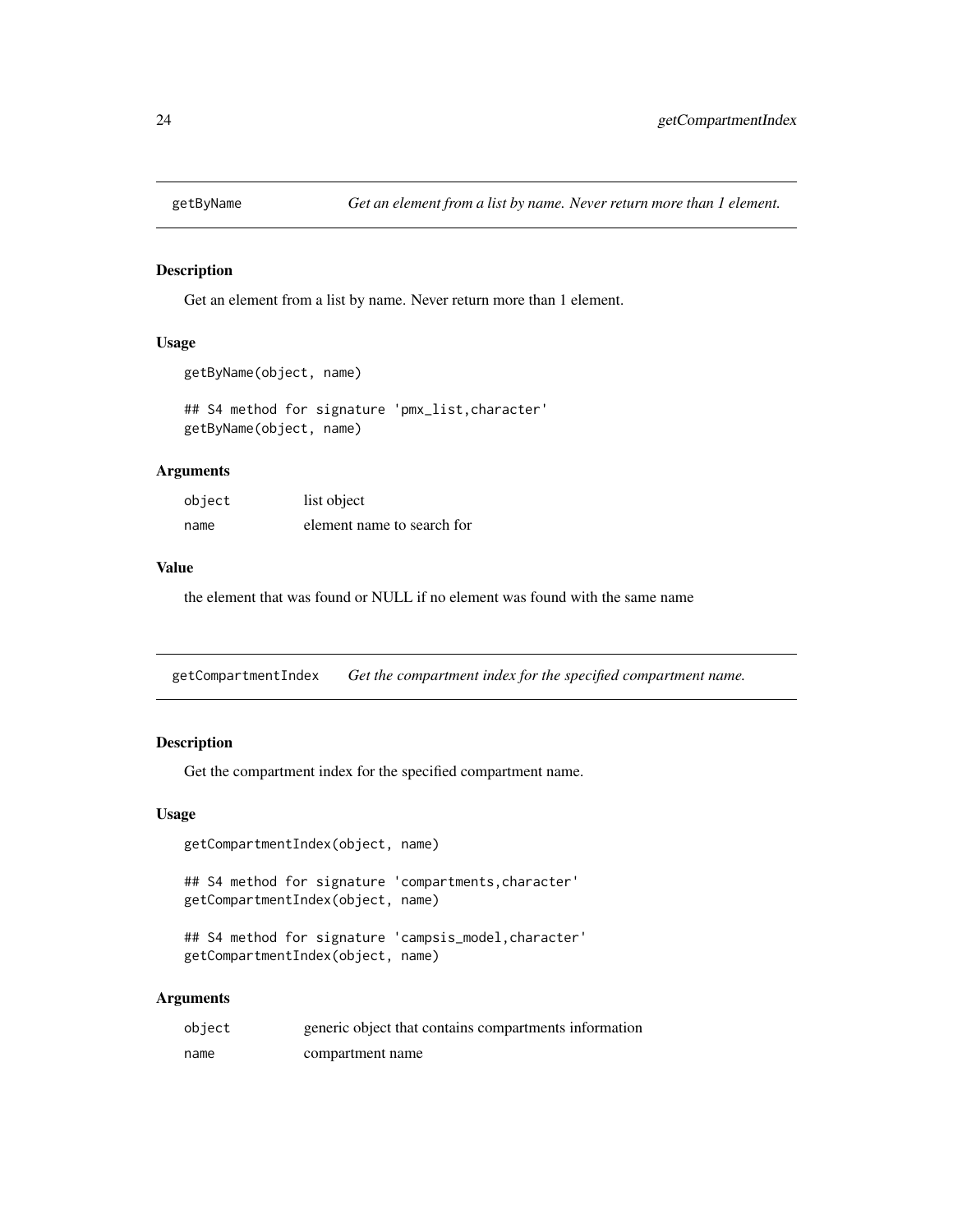#### <span id="page-24-0"></span>getName 25

# Value

the corresponding compartment index

#### getName *Get element name.*

# Description

Get element name.

#### Usage

getName(x) ## S4 method for signature 'unknown\_statement' getName(x) ## S4 method for signature 'comment' getName(x) ## S4 method for signature 'line\_break' getName(x) ## S4 method for signature 'equation' getName(x) ## S4 method for signature 'ode' getName(x) ## S4 method for signature 'if\_statement' getName(x) ## S4 method for signature 'compartment' getName(x) ## S4 method for signature 'compartment\_bioavailability' getName(x) ## S4 method for signature 'compartment\_lag\_time' getName(x) ## S4 method for signature 'compartment\_infusion\_duration' getName(x) ## S4 method for signature 'compartment\_infusion\_rate' getName(x)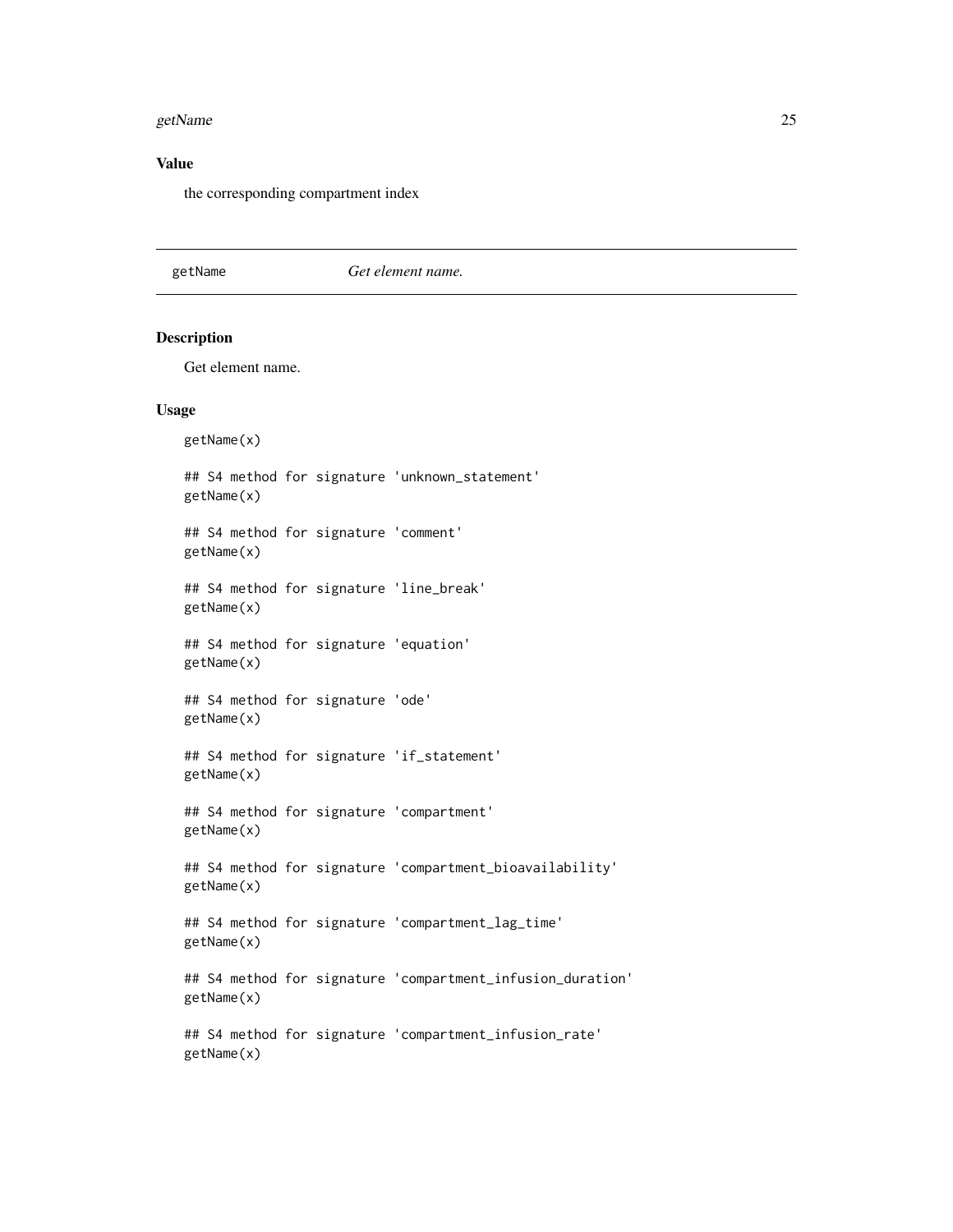#### 26 getName

```
## S4 method for signature 'compartment_initial_condition'
getName(x)
## S4 method for signature 'theta'
getName(x)
## S4 method for signature 'omega'
getName(x)
## S4 method for signature 'sigma'
getName(x)
## S4 method for signature 'main_record'
getName(x)
## S4 method for signature 'ode_record'
getName(x)
## S4 method for signature 'f_record'
getName(x)
## S4 method for signature 'lag_record'
getName(x)
## S4 method for signature 'duration_record'
getName(x)
## S4 method for signature 'rate_record'
getName(x)
## S4 method for signature 'init_record'
getName(x)
## S4 method for signature 'error_record'
getName(x)
```
# Arguments

```
x element to know the name
```
#### Value

the name of this element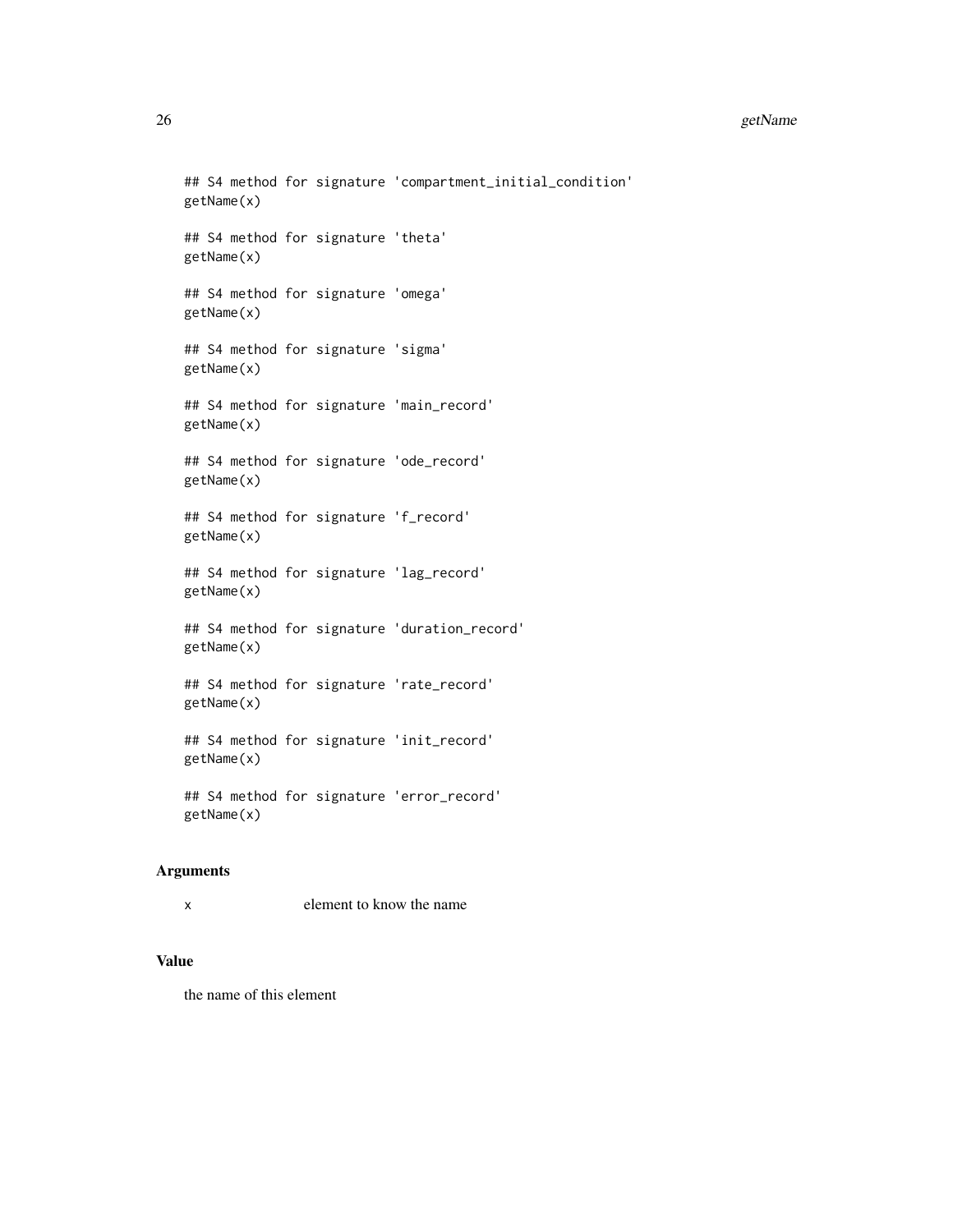<span id="page-26-0"></span>

Get the name of the given parameter in the CAMPSIS model.

# Usage

```
getNameInModel(x)
## S4 method for signature 'theta'
getNameInModel(x)
## S4 method for signature 'omega'
getNameInModel(x)
## S4 method for signature 'sigma'
getNameInModel(x)
```
# Arguments

x element to know the name

#### Value

the name of this parameter

getNames *Get element names from list.*

#### Description

Get element names from list.

# Usage

```
getNames(object)
```
## S4 method for signature 'pmx\_list' getNames(object)

# Arguments

object list object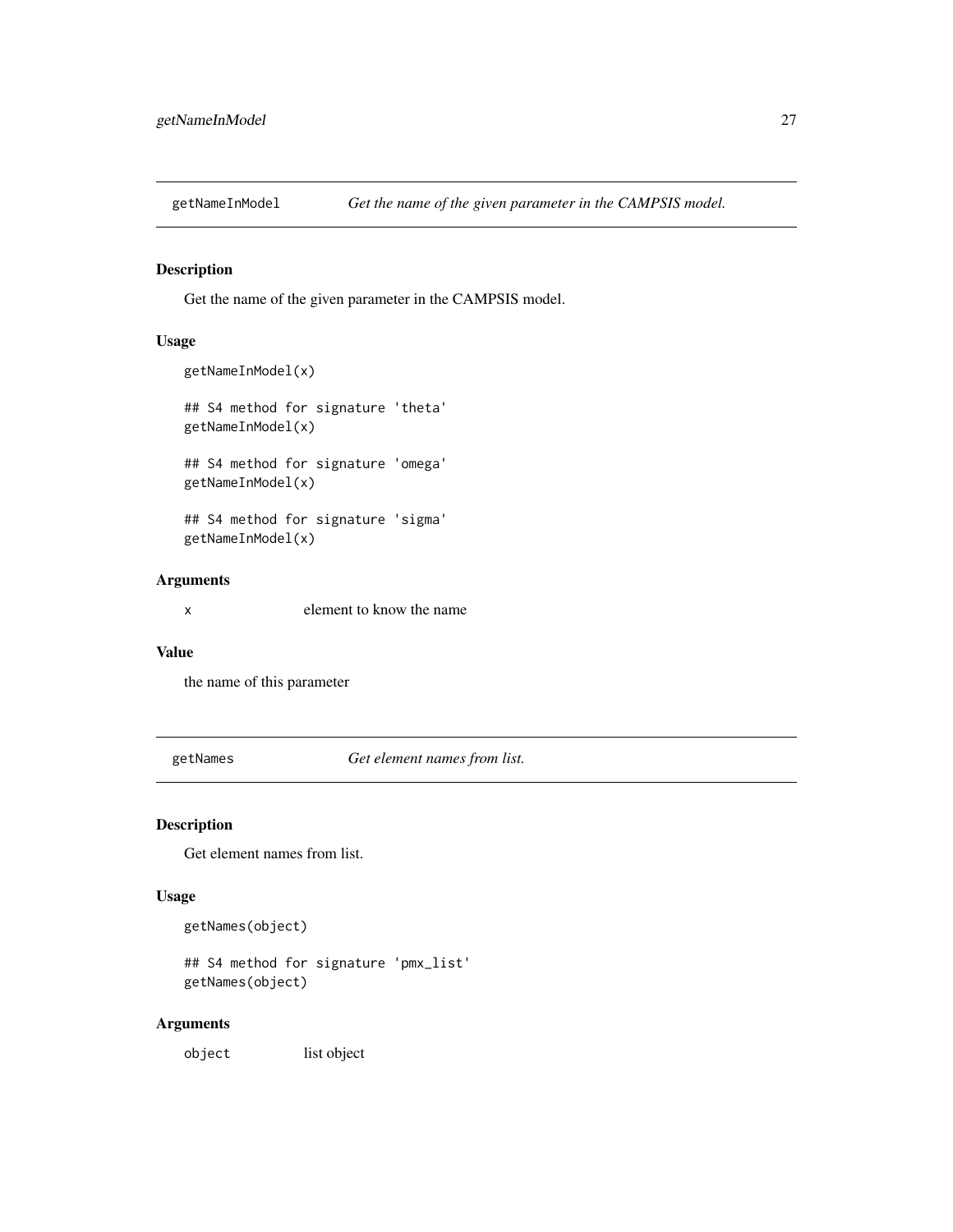# <span id="page-27-0"></span>Value

character vector with all the element names of this list

getNONMEMName *Get NONMEM name.*

# Description

Get NONMEM name.

# Usage

getNONMEMName(object)

## S4 method for signature 'theta' getNONMEMName(object)

## S4 method for signature 'omega' getNONMEMName(object)

## S4 method for signature 'sigma' getNONMEMName(object)

# Arguments

object generic object

#### Value

the NONMEM name associated with this object

getPrefix *Get prefix.*

# Description

Get prefix.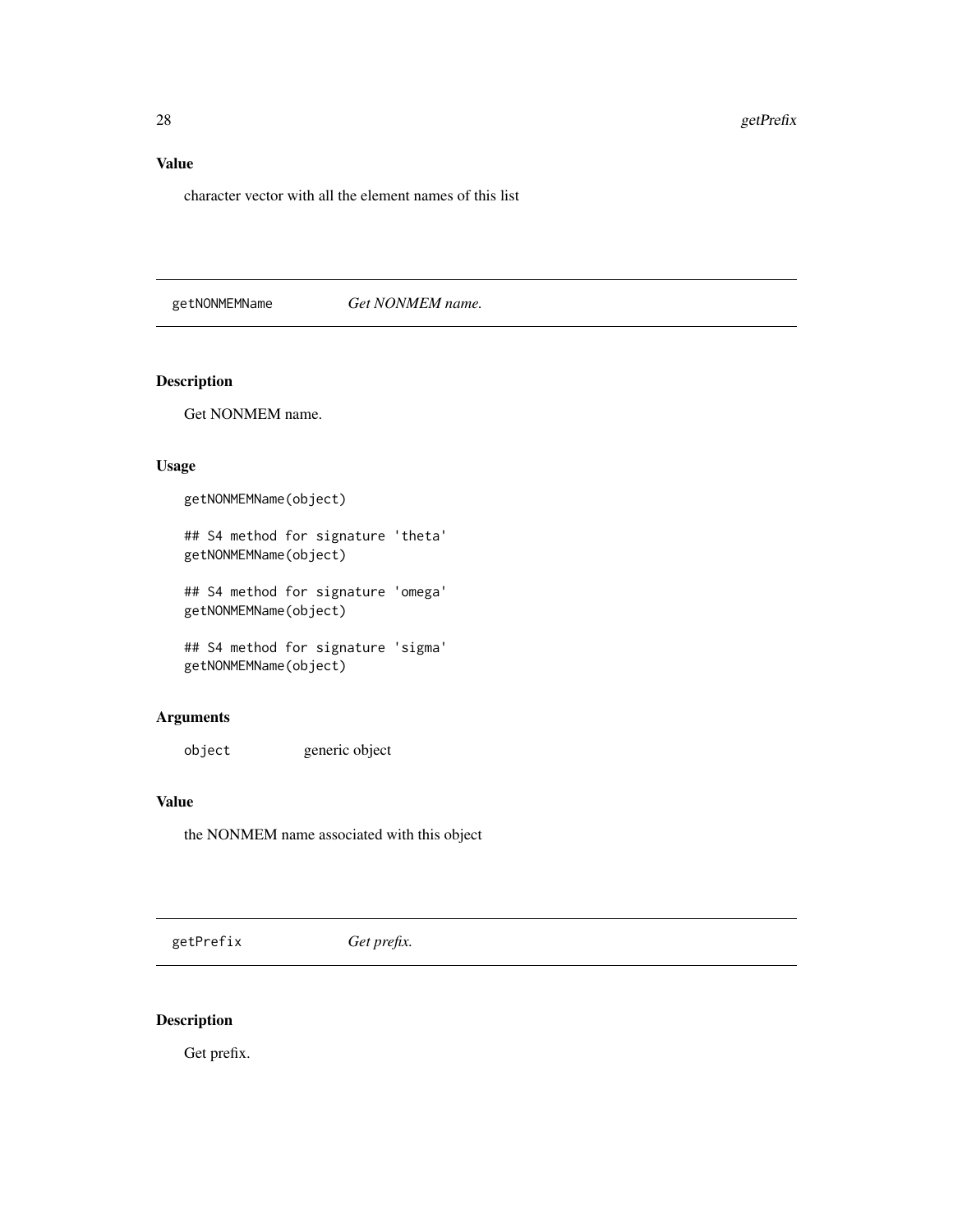# <span id="page-28-0"></span>getRecordDelimiter 29

# Usage

```
getPrefix(object, ...)
## S4 method for signature 'compartment_bioavailability'
getPrefix(object, ...)
## S4 method for signature 'compartment_lag_time'
getPrefix(object, ...)
## S4 method for signature 'compartment_infusion_duration'
getPrefix(object, ...)
## S4 method for signature 'compartment_infusion_rate'
getPrefix(object, ...)
## S4 method for signature 'compartment_initial_condition'
getPrefix(object, ...)
```
# Arguments

| object   | generic object       |
|----------|----------------------|
| $\cdots$ | e.g. dest='mrgsolve' |

#### Value

the prefix of this object

getRecordDelimiter *Get record delimiter.*

# Description

Get record delimiter.

# Usage

```
getRecordDelimiter(line)
```
#### Arguments

line any line, single character value

#### Value

the record delimiter between brackets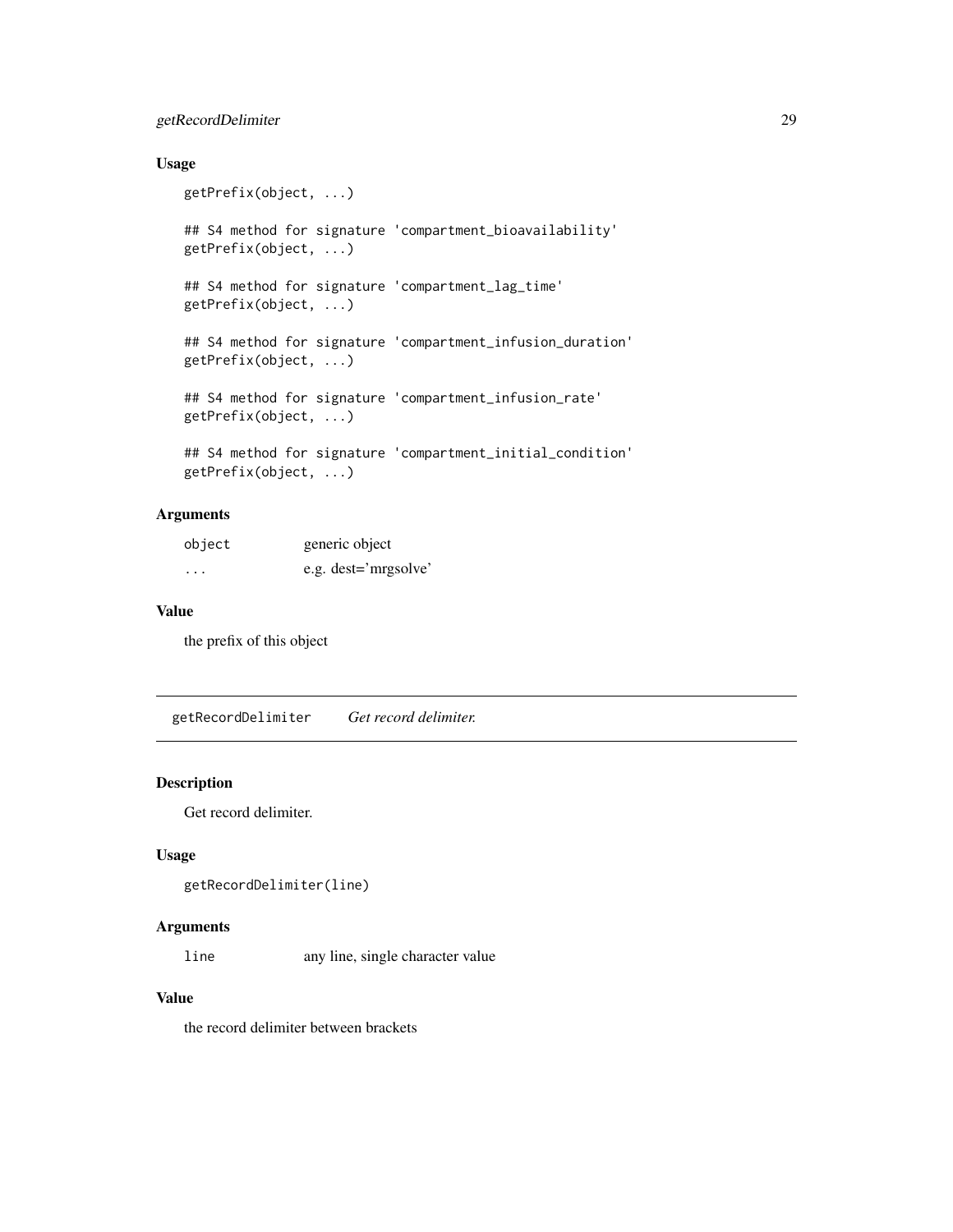<span id="page-29-0"></span>getRecordName *Get record name.*

#### Description

Get record name.

# Usage

getRecordName(object)

## S4 method for signature 'compartment\_bioavailability' getRecordName(object)

## S4 method for signature 'compartment\_lag\_time' getRecordName(object)

## S4 method for signature 'compartment\_infusion\_duration' getRecordName(object)

## S4 method for signature 'compartment\_infusion\_rate' getRecordName(object)

```
## S4 method for signature 'compartment_initial_condition'
getRecordName(object)
```
#### Arguments

object generic object

#### Value

the name of the record

getUncertainty *Get uncertainty on the parameters.*

#### Description

Get uncertainty on the parameters.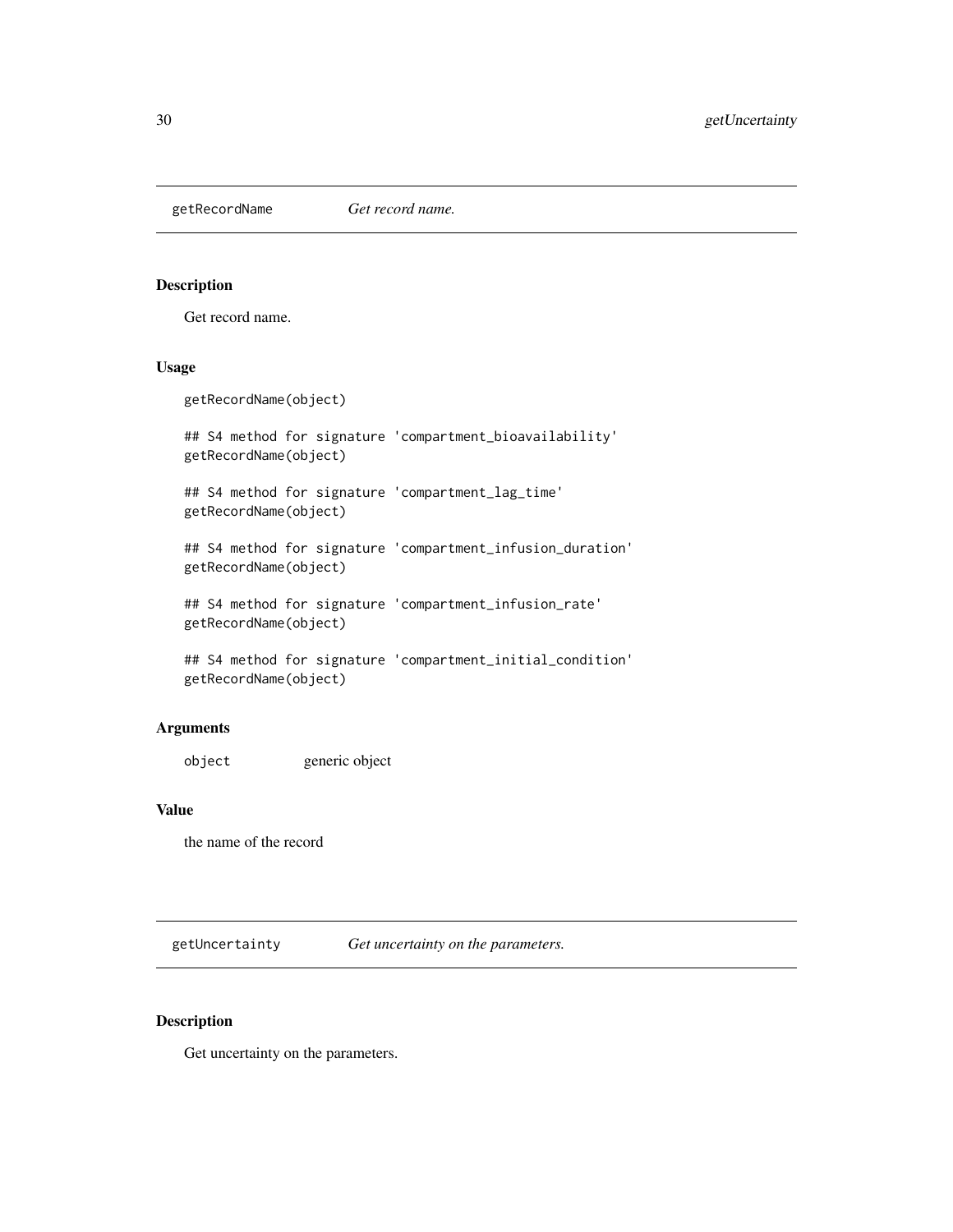# <span id="page-30-0"></span>getVarCov 31

# Usage

```
getUncertainty(object, ...)
```
## S4 method for signature 'parameter' getUncertainty(object, varcov, ...)

```
## S4 method for signature 'parameters'
getUncertainty(object, ...)
```

```
## S4 method for signature 'campsis_model'
getUncertainty(object, ...)
```
# Arguments

| object  | generic object             |
|---------|----------------------------|
| $\cdot$ | extra arguments            |
| varcov  | variance covariance matrix |

#### Value

data frame with standard error (se) and relative standard error (rse

getVarCov *Get variance-covariance matrix.*

# Description

Get variance-covariance matrix.

# Usage

```
getVarCov(object)
```
## S4 method for signature 'parameters' getVarCov(object)

## S4 method for signature 'campsis\_model' getVarCov(object)

#### Arguments

object generic object

#### Value

a variance-covariance matrix (data frame) or NULL if no matrix present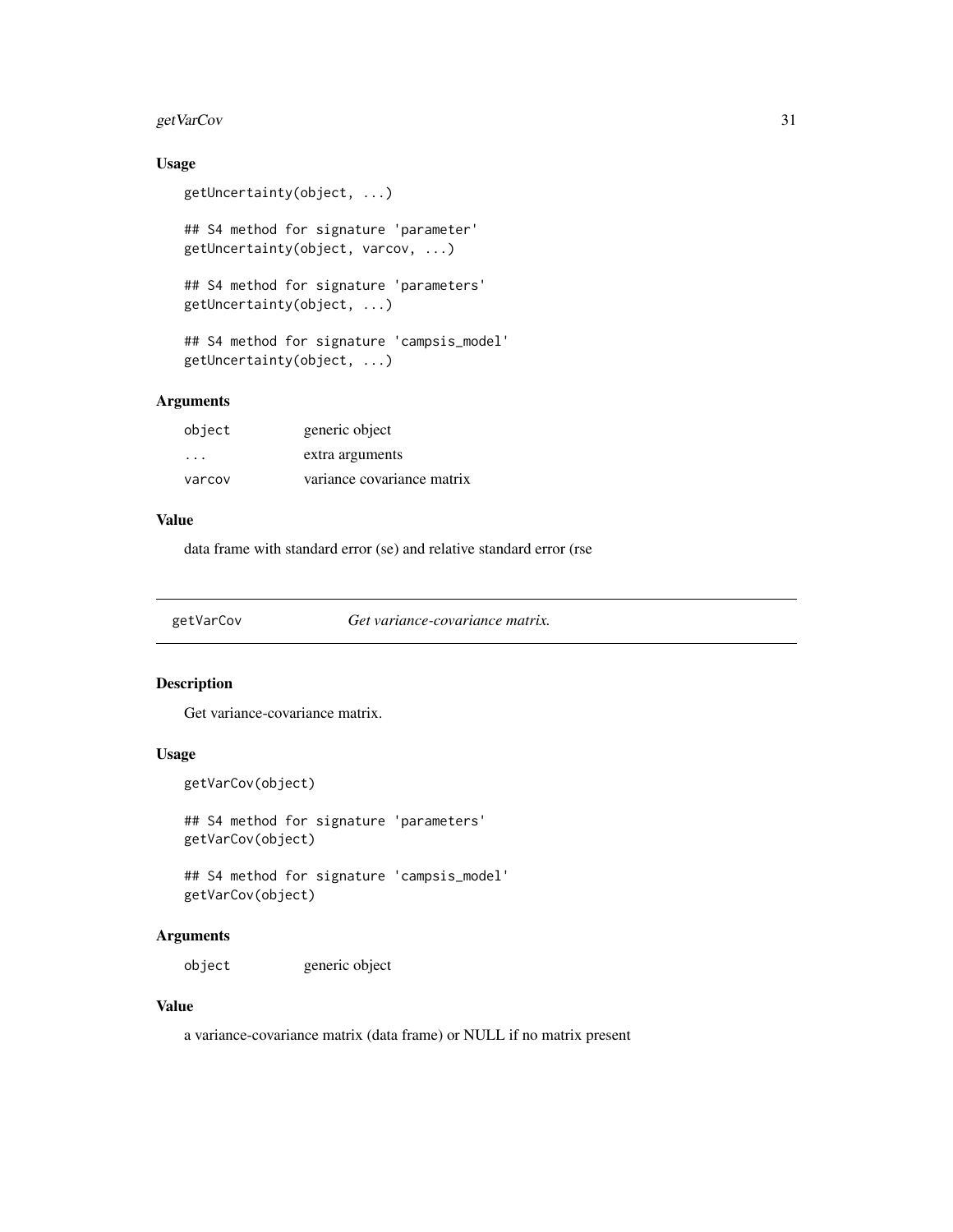<span id="page-31-0"></span>

Check if string contains CAMPSIS-style comments.

# Usage

hasComment(x)

# Arguments

x character vector

#### Value

logical value

IfStatement *Create a new IF-statement.*

# Description

Create a new IF-statement.

# Usage

IfStatement(condition, equation, comment = as.character(NA))

# Arguments

| condition | condition, single character string      |
|-----------|-----------------------------------------|
| equation  | equation if condition is met            |
| comment   | comment if any, single character string |

# Value

an IF-statement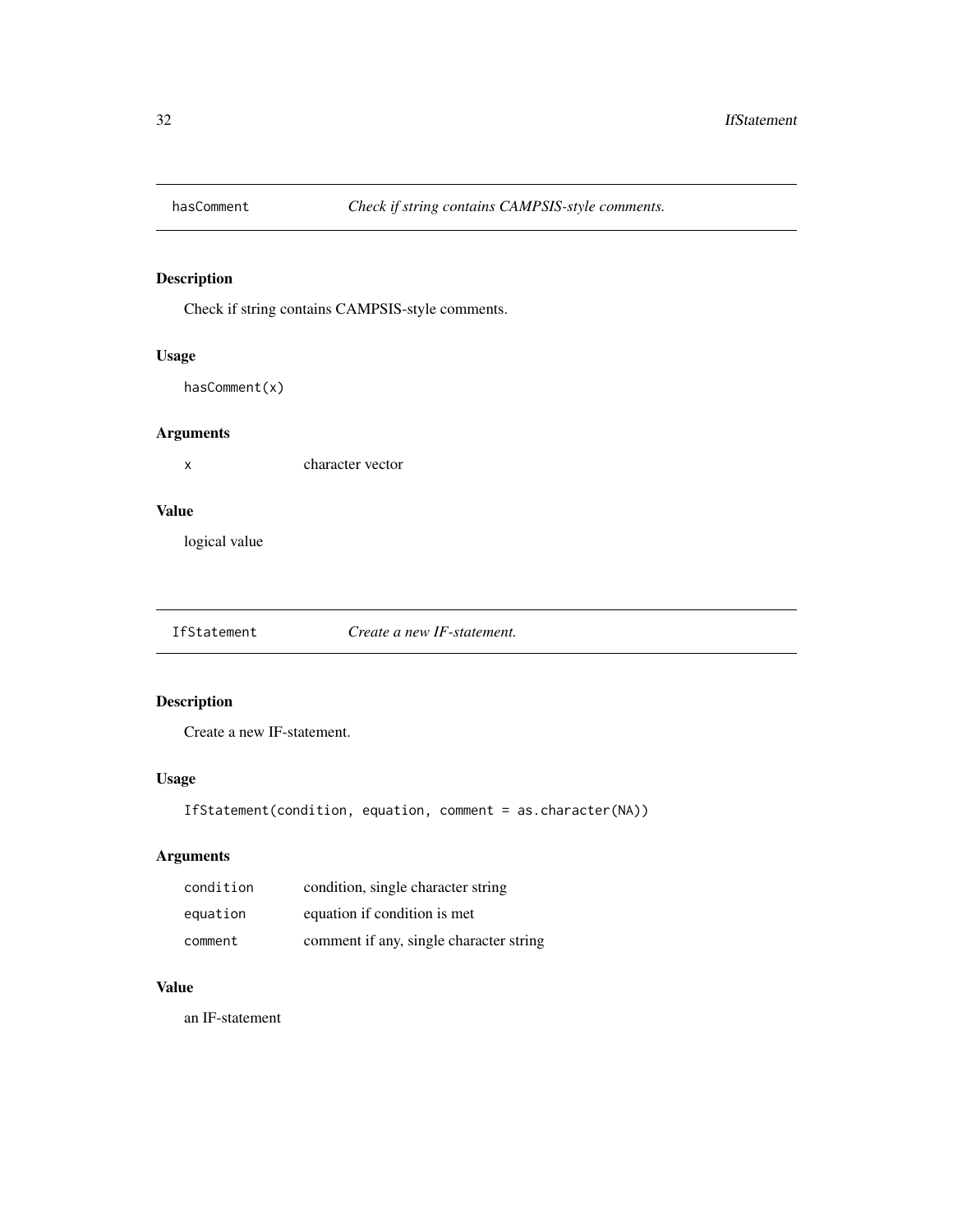<span id="page-32-0"></span>if\_statement-class *If-statement class. Any statement in the form if (condition) A = B.*

# Description

If-statement class. Any statement in the form if (condition)  $A = B$ .

# Slots

condition IF statement condition

equation any equation or ODE

indexOf *Get the index of an element in list.*

# Description

Get the index of an element in list.

#### Usage

```
indexOf(object, x)
```
## S4 method for signature 'pmx\_list,pmx\_element' indexOf(object, x)

# Arguments

| object | list object               |
|--------|---------------------------|
| x      | element to know the index |

#### Value

index of this element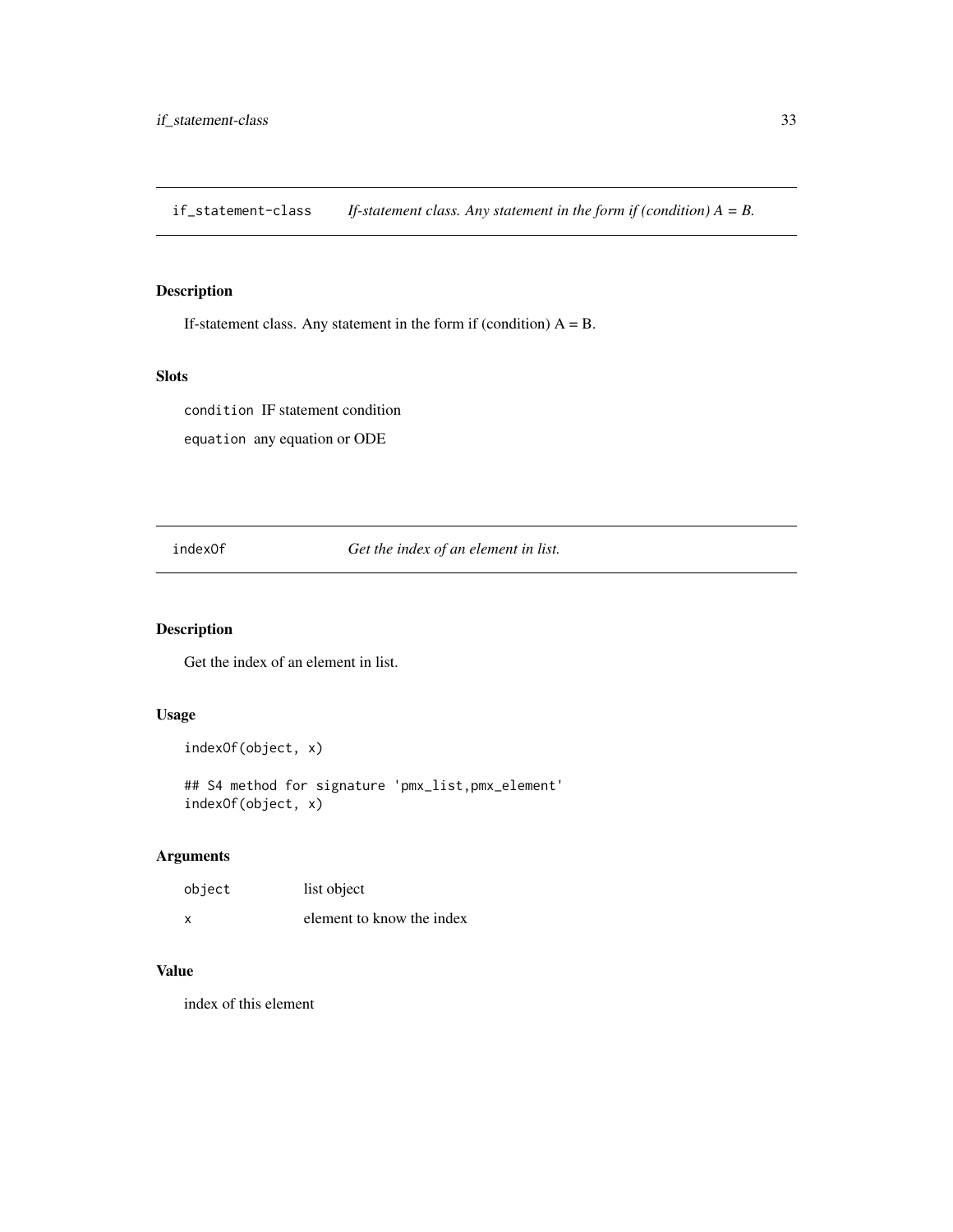<span id="page-33-0"></span>InfusionDuration *Create an infusion duration.*

# Description

Create an infusion duration.

# Usage

```
InfusionDuration(compartment, rhs = "")
```
# Arguments

| compartment | compartment index                    |
|-------------|--------------------------------------|
| rhs         | right-hand side part of the equation |

# Value

an infusion duration property

InfusionRate *Create an infusion rate.*

# Description

Create an infusion rate.

# Usage

```
InfusionRate(compartment, rhs = "")
```
# Arguments

| compartment | compartment index                    |
|-------------|--------------------------------------|
| rhs         | right-hand side part of the equation |

#### Value

an infusion rate property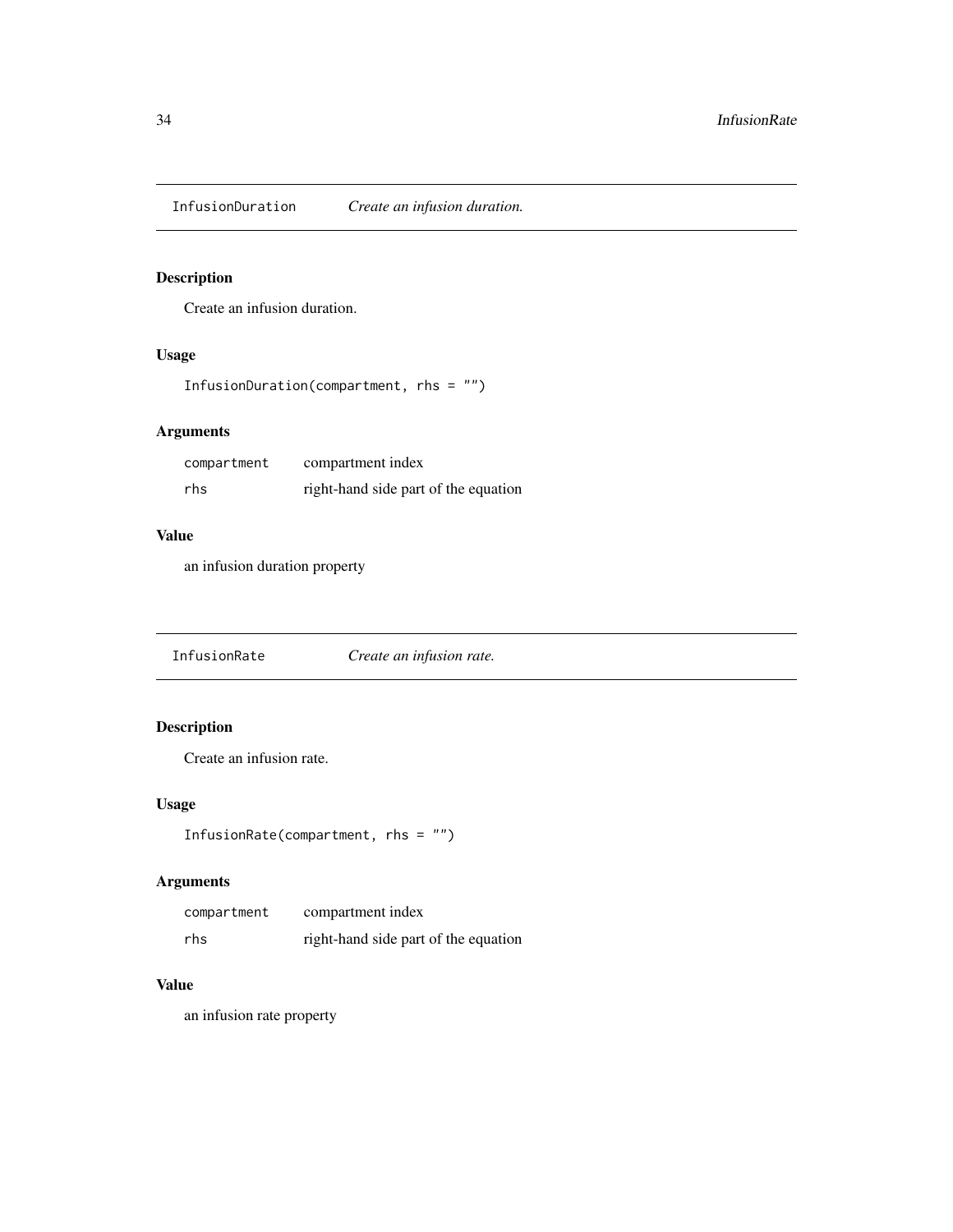<span id="page-34-0"></span>InitialCondition *Create an initial condition.*

# Description

Create an initial condition.

# Usage

```
InitialCondition(compartment, rhs = "")
```
# Arguments

| compartment | compartment index                    |
|-------------|--------------------------------------|
| rhs         | right-hand side part of the equation |

# Value

an initial condition property

init\_record-class *Init record class.*

# Description

Init record class.

isComment *Check if string is a CAMPSIS comment (i.e. not an equation).*

# Description

Check if string is a CAMPSIS comment (i.e. not an equation).

#### Usage

isComment(x)

#### Arguments

x character vector

#### Value

logical value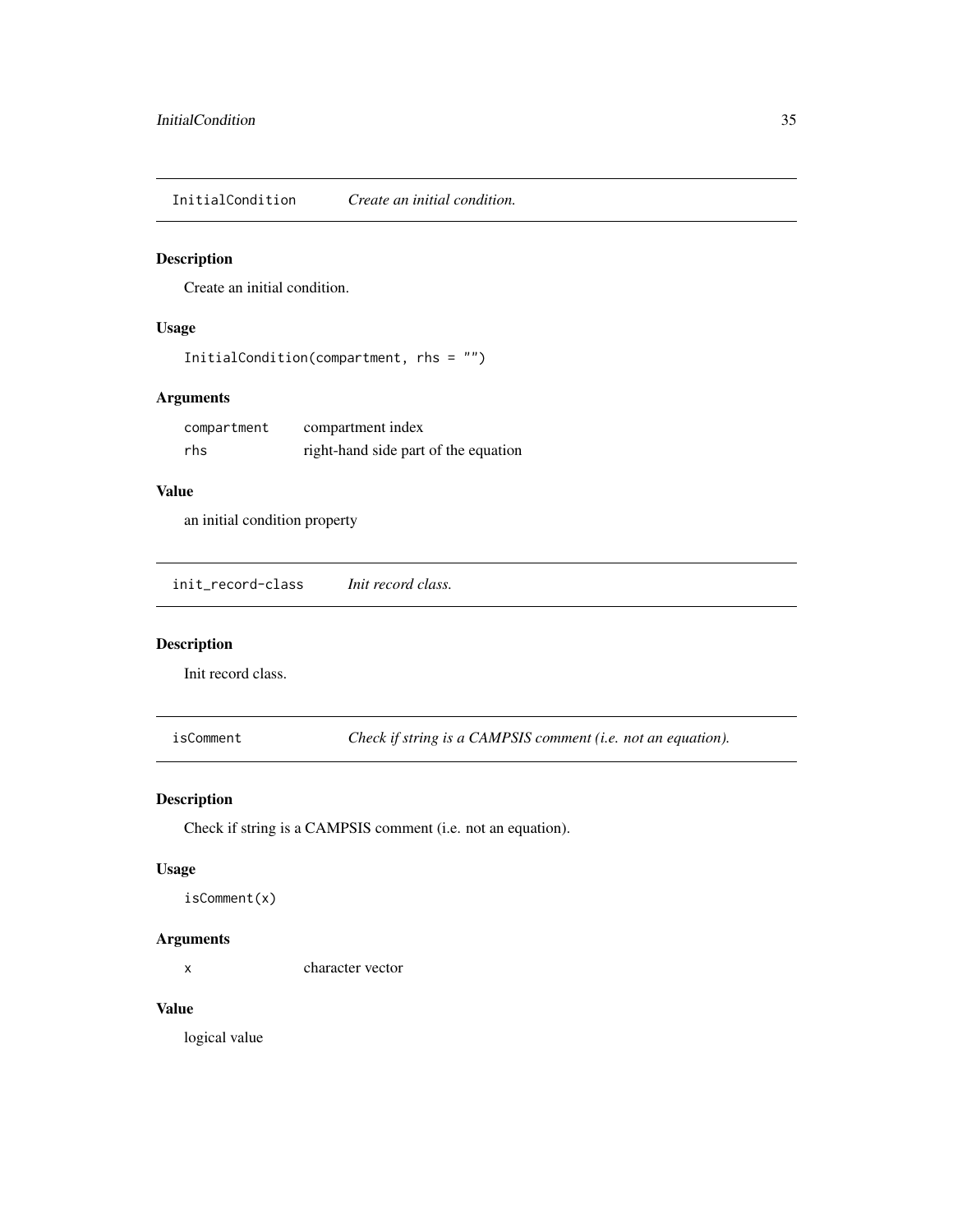<span id="page-35-0"></span>

Is diagonal.

# Usage

isDiag(object)

## S4 method for signature 'double\_array\_parameter' isDiag(object)

# Arguments

object generic object

# Value

logical value

isEmptyLine *Check if string is an empty line.*

# Description

Check if string is an empty line.

# Usage

```
isEmptyLine(x)
```
#### Arguments

x character vector

# Value

logical value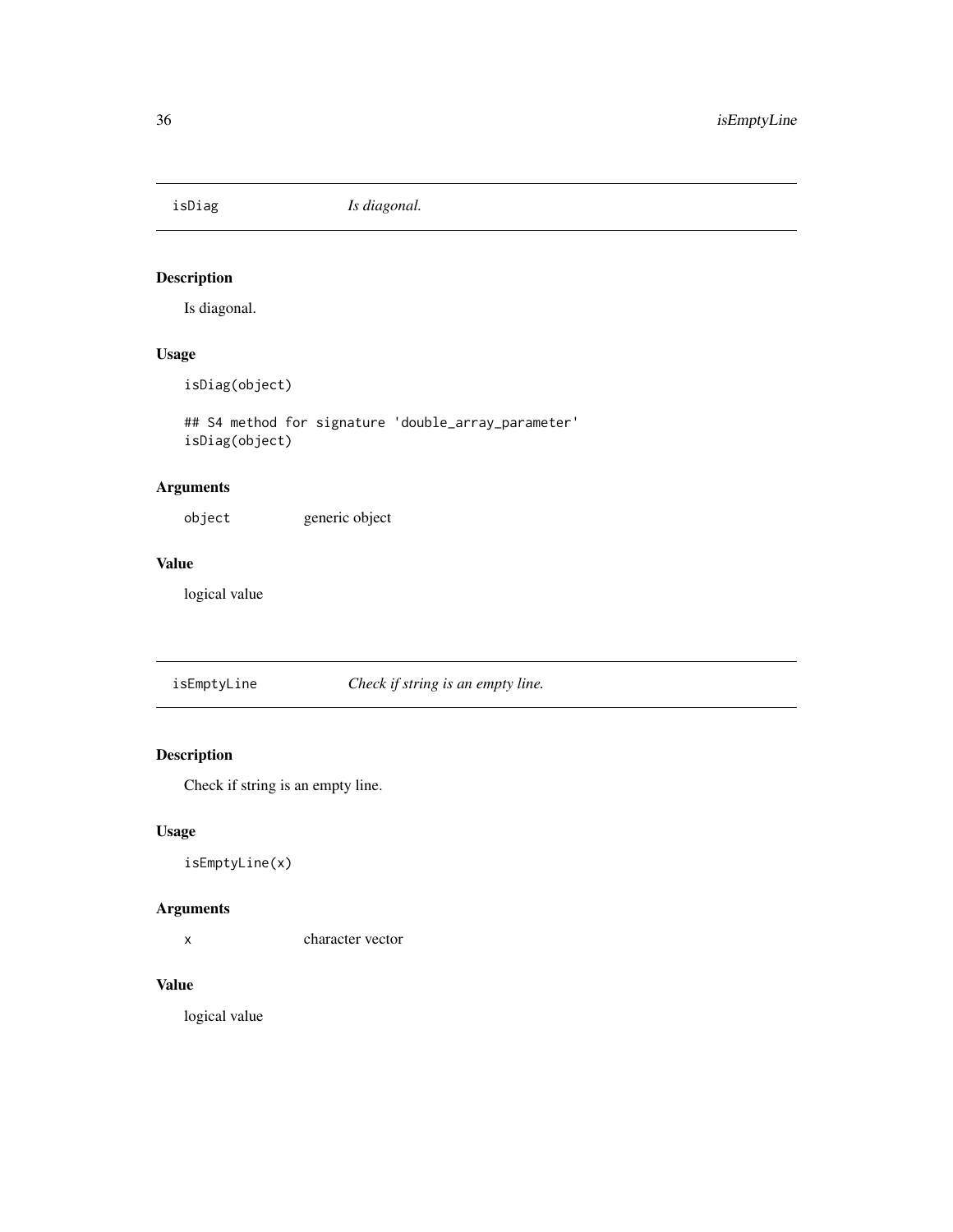Say if line in record is an equation not.

# Usage

isEquation(x)

# Arguments

x character value

# Value

logical value

isIfStatement *Say if line in record is an IF-statement.*

# Description

Say if line in record is an IF-statement.

# Usage

isIfStatement(x)

# Arguments

x character value

# Value

logical value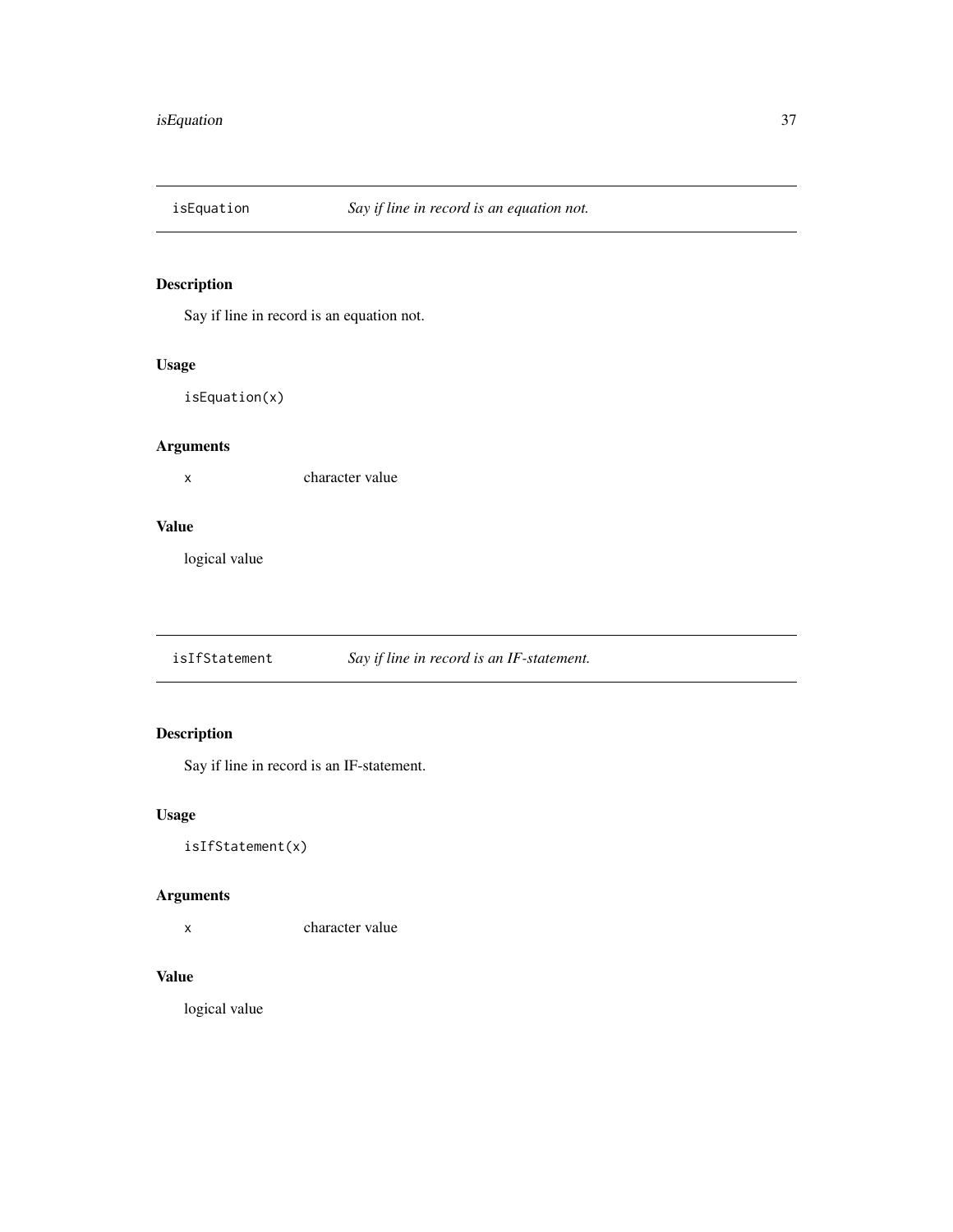Say if line(s) in record is/are ODE or not.

# Usage

isODE(x)

# Arguments

x character vector

### Value

logical vector

isRecordDelimiter *Is record delimiter. A record delimiter is any line starting with [...].*

# Description

Is record delimiter. A record delimiter is any line starting with [...].

# Usage

```
isRecordDelimiter(line)
```
# Arguments

line any line, single character value

### Value

a logical value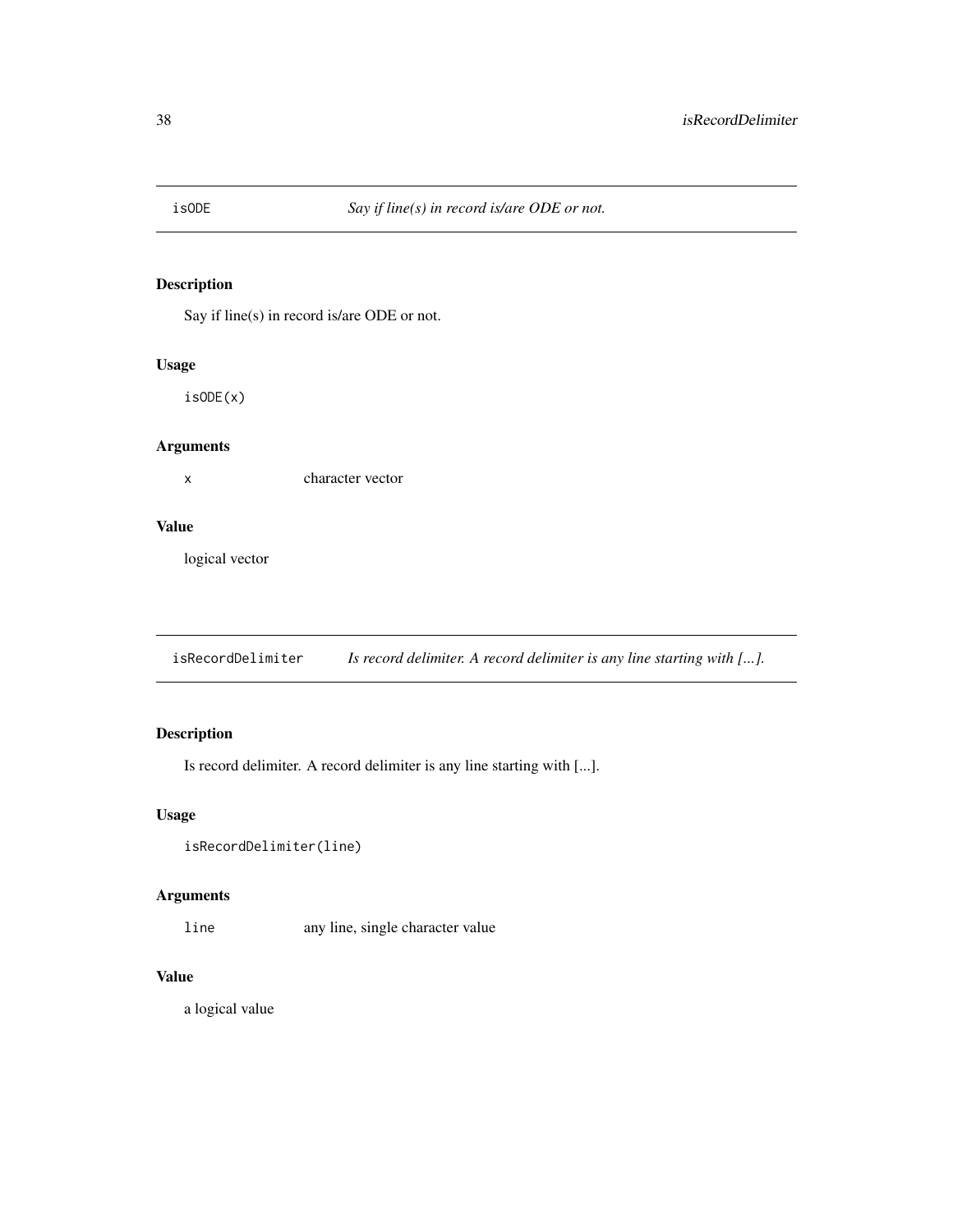```
isStrictRecordDelimiter
```
*Is strict record delimiter. A strict record delimiter is any line starting with [...] and followed by nothing but spaces or a possible comment.*

# Description

Is strict record delimiter. A strict record delimiter is any line starting with [...] and followed by nothing but spaces or a possible comment.

#### Usage

isStrictRecordDelimiter(line)

### Arguments

line any line, single character value

# Value

a logical value

LagTime *Create a lag time for the specified compartment.*

# Description

Create a lag time for the specified compartment.

#### Usage

LagTime(compartment, rhs = "")

# Arguments

| compartment | compartment index                    |
|-------------|--------------------------------------|
| rhs         | right-hand side part of the equation |

#### Value

a lag time property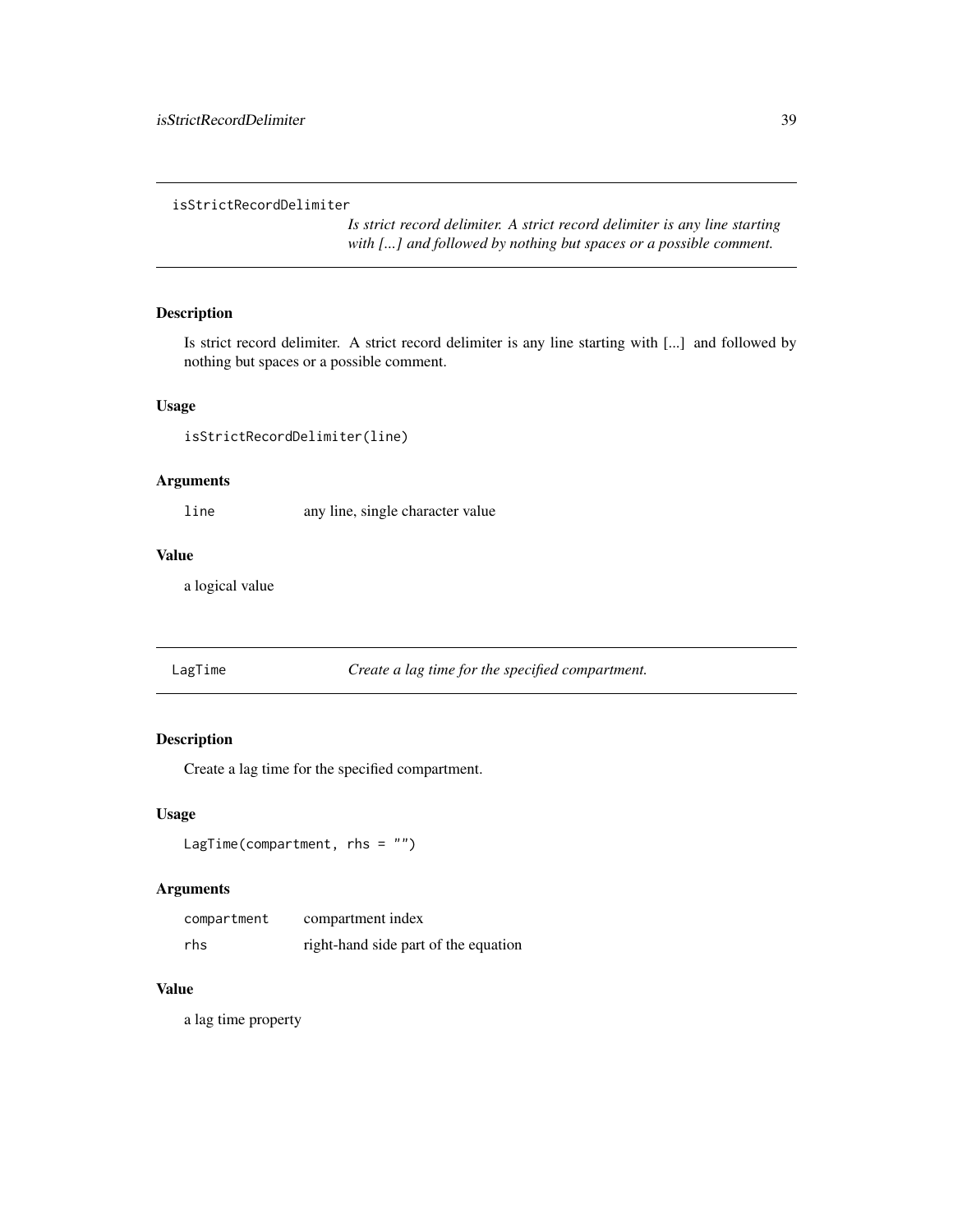lag\_record-class *Lag record class.*

### Description

Lag record class.

length,pmx\_list-method

*Return the length of this list.*

# Description

Return the length of this list.

# Usage

## S4 method for signature 'pmx\_list' length(x)

## S4 method for signature 'statements\_record' length(x)

# Arguments

x list object

# Value

the length of this list, integer value

LineBreak *Create a new line break.*

# Description

Create a new line break.

# Usage

LineBreak()

# Value

a line break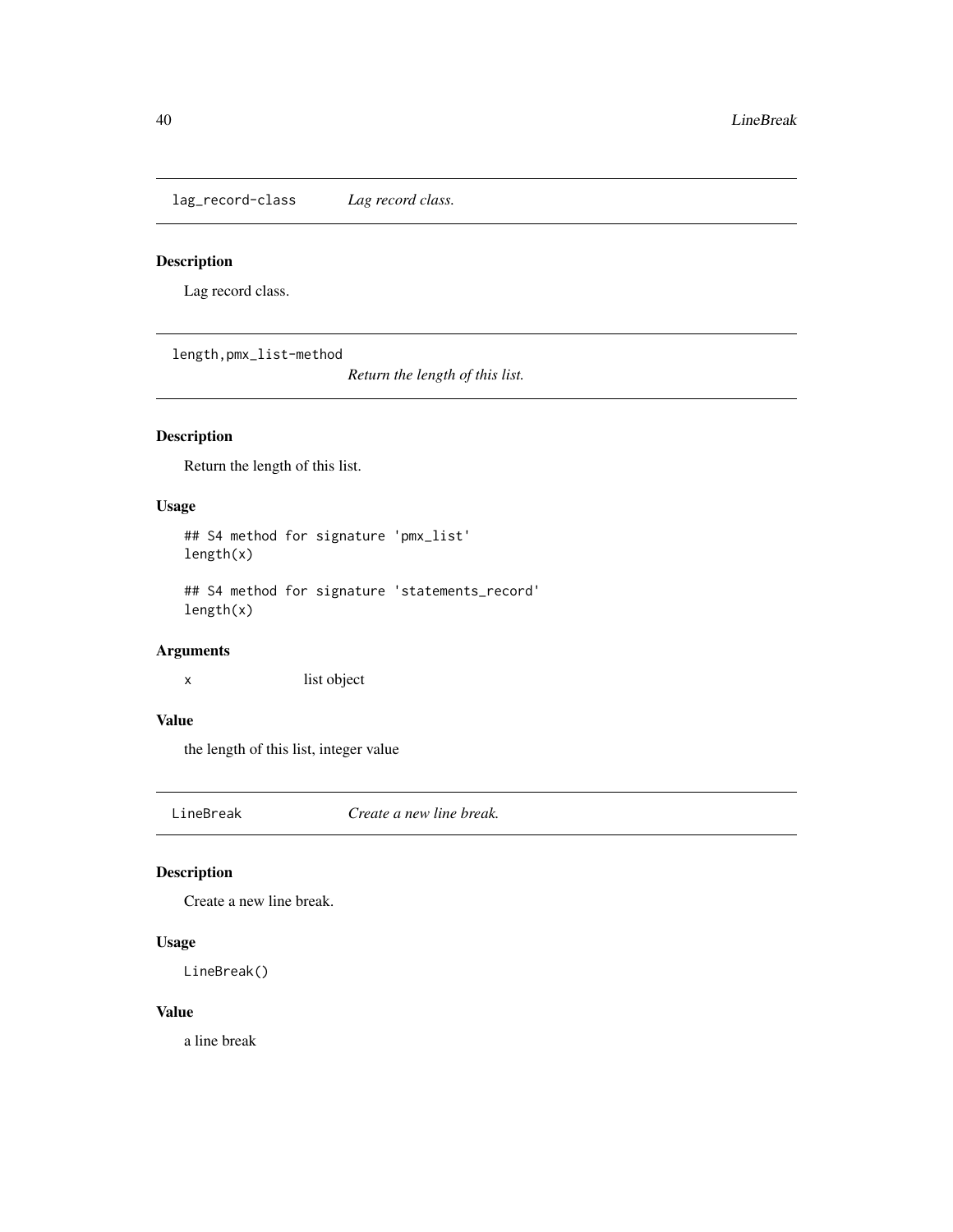line\_break-class *Line-break class. A linebreak in the model.*

# Description

Line-break class. A linebreak in the model.

MainRecord *Create MAIN code record.*

# Description

Create MAIN code record.

# Usage

MainRecord(code = character())

# Arguments

code code record

main\_record-class *Main record class.*

# Description

Main record class.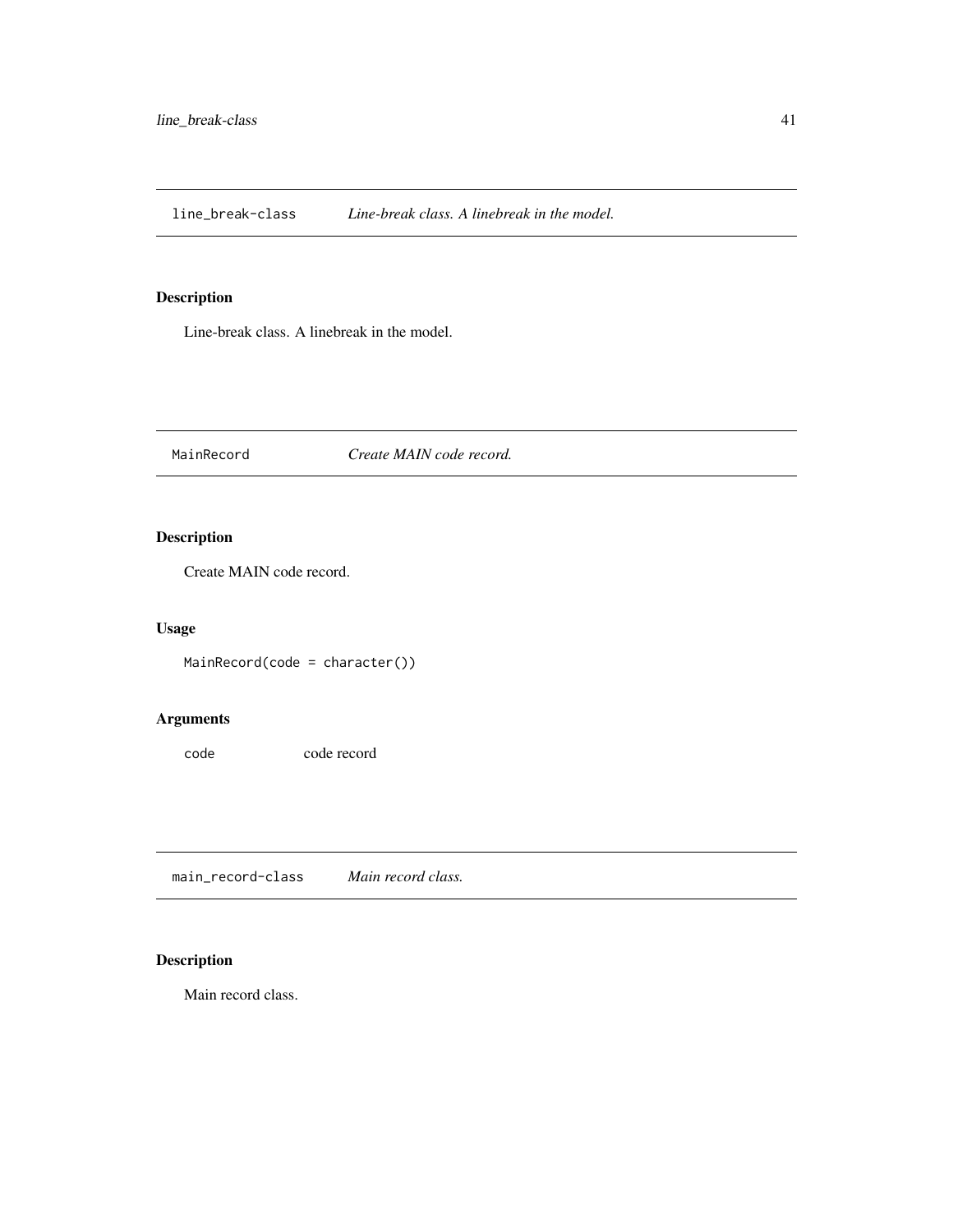Max index.

# Usage

maxIndex(object)

## S4 method for signature 'parameters' maxIndex(object)

# Arguments

object generic object

# Value

max index

minIndex *Min index.*

# Description

Min index.

# Usage

minIndex(object)

## S4 method for signature 'parameters' minIndex(object)

# Arguments

object generic object

# Value

min index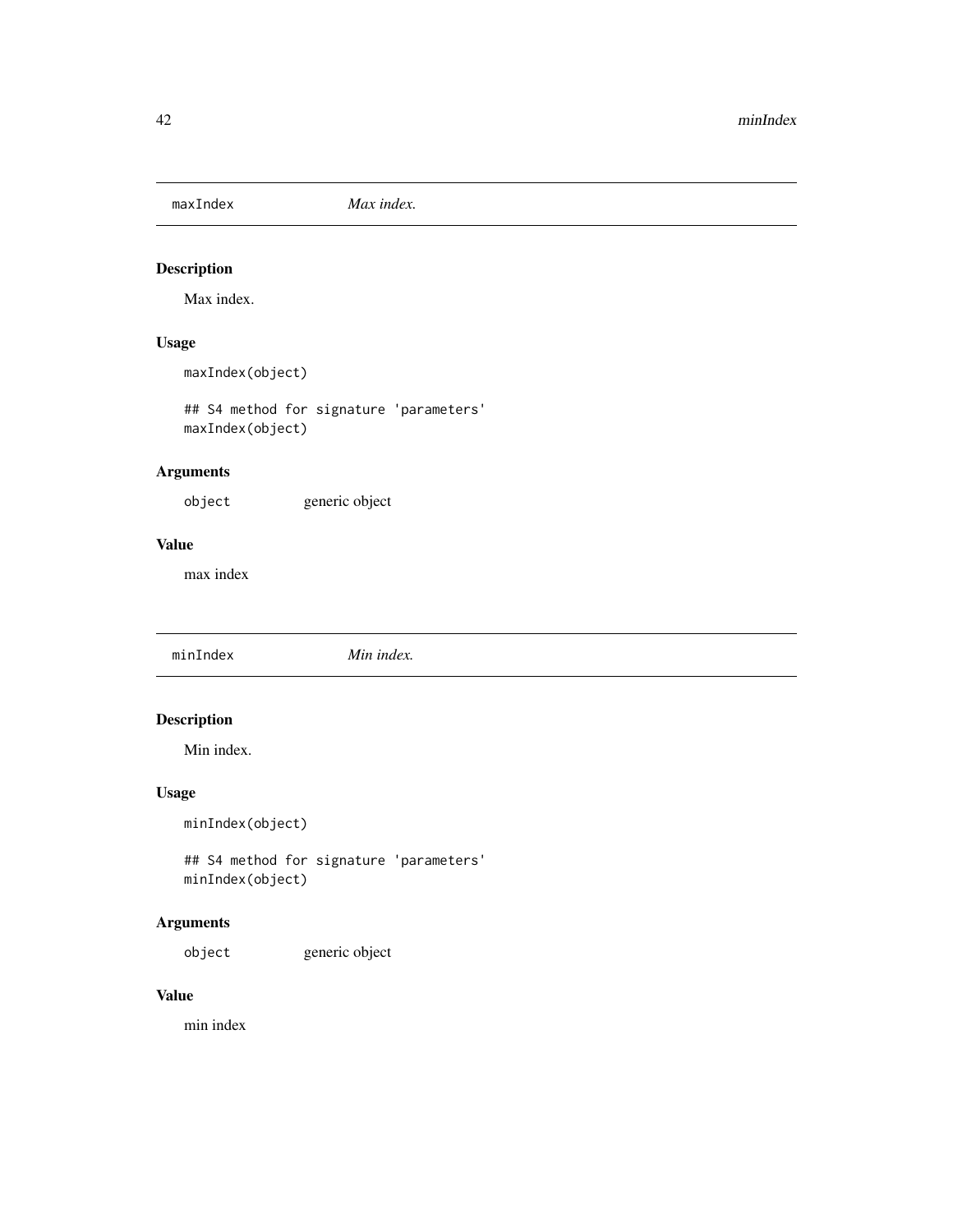ModelStatements *Create an empty list of model statements.*

#### Description

Create an empty list of model statements.

#### Usage

ModelStatements()

### Value

a model statements object

model\_library *CAMPSIS model library.*

#### Description

A list containing pharmacokinetic (PK) and pharmacodynamic (PD) model templates.

#### Usage

model\_library

# Format

A list with all the models:

advan1\_trans1 1-compartment PK model (K,V) advan1\_trans2 1-compartment PK model (CL,V) advan2\_trans1 1-compartment PK model with absorption compartment (KA,K,V) advan2\_trans2 1-compartment PK model with absorption compartment (KA,CL,V) advan3\_trans1 2-compartment PK model (K,V,K12,K21) advan3\_trans3 2-compartment PK model (CL,V,Q,VSS) advan3\_trans4 2-compartment PK model (CL,V1,V2,Q) advan4\_trans1 2-compartment PK model with absorption compartment (KA,K,V,K12,K21) advan4\_trans3 2-compartment PK model with absorption compartment (KA,CL,V,Q,VSS) advan4\_trans4 2-compartment PK model with absorption compartment (KA,CL,V1,V2,Q) advan11\_trans4 3-compartment PK model (CL,V1,V2,V3,Q2,Q3) advan12\_trans4 3-compartment PK model with absorption compartment (KA,CL,V1,V2,V3,Q2,Q3)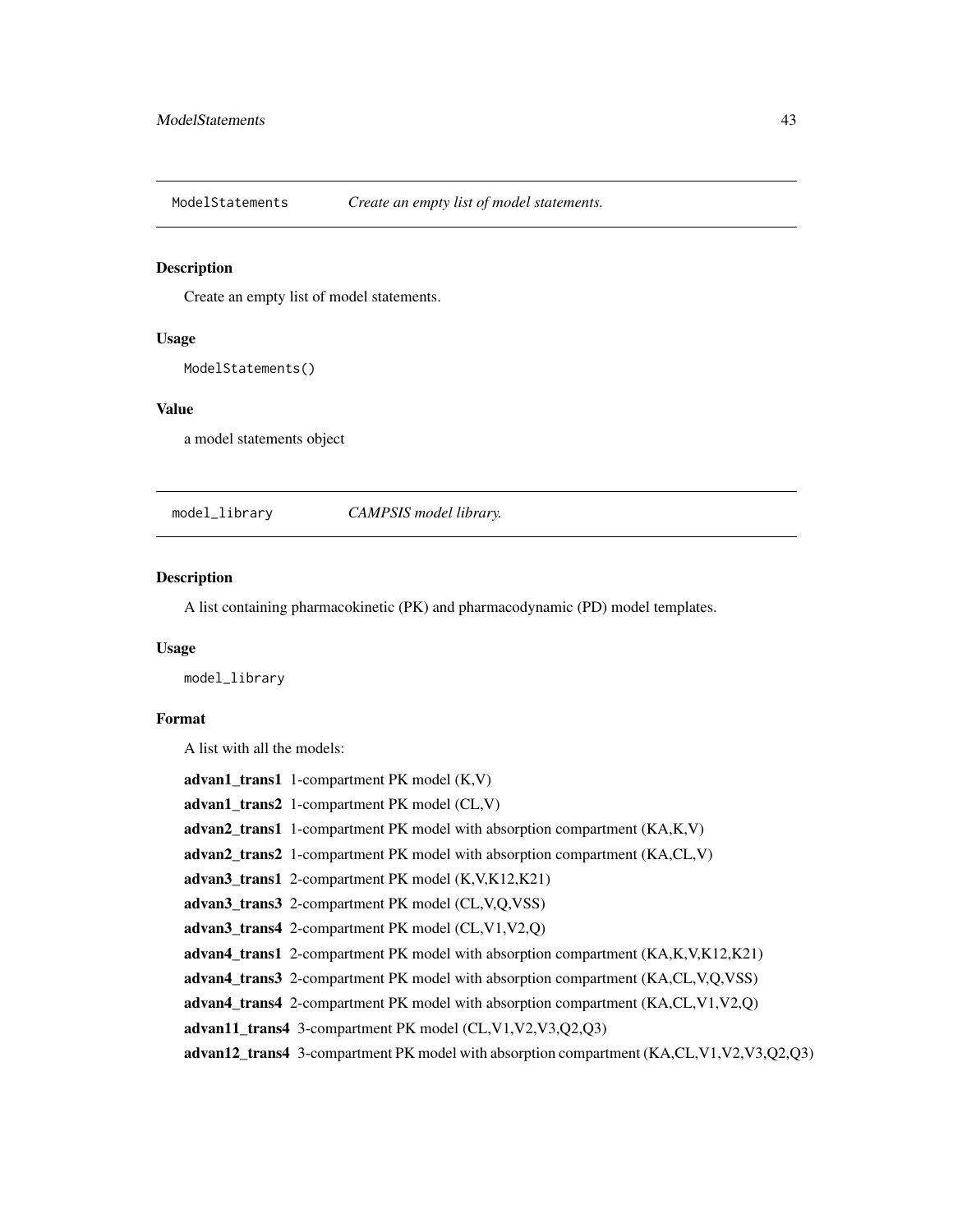direct\_effect\_model\_direct effect PD model (EMAX,EC50,GAMMA,E0) effect cmt model effect compartment PD model (KE0) irm kin inhibition indirect response PD model - inhibition of KIN (IC50,KIN,KOUT) irm\_kin\_stimulation indirect response PD model - stimulation of KIN (EMAX,EC50,KIN,KOUT) irm\_kout\_inhibition indirect response PD model - inhibition of KOUT (IC50,KIN,KOUT) irm\_kout\_stimulation indirect response PD model - stimulation of KOUT (EMAX,EC50,KIN,KOUT) transit\_cmt\_model transit compartment PD model (BASE,POWER,MTT,SLOPE,KTR) filgrastim\_pkpd\_krzyzanski PK/PD model of filgrastim (Krzyzanski et al., see URL below) my\_model1 Example of 2-compartment PK model with variance-covariance matrix

#### Source

<https://www.iconplc.com/innovation/nonmem/> <http://repository.ddmore.eu/model/DDMODEL00000077/> <https://calvagone.github.io/campsis.doc/>

model\_statement-class *Model statement class. Any statement in a code record.*

#### Description

Model statement class. Any statement in a code record.

#### Slots

comment a comment associated to this model statement

model\_statements-class

*Model statements class. A list of statements.*

#### **Description**

Model statements class. A list of statements.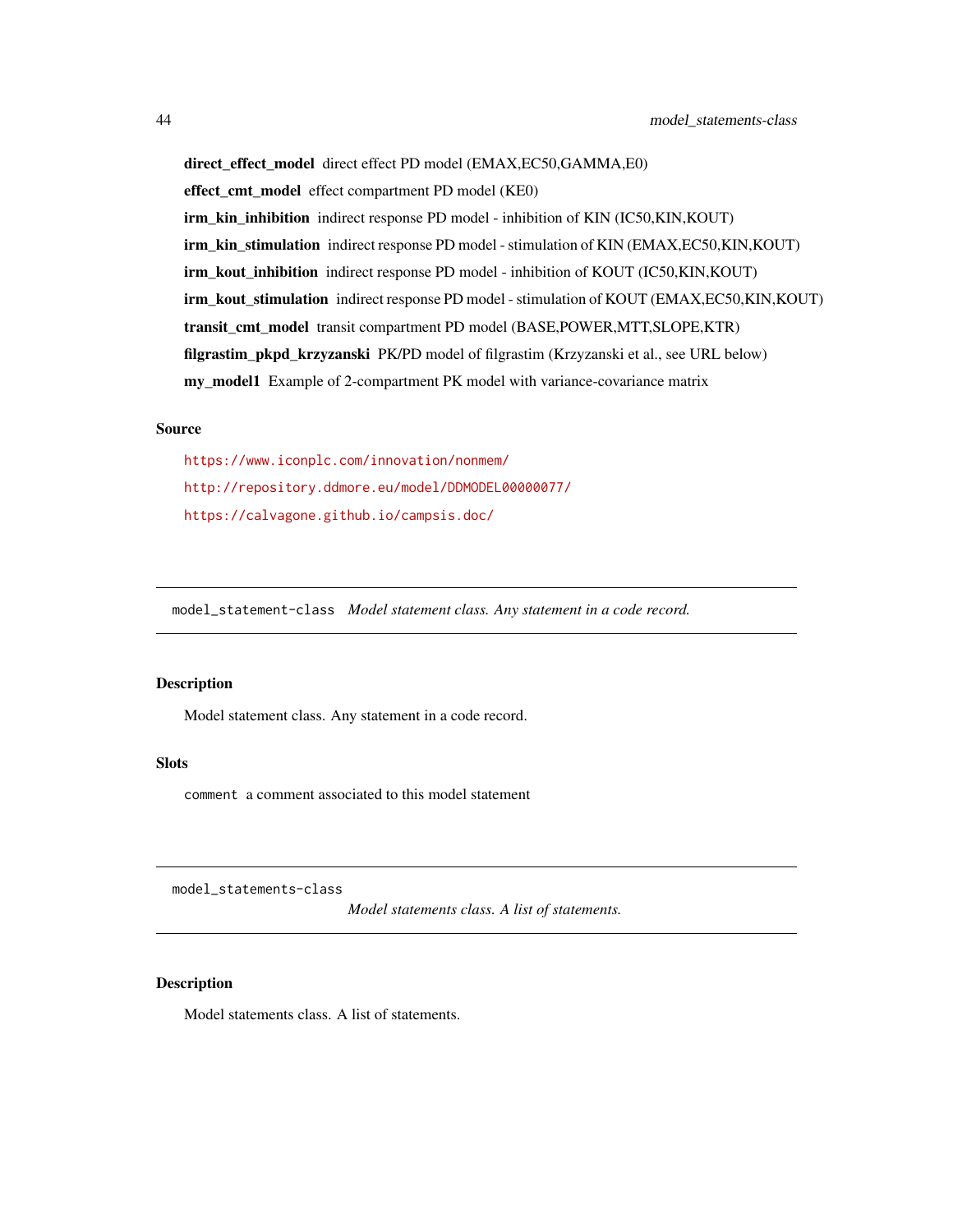A library of models of all kinds, ready to be simulated in Campsis. These model templates are sorted into the following categories: pharmacokinetic (PK), pharmacodynamic (PD), target-mediated drug disposition (TMDD), NONMEM, literature and other (custom models).

#### Usage

model\_suite

#### Format

A list with all the models:

- pk extensive list of pharmacokinetic (PK) model templates
- pd list of pharmacodynamic (PD) model templates, to be plugged into any pharmacokinetic (PK) model

tmdd extensive list of target-mediated drug disposition (TMDD) model templates

nonmem list of model templates translated from standard NONMEM control streams

literature a couple of models coming from the literature

other a couple of custom models

#### Source

<https://calvagone.github.io/campsis.doc/> <https://www.iconplc.com/innovation/nonmem/> <http://repository.ddmore.eu/model/DDMODEL00000077/>

mrgsolveBlock *Convert code record for mrgsolve.*

# Description

Convert code record for mrgsolve.

#### Usage

```
mrgsolveBlock(record, init = NULL, capture = FALSE)
```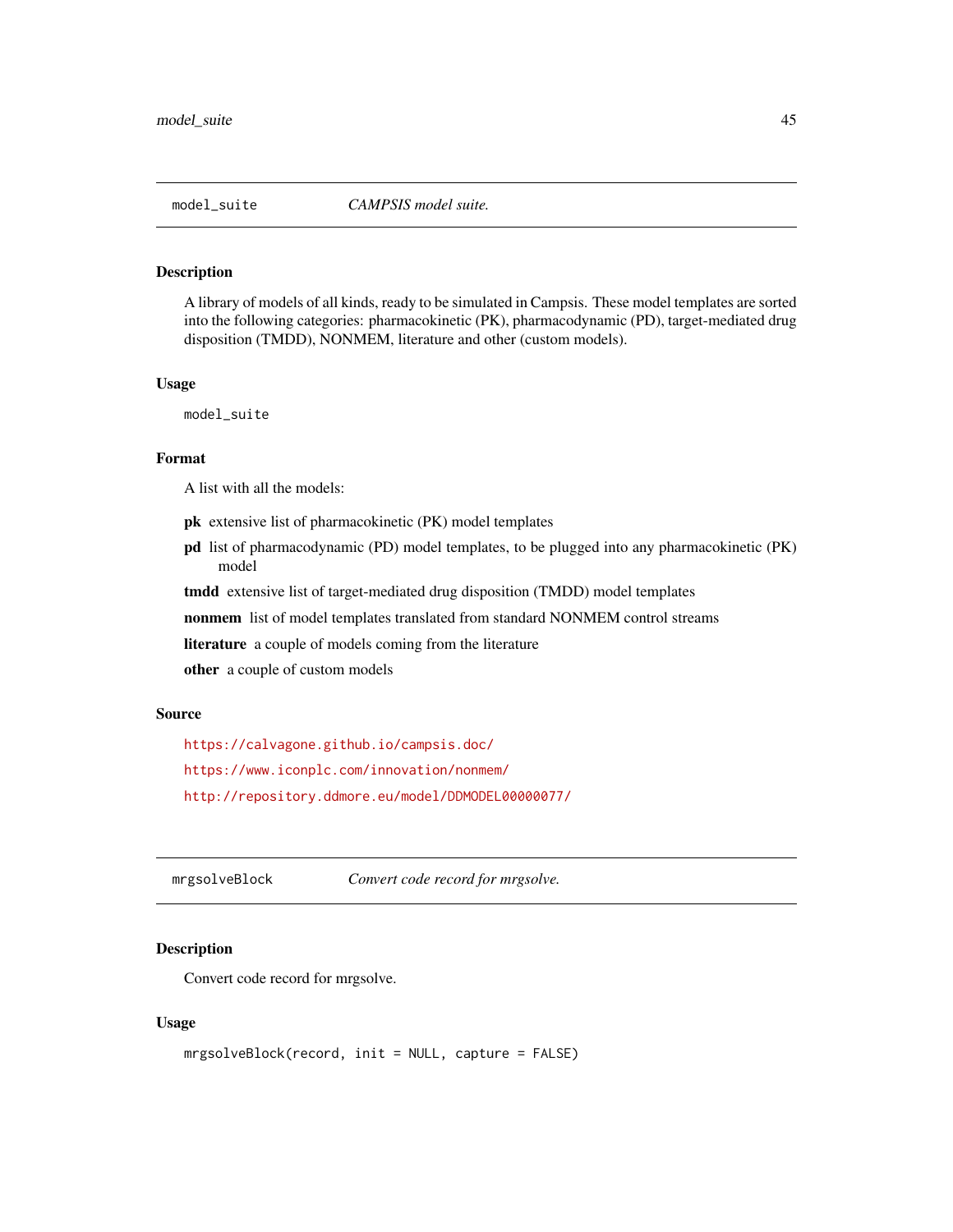### Arguments

| record  | code record                   |
|---------|-------------------------------|
| init    | name of mrgsolve block        |
| capture | 'capture' instead of 'double' |

# Value

translated record for mrgsolve

mrgsolveCapture *Get the CAPTURE block for mrgsolve.*

# Description

Get the CAPTURE block for mrgsolve.

# Usage

mrgsolveCapture(outvars, model)

# Arguments

| outvars | outvars in method simulate |
|---------|----------------------------|
| model   | CAMPSIS model              |

#### Value

CAPTURE block or character(0) if no variable in outvars

mrgsolveCompartment *Get the compartment block for mrgsolve.*

# Description

Get the compartment block for mrgsolve.

#### Usage

mrgsolveCompartment(model)

# Arguments

model CAMPSIS model

# Value

character vector, each value is a line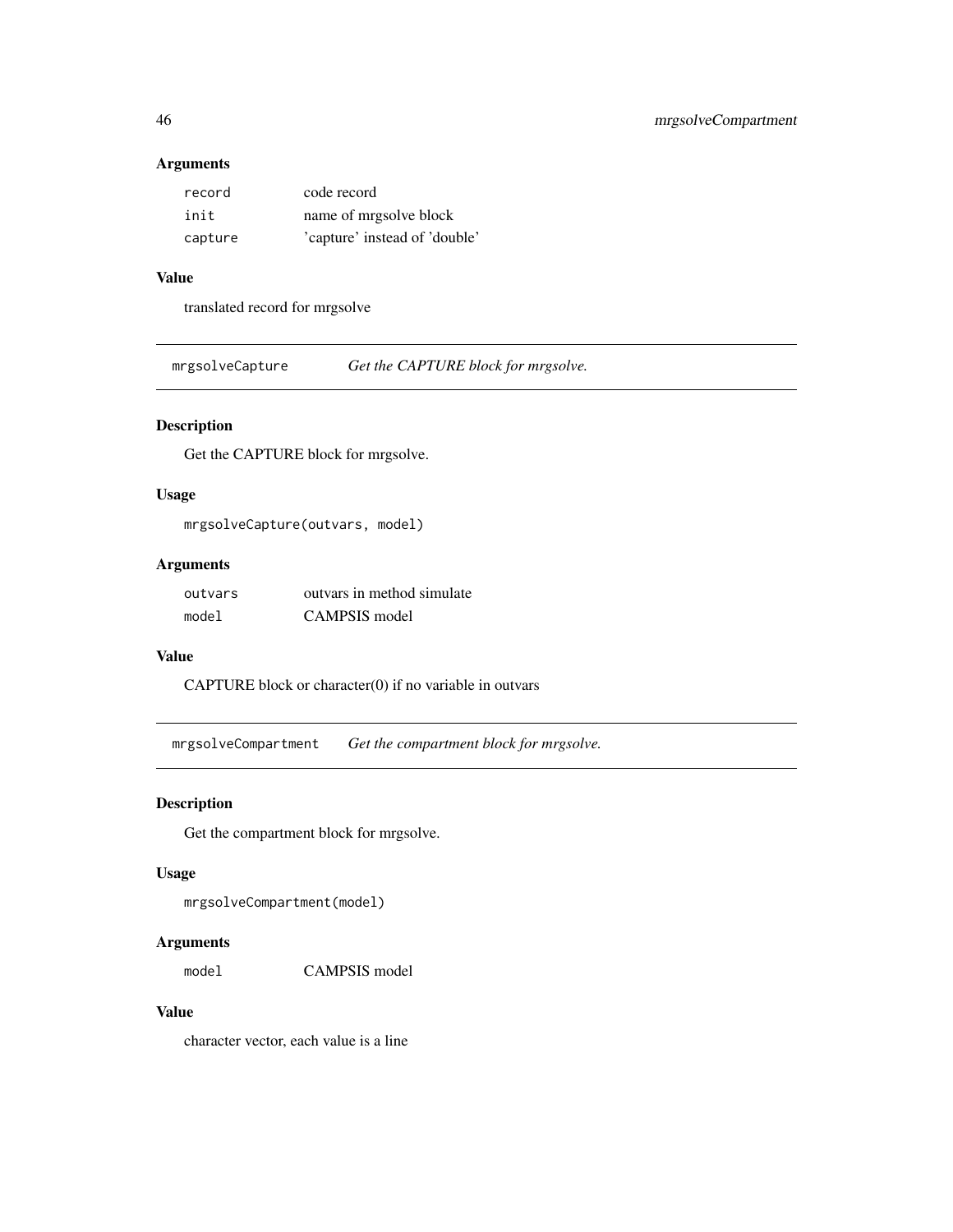Get the MAIN block for mrgsolve.

#### Usage

mrgsolveMain(model)

# Arguments

model CAMPSIS model

### Value

MAIN block

mrgsolveMatrix *Get the OMEGA/SIGMA matrix for mrgsolve.*

# Description

Get the OMEGA/SIGMA matrix for mrgsolve.

# Usage

```
mrgsolveMatrix(model, type = "omega")
```
# Arguments

| model | CAMPSIS model         |
|-------|-----------------------|
| type  | either omega or sigma |

### Value

named matrix or character(0) if matrix is empty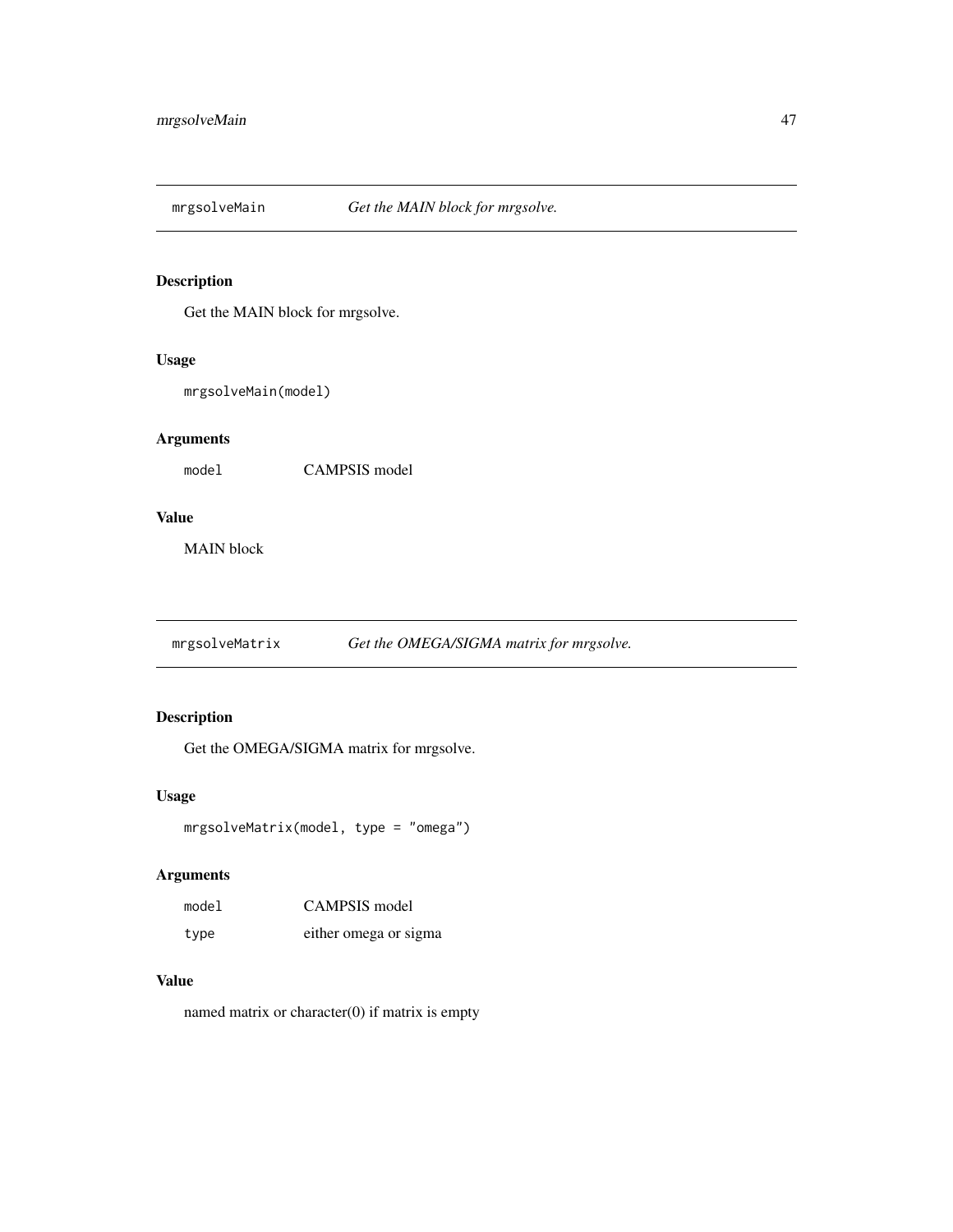Get the ODE block for mrgsolve.

# Usage

mrgsolveOde(model)

# Arguments

model CAMPSIS model

#### Value

ODE block

mrgsolveParam *Get the parameters block for mrgsolve.*

# Description

Get the parameters block for mrgsolve.

#### Usage

```
mrgsolveParam(model)
```
# Arguments

model CAMPSIS model

### Value

character vector, 1 parameter per line. First one is header [PARAM].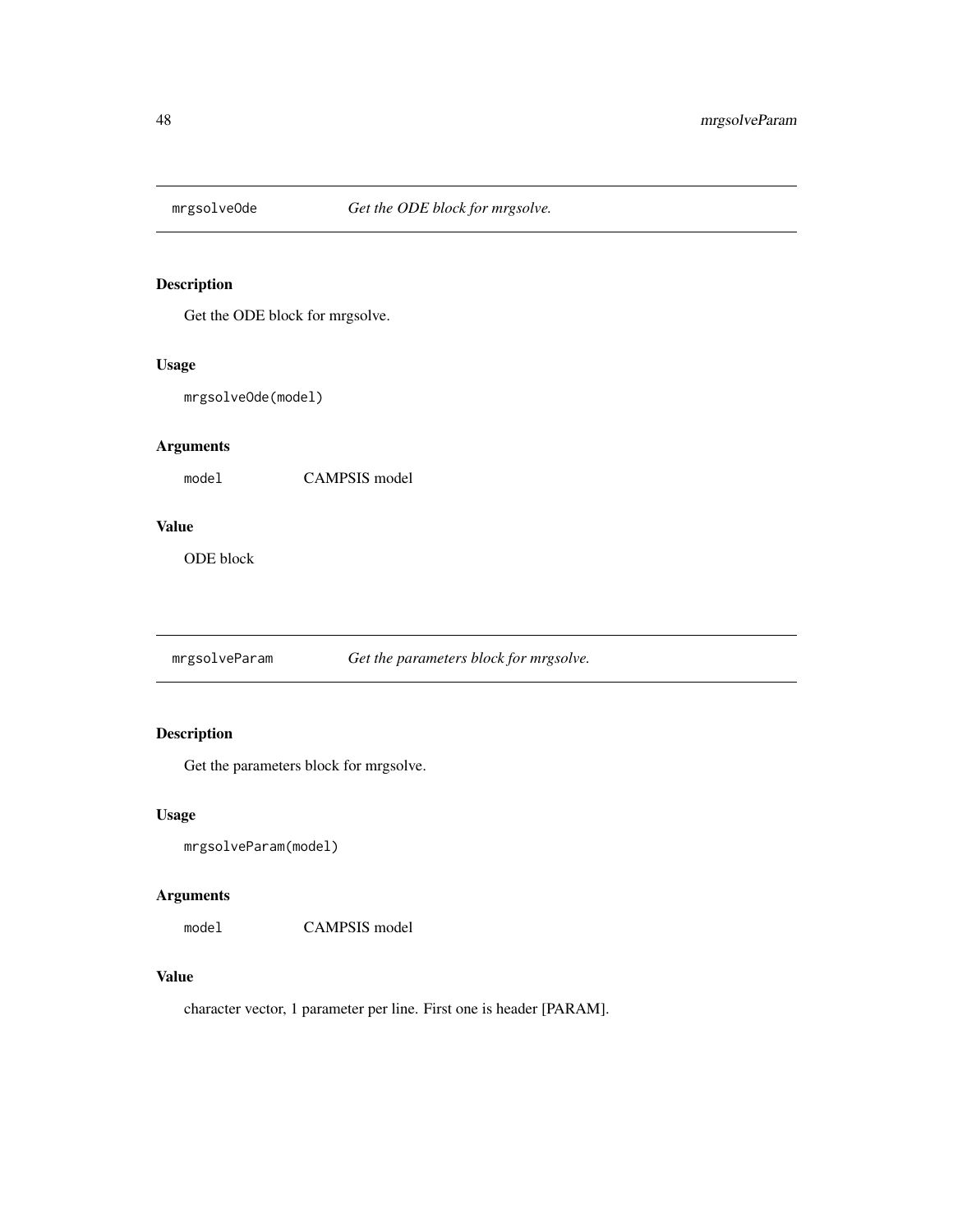mrgsolveTable *Get the TABLE block for mrgsolve.*

# Description

Get the TABLE block for mrgsolve.

# Usage

mrgsolveTable(model)

#### Arguments

model CAMPSIS model

# Value

TABLE block if at least one line in error record, character(0) otherwise

mrgsolve\_type-class *Mrgsolve export type class.*

# Description

Mrgsolve export type class.

Ode *Create a new ordinary differential equation (ODE).*

# Description

Create a new ordinary differential equation (ODE).

### Usage

Ode(lhs, rhs = "", comment = as.character(NA))

# Arguments

| lhs     | left-hand side variable corresponding to derivative name, must start with 'A_' |
|---------|--------------------------------------------------------------------------------|
| rhs     | right-hand side expression corresponding to derivative value                   |
| comment | comment if any, single character string                                        |

# Value

an ODE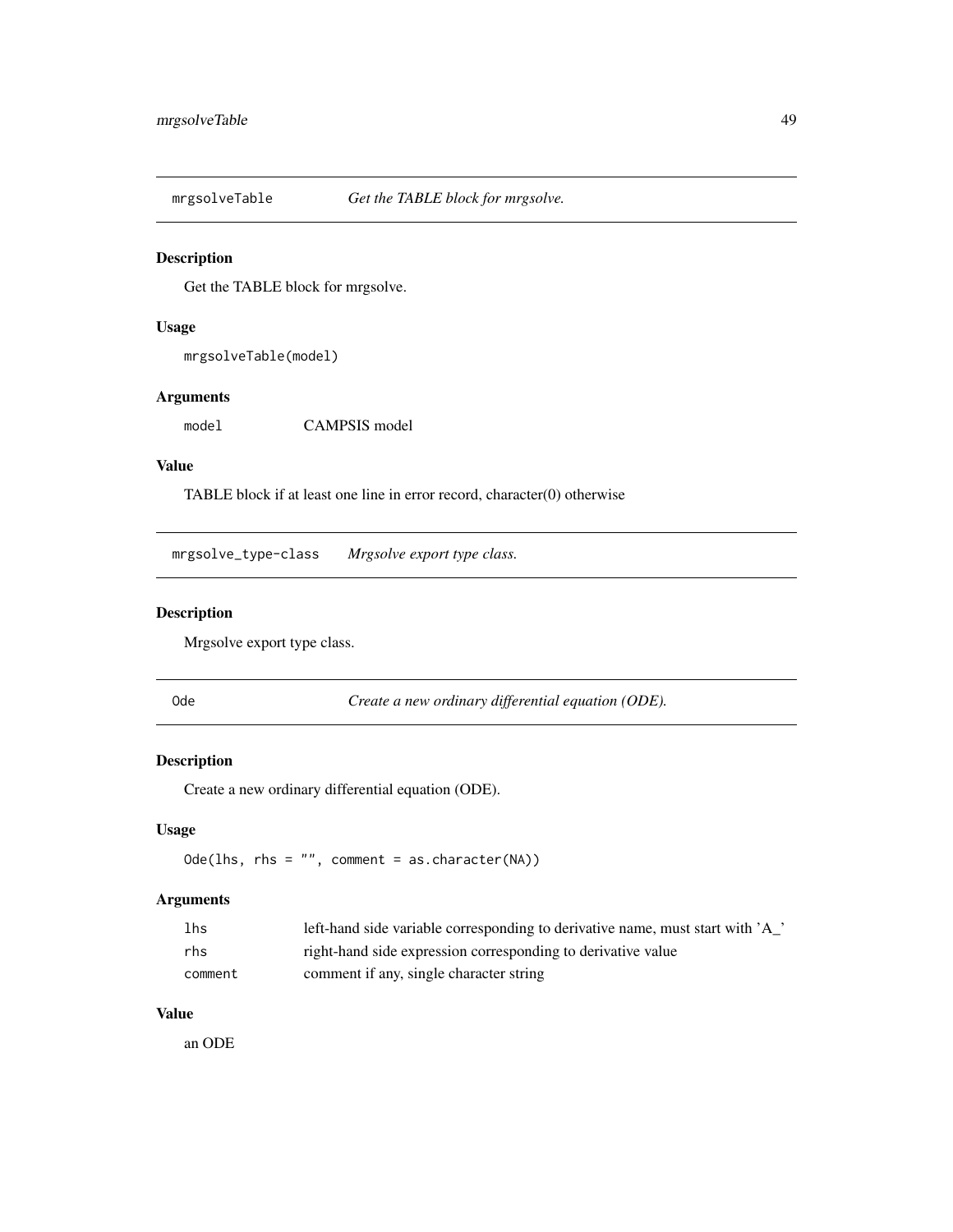ODE class. Any statement in the form  $d/dt(A_CMT) = B$ .

OdeRecord *Create ODE code record.*

# Description

Create ODE code record.

# Usage

OdeRecord(code = character())

# Arguments

code code record

# Value

an ODE code record

ode\_record-class *ODE record class.*

# Description

ODE record class.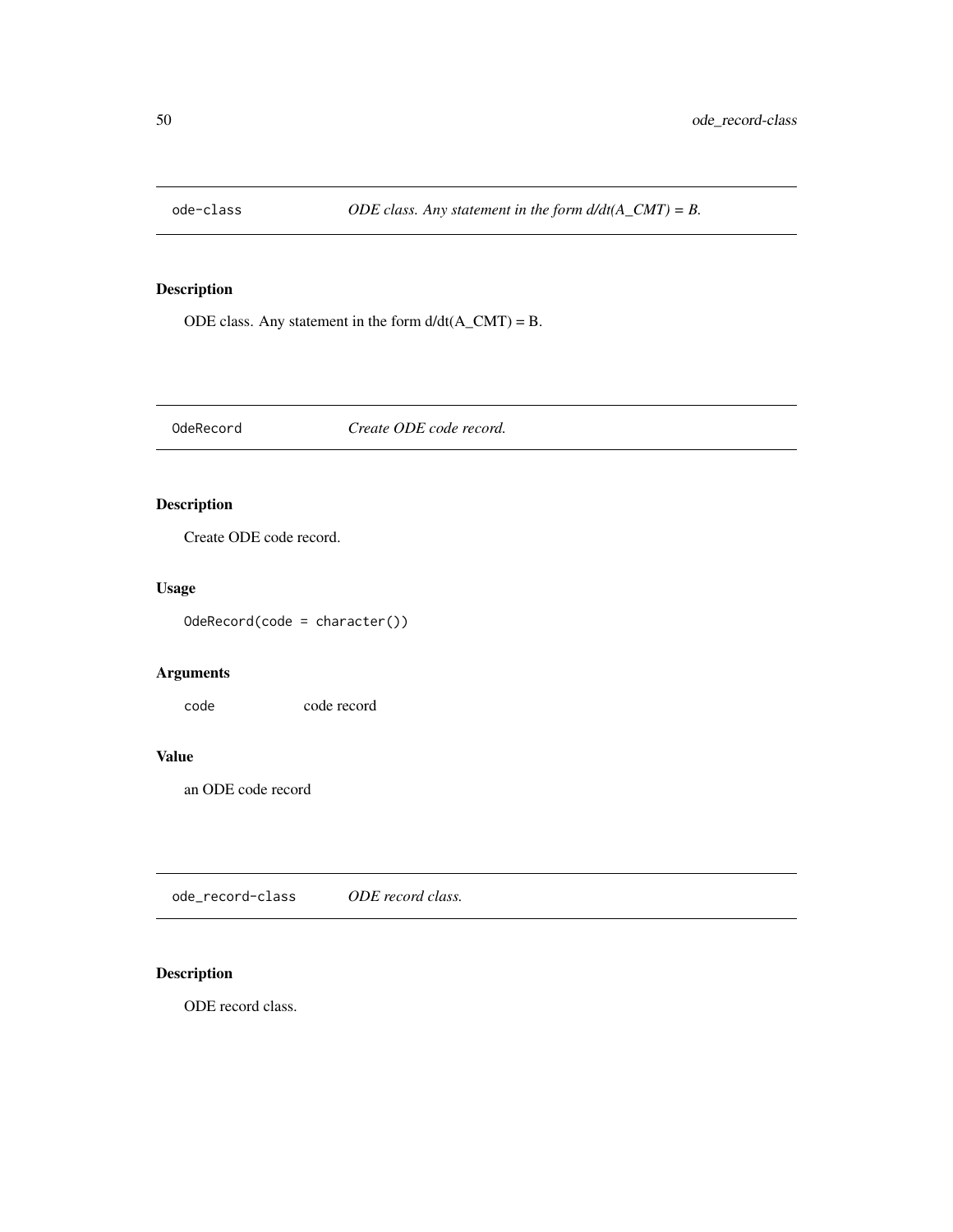Create an OMEGA parameter.

### Usage

```
Omega(
  name = NA,index = NA,
  index2 = NA,
  value = NA,
  fix = FALSE,
  type = NULL,
  same = NA
```
# ) Arguments

# name parameter name, e.g. CL (prefix OMEGA will be added automatically) index parameter index index2 second parameter index value parameter value fix parameter was fixed in estimation, logical value type variance type: 'var', 'sd', 'covar', 'cor', 'cv' or 'cv%' same NA by default, FALSE for first OMEGA followed by 'SAME' OMEGA's, TRUE for 'SAME' OMEGA's

#### Value

an OMEGA parameter

|  | omega-class | Omega parameter class. |  |
|--|-------------|------------------------|--|
|--|-------------|------------------------|--|

# Description

Omega parameter class.

# Slots

same logical value, tell if this omega is the same as the previous one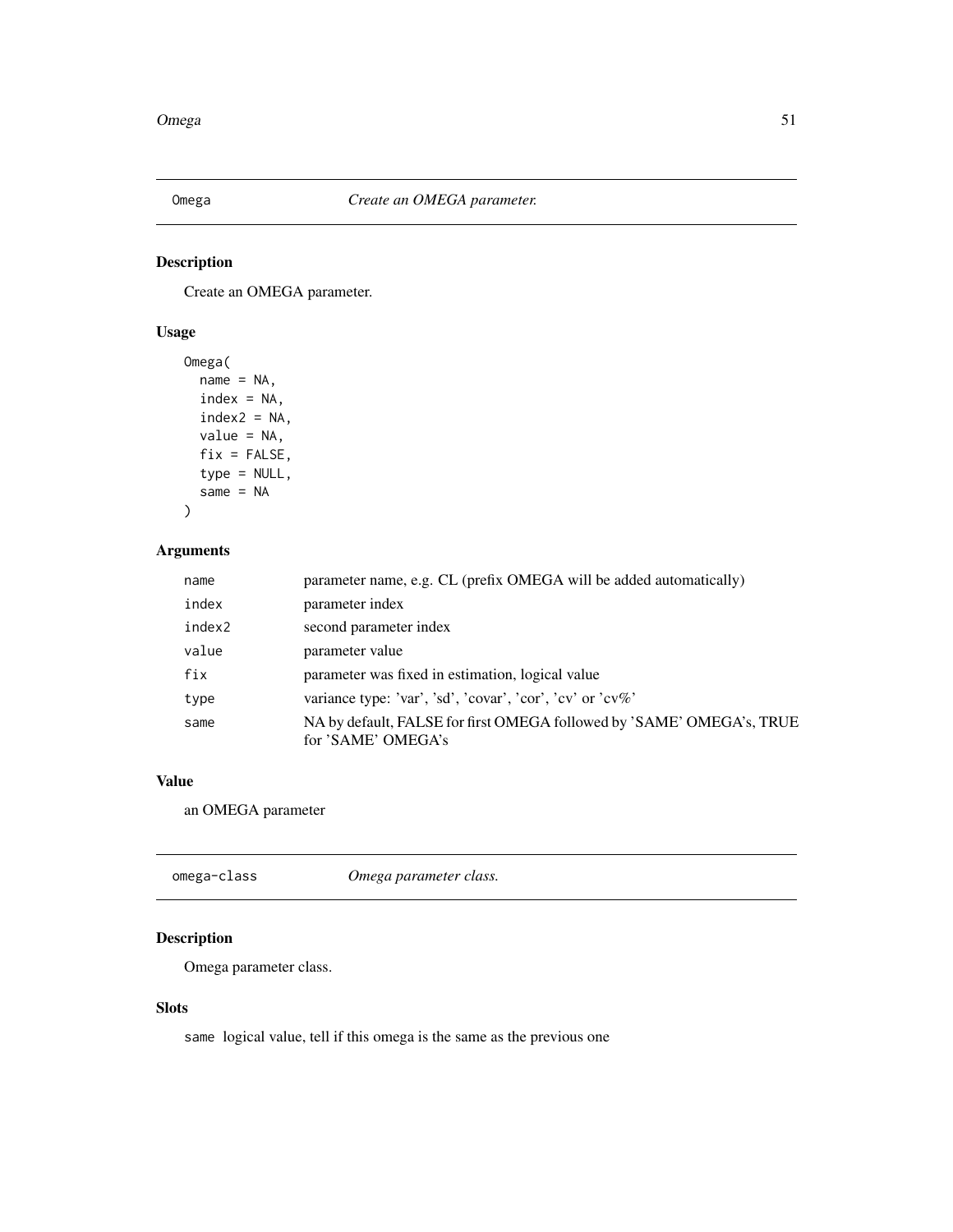Parameter class. Any parameter in a pharmacometric model.

#### **Slots**

name parameter name, optional (although recommended)

index parameter index, integer

value parameter value (e.g. the estimated value from a modelling tool)

fix logical value, say if parameter was fixed in the modelling phase

Parameters *Create a list of parameters.*

#### Description

Create a list of parameters.

#### Usage

Parameters()

# Value

an empty list of parameters

parameters-class *Parameters class.*

# Description

Parameters class.

#### Slots

varcov associated variance-covariance matrix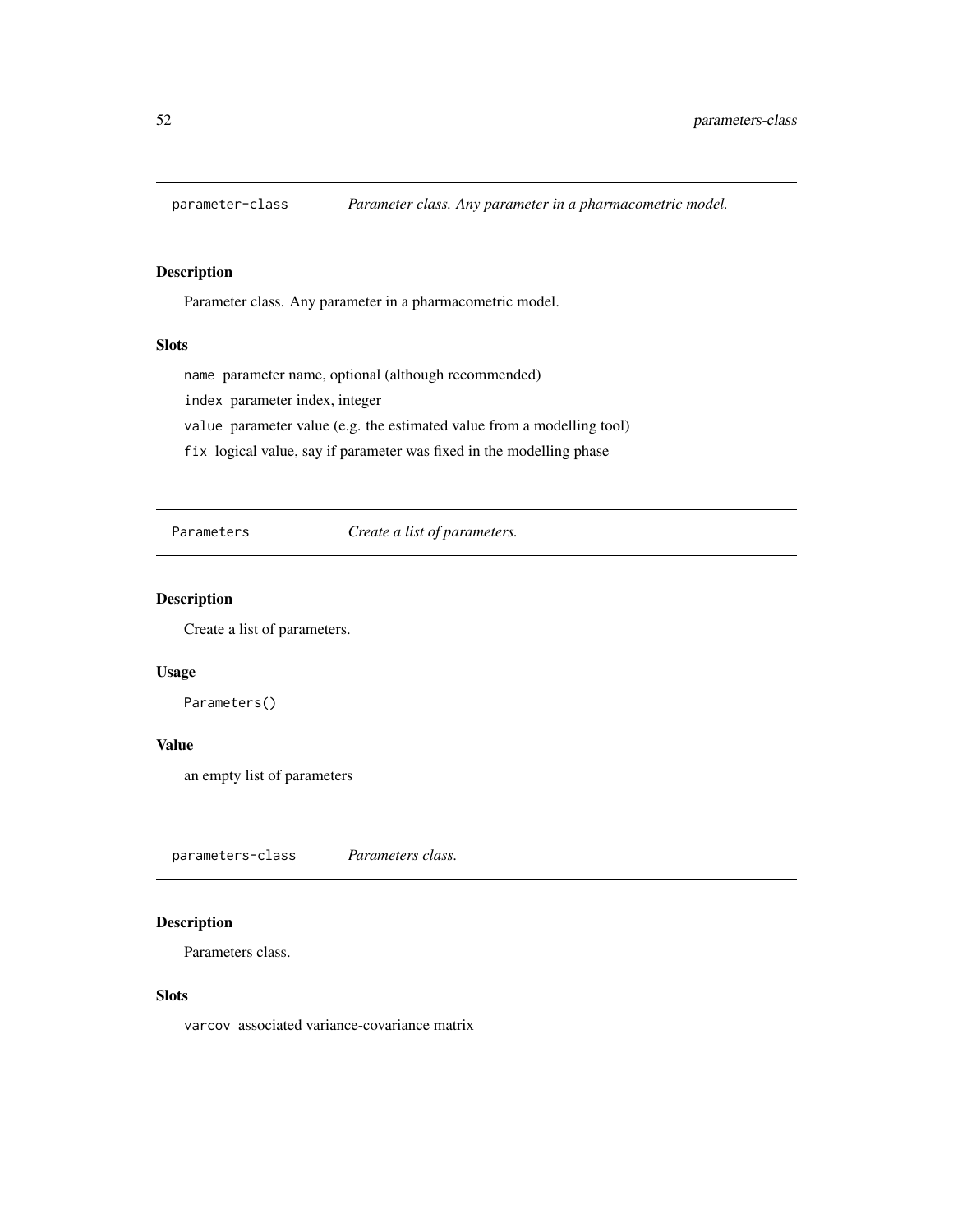parseIfStatement *Parse IF-statement. Assumption: isIfStatement method already called and returned TRUE.*

#### Description

Parse IF-statement. Assumption: isIfStatement method already called and returned TRUE.

#### Usage

```
parseIfStatement(line, comment = as.character(NA))
```
# Arguments

| line    | IF-statement as single character string value, comment omitted |
|---------|----------------------------------------------------------------|
| comment | any comment, NA by default                                     |

# Value

an IF statement object

| parseStatements | Parse statements code and return CAMPSIS statements. |  |
|-----------------|------------------------------------------------------|--|
|-----------------|------------------------------------------------------|--|

# Description

Parse statements code and return CAMPSIS statements.

#### Usage

```
parseStatements(code)
```
#### Arguments

code character vector containing all statements (text form)

#### Value

a list of CAMPSIS statements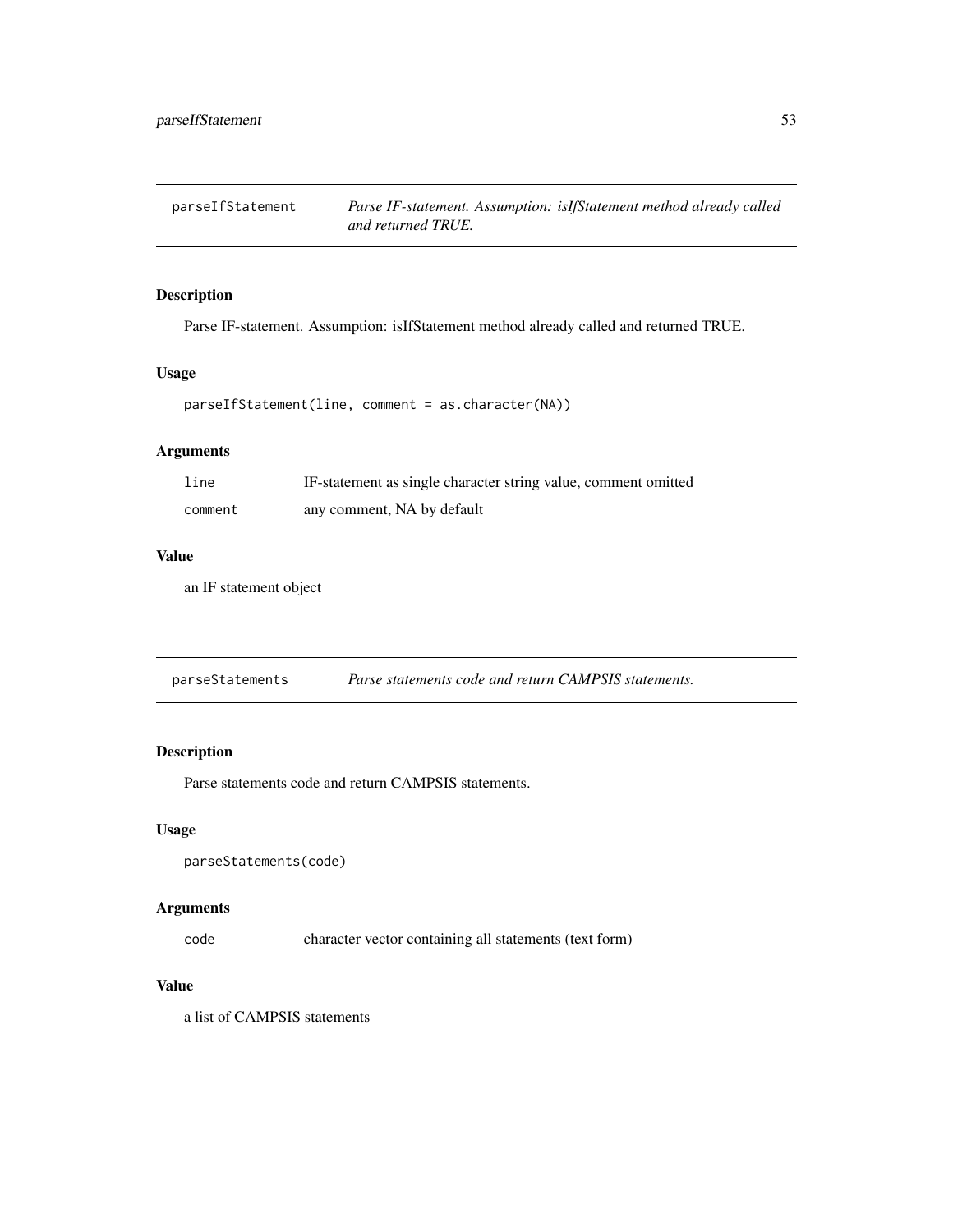Pattern *Create a pattern.* Description Create a pattern. Usage Pattern(x) Arguments x regular expression Value a pattern pattern-class *Pattern class.* Description Pattern class. pmx\_element-class *PMX element class.* Description PMX element class. pmx\_list-class *PMX list class.* Description

PMX list class.

# Slots

list effective list which will contain the elements type type of the elements this list may contain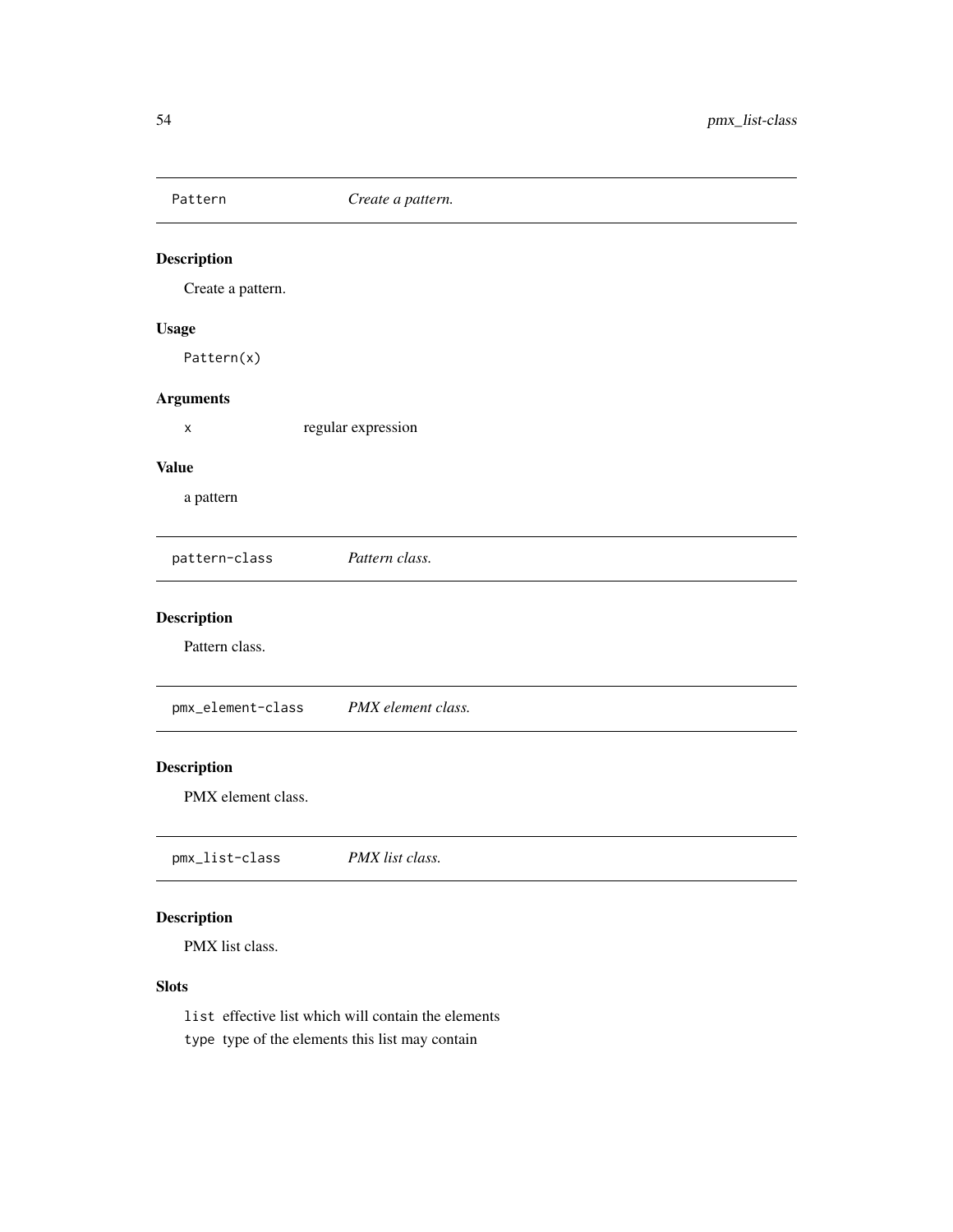pmx\_position-class *PMX position class.*

# Description

PMX position class.

pmx\_position\_by\_element-class *PMX position by element class.*

# Description

PMX position by element class.

pmx\_position\_by\_index-class *PMX position by index class.*

# Description

PMX position by index class.

Position *Element position in list.*

# Description

Element position in list.

# Usage

Position(x, after = TRUE)

# Arguments

| X     | either an integer position (useful to add an element in a code record at a specified<br>position) or an model element (element can be a model statement or a code<br>record) |
|-------|------------------------------------------------------------------------------------------------------------------------------------------------------------------------------|
| after | element to be added will be added after x (if after is TRUE) or before x (if after<br>is FALSE)                                                                              |

# Value

a position object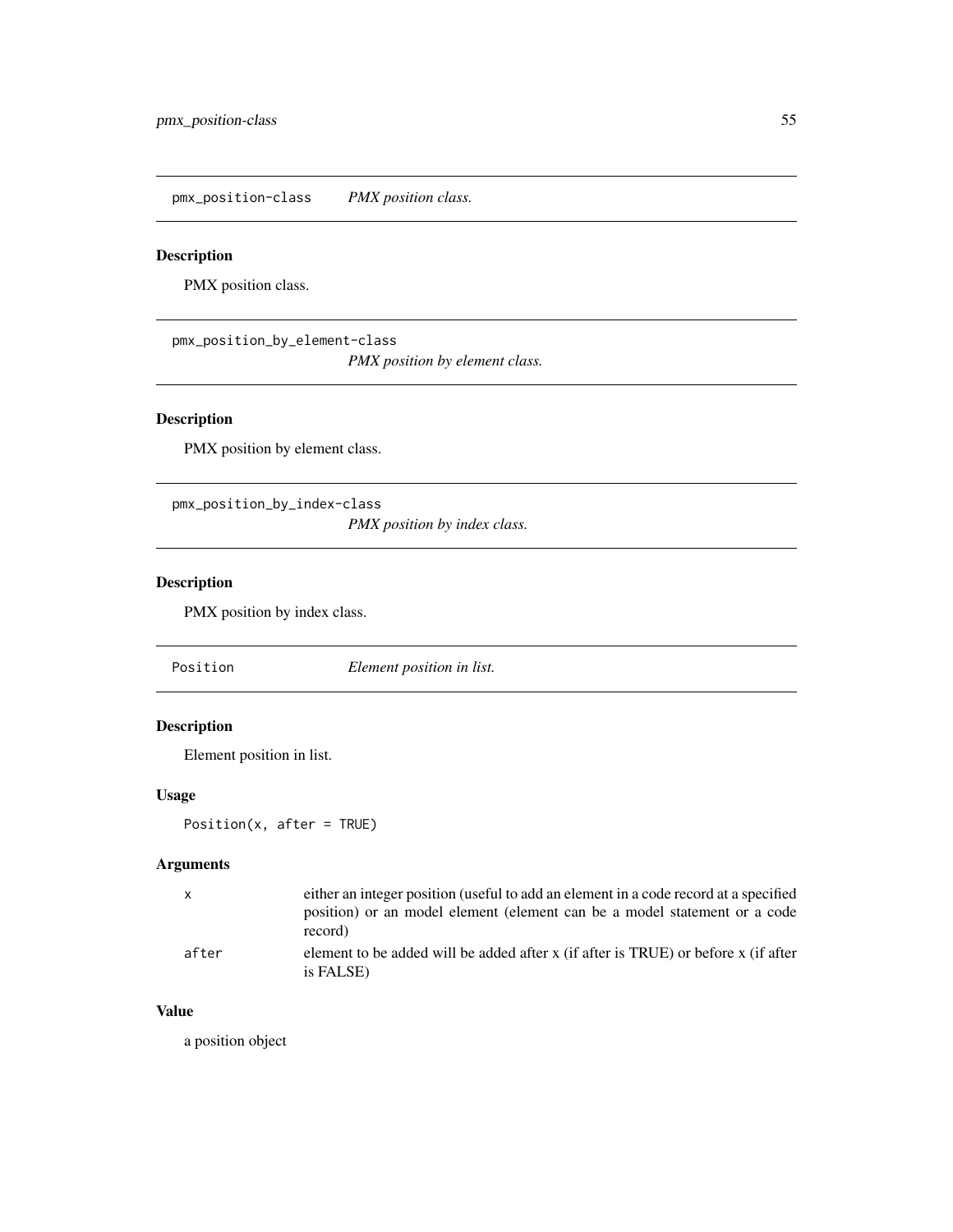processExtraArg *Process extra arguments.*

# Description

Process extra arguments.

# Usage

```
processExtraArg(args, name, default = NULL, mandatory = FALSE)
```
# Arguments

| args      | arguments list                           |
|-----------|------------------------------------------|
| name      | argument name to retrieve                |
| default   | default value if argument is not present |
| mandatory | mandatory argument, logical value        |

# Value

requested argument value

properties\_record-class

*Properties record class.*

# Description

Properties record class.

rate\_record-class *(Infusion)-rate record class.*

# Description

(Infusion)-rate record class.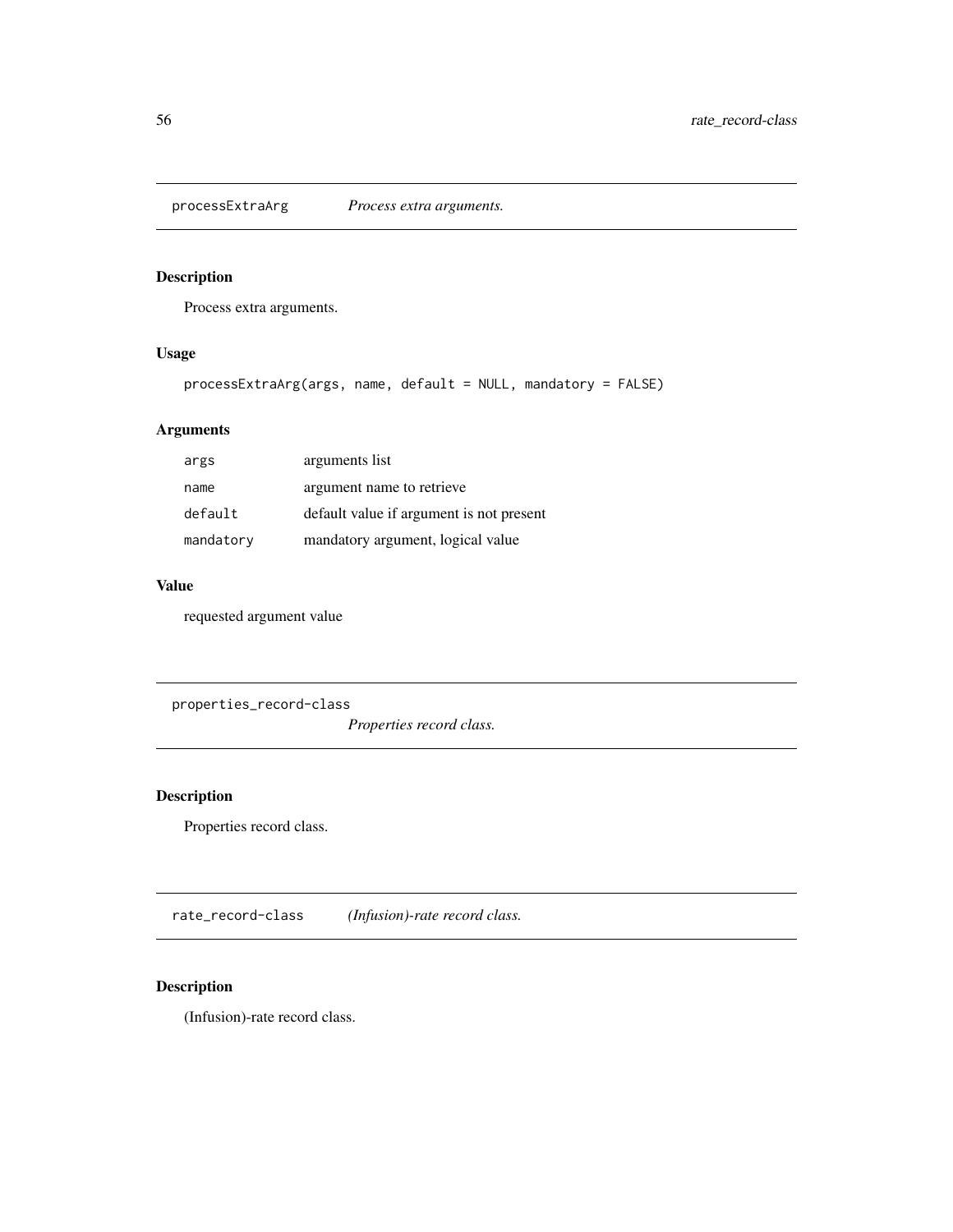Generic read method to read data from a file or a folder.

### Usage

read(file, ...)

# Arguments

| file     | path to the file or folder to be read |
|----------|---------------------------------------|
| $\cdots$ | extra arguments                       |

# Value

the object representation of the data contained in the file

read.allparameters *Read all parameters files at once.*

# Description

Read all parameters files at once.

### Usage

```
read.allparameters(folder)
```
# Arguments

folder path to folder or path to zipped project

# Value

parameters object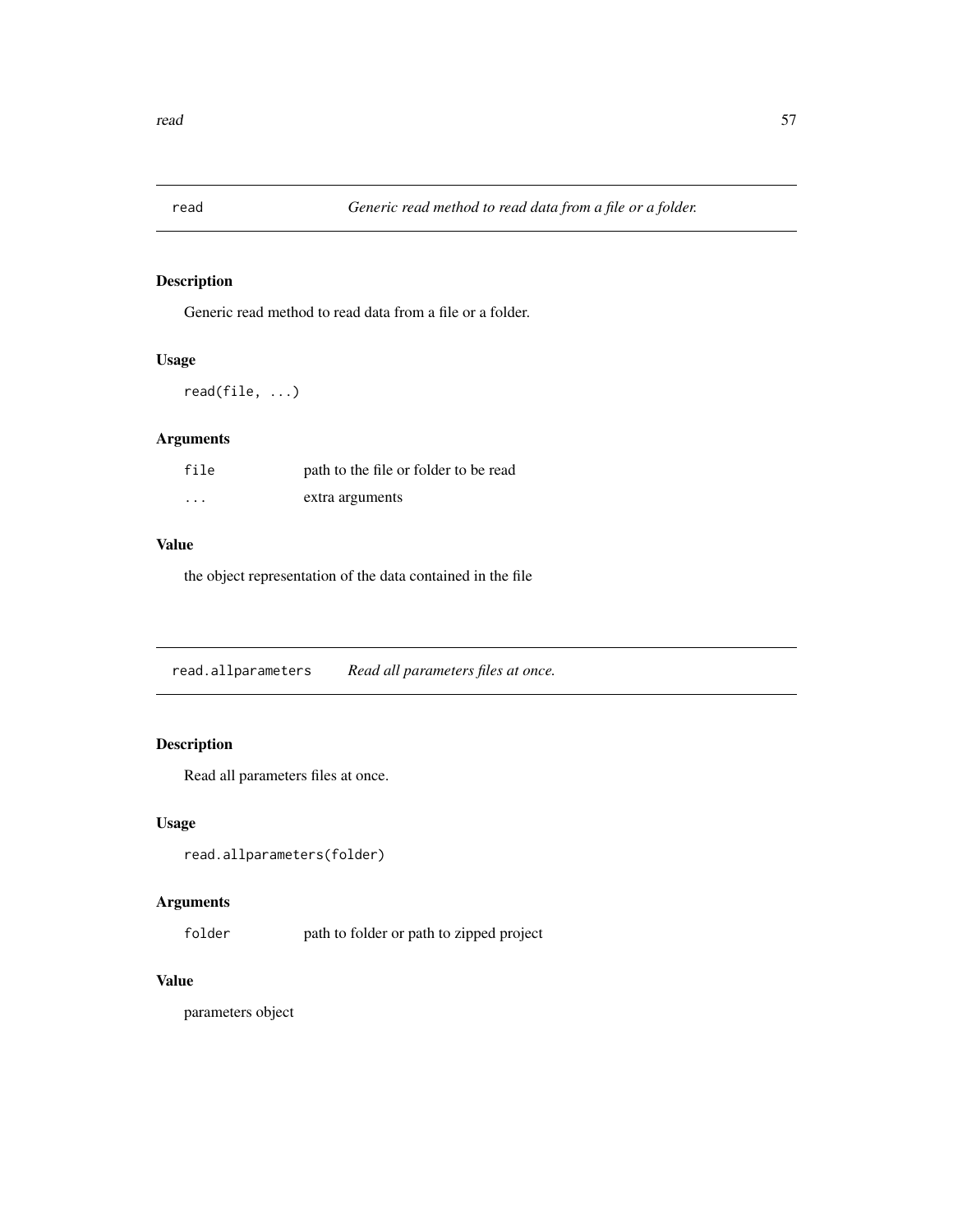Read a CAMPSIS model.

# Usage

read.campsis(file)

# Arguments

file path to folder

# Value

a CAMPSIS model

read.model *Read model file.*

# Description

Read model file.

# Usage

read.model(file)

# Arguments

file path to records

# Value

records object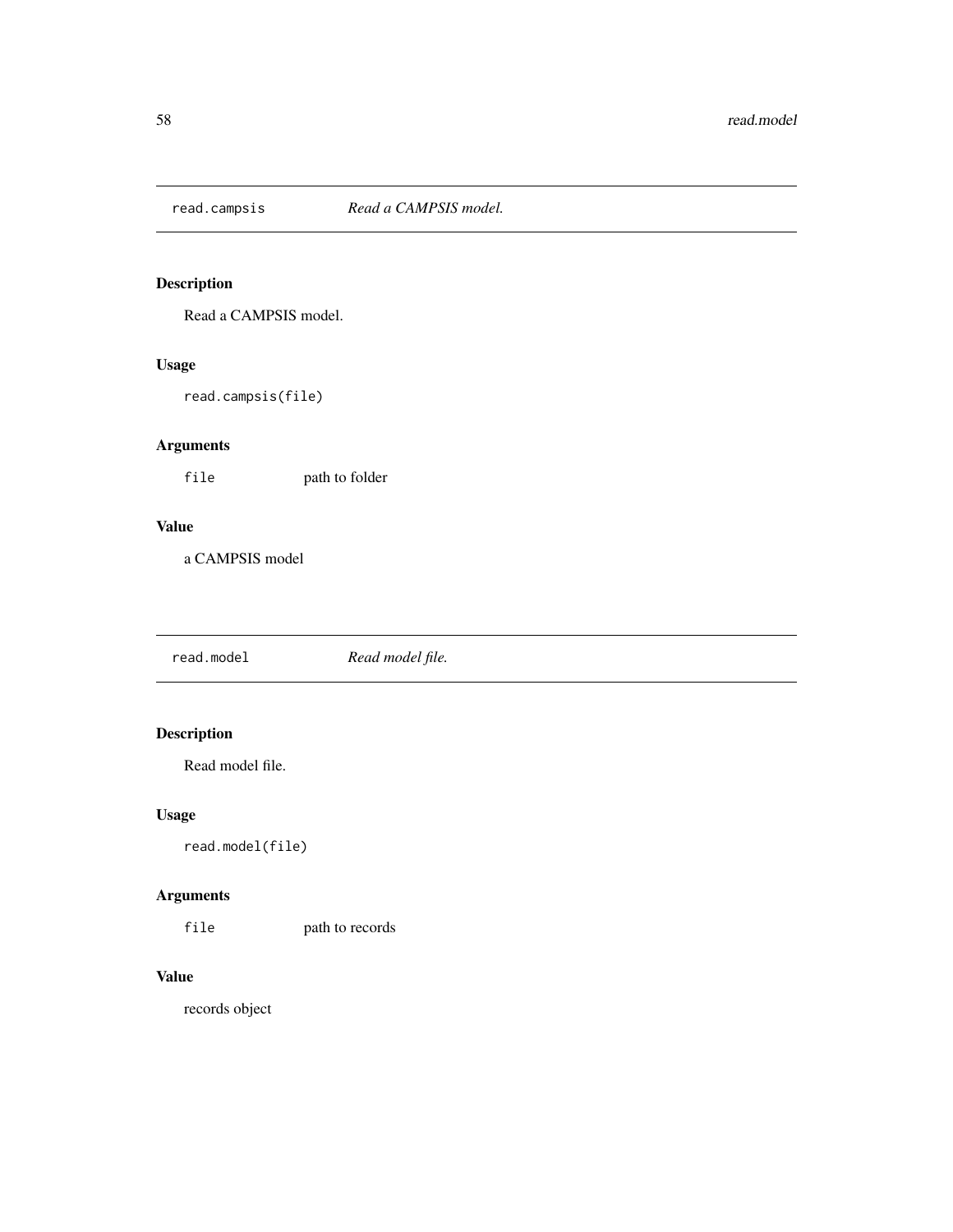read.parameters *Read parameters file.*

# Description

Read parameters file.

# Usage

read.parameters(file, type)

# Arguments

| file | path to CSV file                            |
|------|---------------------------------------------|
| type | parameter type: 'theta', 'omega' or 'sigma' |

#### Value

parameters sub list

read.varcov *Read variance-covariance file.*

# Description

Read variance-covariance file.

# Usage

```
read.varcov(file)
```
# Arguments

file path to CSV file

### Value

variance-covariance matrix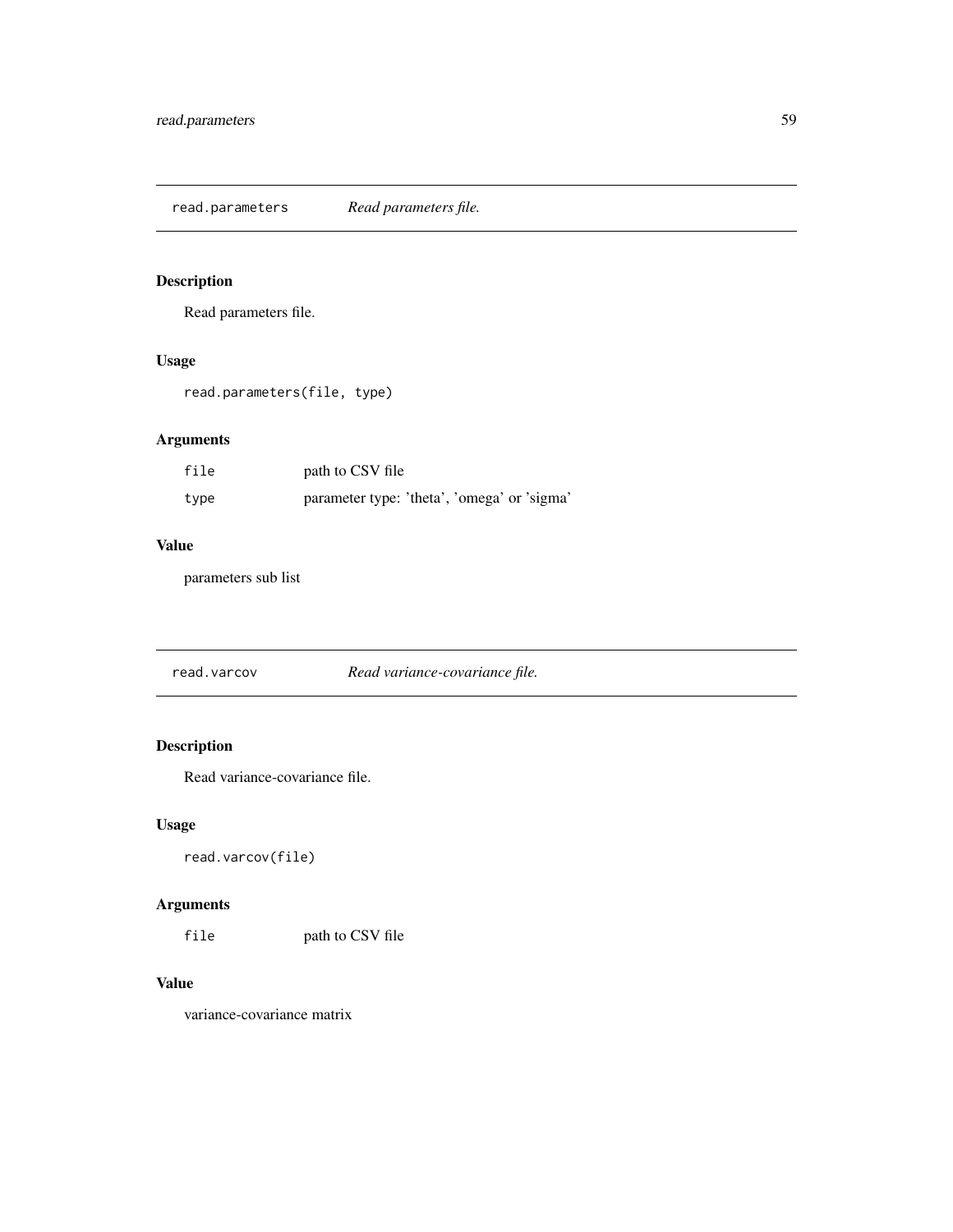Replace element by another in list.

#### Usage

```
replace(object, x)
## S4 method for signature 'pmx_list,pmx_element'
replace(object, x)
## S4 method for signature 'pmx_list,pmx_list'
replace(object, x)
## S4 method for signature 'pmx_list,list'
replace(object, x)
## S4 method for signature 'compartments,compartment_property'
replace(object, x)
## S4 method for signature 'parameters,single_array_parameter'
replace(object, x)
## S4 method for signature 'parameters,double_array_parameter'
replace(object, x)
## S4 method for signature 'statements_record,model_statement'
replace(object, x)
## S4 method for signature 'code_records,model_statement'
replace(object, x)
## S4 method for signature 'campsis_model, compartment'
replace(object, x)
## S4 method for signature 'campsis_model,compartment_property'
replace(object, x)
## S4 method for signature 'campsis_model,parameter'
replace(object, x)
## S4 method for signature 'campsis_model,code_record'
replace(object, x)
```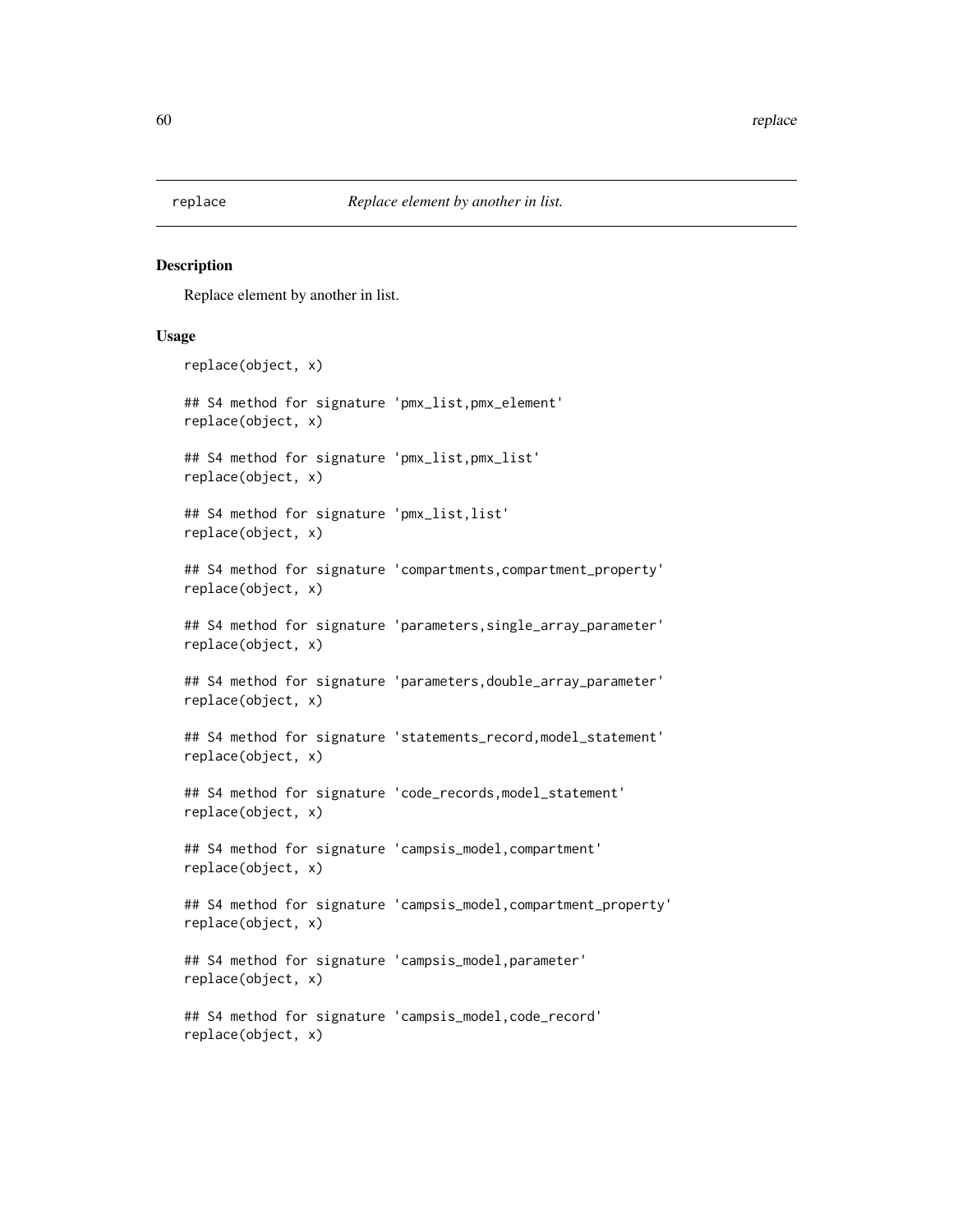#### replaceAll 61

```
## S4 method for signature 'campsis_model,model_statement'
replace(object, x)
```
#### Arguments

| object | list object        |
|--------|--------------------|
|        | element to replace |

#### Value

list object or an error if the element does not exist in the list

replaceAll *Replace all occurrences in object.*

### Description

Replace all occurrences in object.

#### Usage

replaceAll(object, pattern, replacement, ...)

## S4 method for signature 'character, variable\_pattern, character' replaceAll(object, pattern, replacement, ...)

## S4 method for signature 'character,pattern,character' replaceAll(object, pattern, replacement, ...)

## S4 method for signature 'model\_statement, pattern, character' replaceAll(object, pattern, replacement, ...)

## S4 method for signature 'equation,pattern,character' replaceAll(object, pattern, replacement, ...)

## S4 method for signature 'if\_statement, pattern, character' replaceAll(object, pattern, replacement, ...)

## S4 method for signature 'code\_record,pattern,character' replaceAll(object, pattern, replacement, ...)

## S4 method for signature 'code\_records,pattern,character' replaceAll(object, pattern, replacement, ...)

## S4 method for signature 'campsis\_model,pattern,character' replaceAll(object, pattern, replacement, ...)

## S4 method for signature 'campsis\_model, character, character' replaceAll(object, pattern, replacement, ...)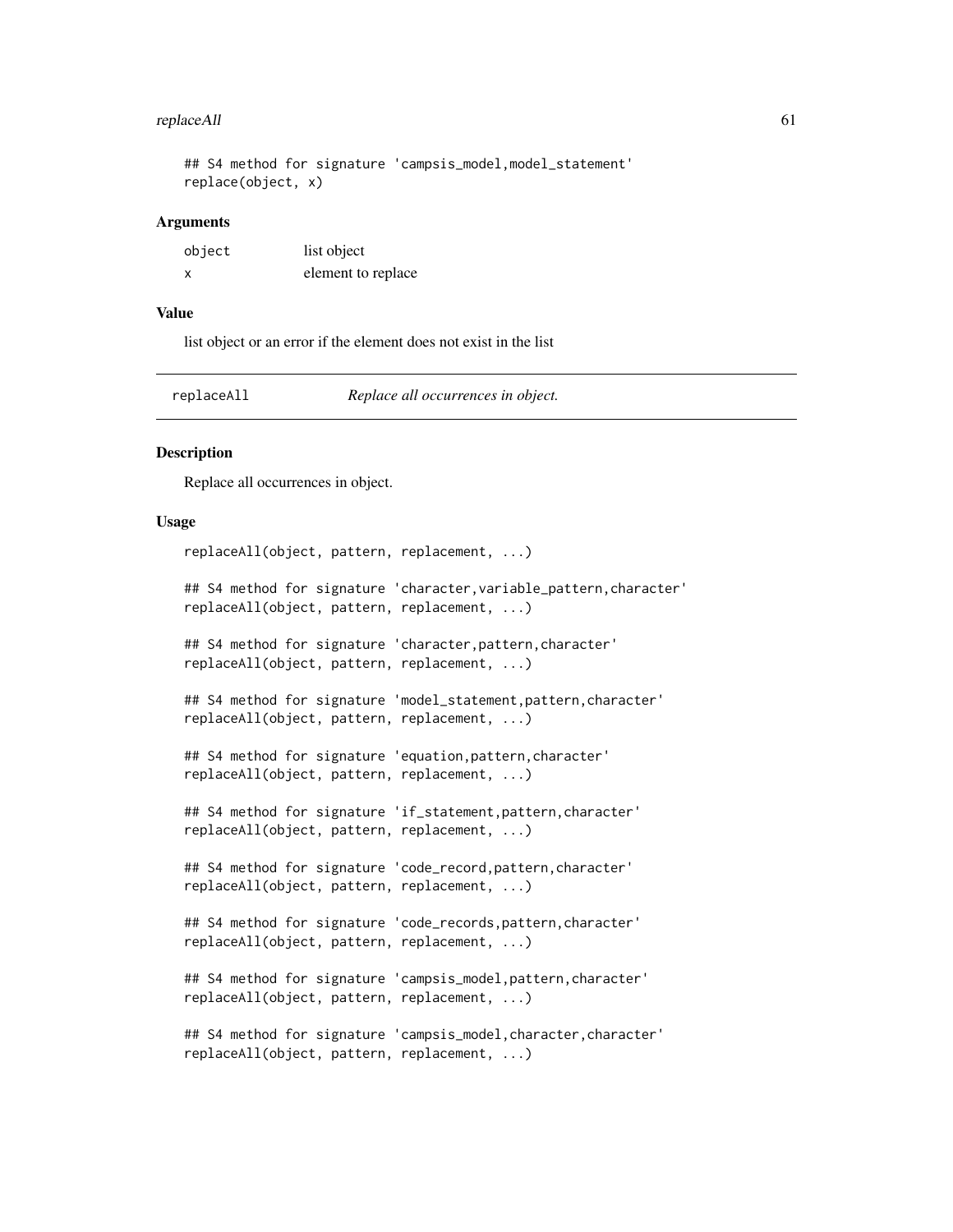# Arguments

| object                  | generic object (e.g. model, code_record(s), etc.) |
|-------------------------|---------------------------------------------------|
| pattern                 | pattern to be replaced                            |
| replacement             | replacement string                                |
| $\cdot$ $\cdot$ $\cdot$ | extra arguments                                   |

# Value

the same object with all occurrences replaced

rxodeCode *Get code for RxODE.*

# Description

Get code for RxODE.

# Usage

rxodeCode(model)

### Arguments

model CAMPSIS model

#### Value

corresponding model code for RxODE

rxodeMatrix *Get the OMEGA/SIGMA matrix for RxODE.*

# Description

Get the OMEGA/SIGMA matrix for RxODE.

#### Usage

rxodeMatrix(model, type = "omega")

# Arguments

| model | CAMPSIS model         |
|-------|-----------------------|
| type  | either omega or sigma |

# Value

omega/sigma named matrix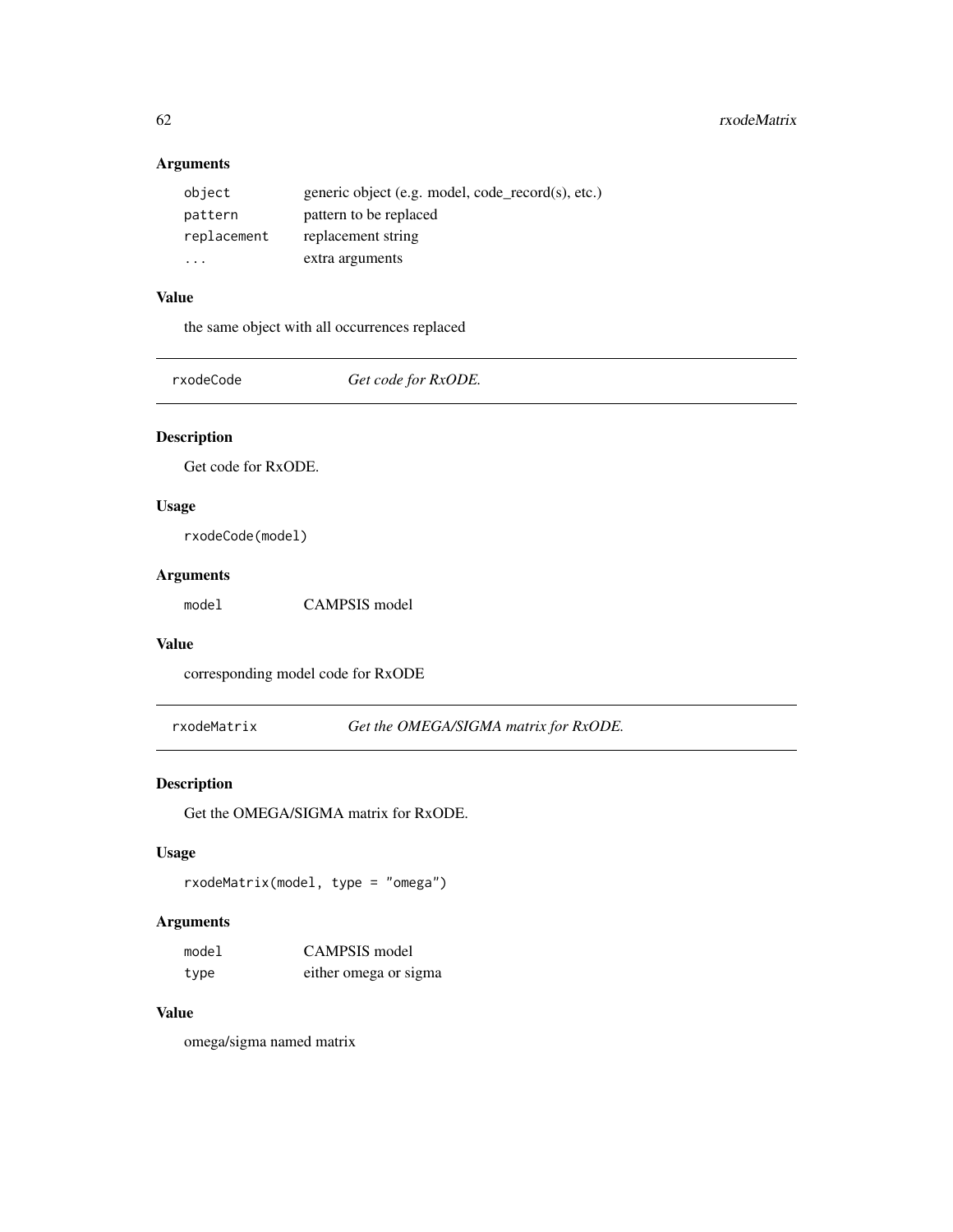Get the parameters vector for RxODE.

# Usage

rxodeParams(model)

# Arguments

model CAMPSIS model

# Value

named vector with THETA values

rxode\_type-class *RxODE export type class.*

# Description

RxODE export type class.

select *Get a subset of an object.*

# Description

Get a subset of an object.

# Usage

select(object, ...) ## S4 method for signature 'data.frame' select(object, ...) ## S4 method for signature 'compartment\_properties' select(object, ...) ## S4 method for signature 'parameters' select(object, ...)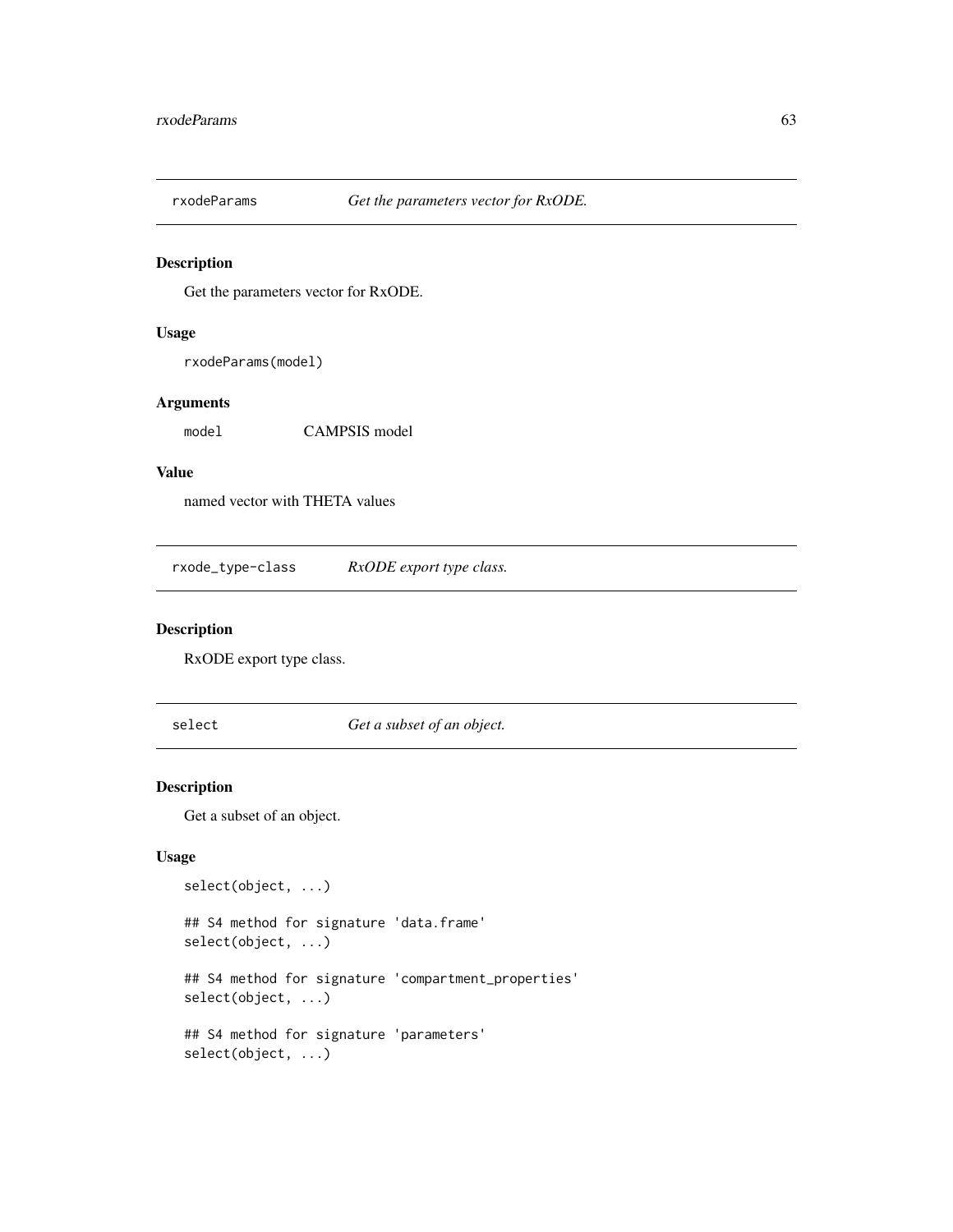# 64 sigma-class

# Arguments

| object  | generic object      |
|---------|---------------------|
| $\cdot$ | arguments to select |

# Value

subset of an object

Sigma *Create a SIGMA parameter.*

# Description

Create a SIGMA parameter.

# Usage

Sigma(name = NA, index = NA, index2 = NA, value = NA,  $fix$  = FALSE, type = NULL)

# Arguments

| name   | parameter name, e.g. CL (prefix SIGMA will be added automatically) |
|--------|--------------------------------------------------------------------|
| index  | parameter index                                                    |
| index2 | second parameter index                                             |
| value  | parameter value                                                    |
| fix    | parameter was fixed in estimation, logical value                   |
| type   | variance type: 'var', 'sd', 'covar', 'cv' or 'cv%'                 |

# Value

a SIGMA parameter

sigma-class *Sigma parameter class.*

# Description

Sigma parameter class.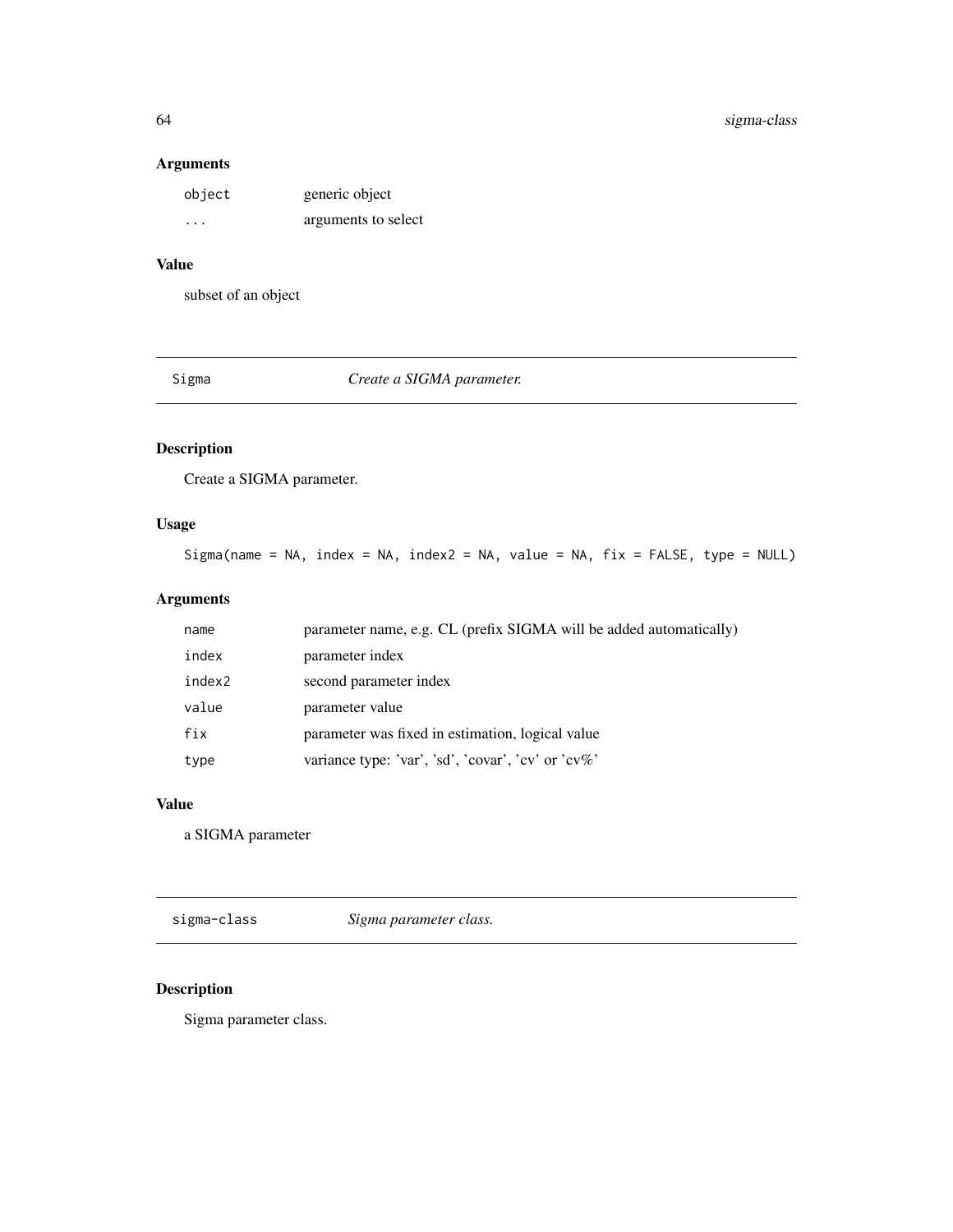*Single-array parameter class. This parameter has a single index value.*

#### Description

Single-array parameter class. This parameter has a single index value.

sort **Sort** the specified list.

#### Description

Sort the specified list.

#### Usage

 $sort(x, decreasing = FALSE, ...)$ ## S4 method for signature 'compartment\_properties'  $sort(x, decreasing = FALSE, ...)$ ## S4 method for signature 'compartments'  $sort(x, decreasing = FALSE, ...)$ ## S4 method for signature 'parameters'  $sort(x, decreasing = FALSE, ...)$ ## S4 method for signature 'code\_records'  $sort(x, decreasing = FALSE, ...)$ ## S4 method for signature 'campsis\_model'  $sort(x, decreasing = FALSE, ...)$ 

#### Arguments

|            | list object                    |
|------------|--------------------------------|
| decreasing | increasing or decreasing order |
| .          | extra arguments                |

#### Value

same list but ordered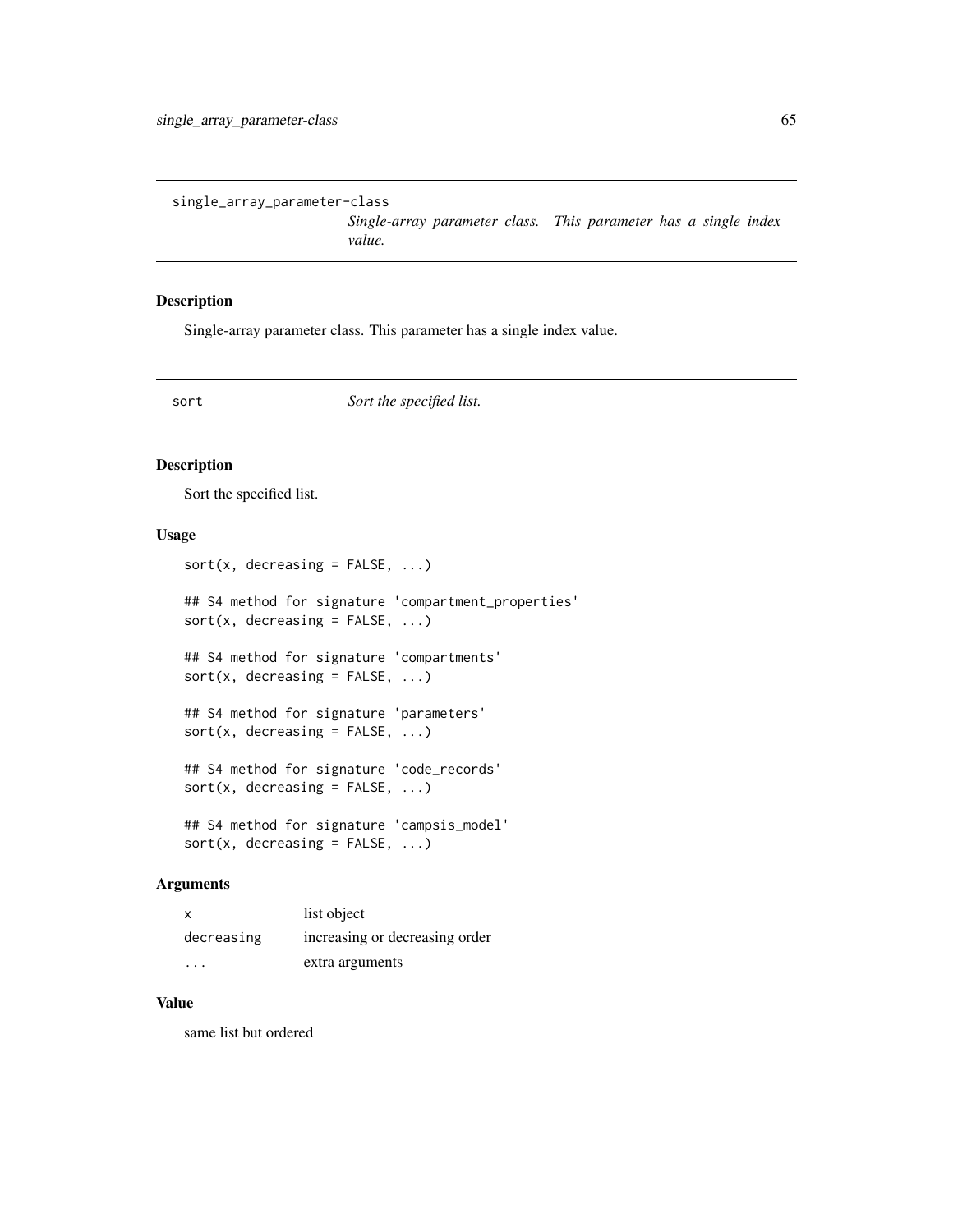standardise *Standardise.*

# Description

Standardise.

#### Usage

```
standardise(object, ...)
```
## S4 method for signature 'theta' standardise(object, ...)

## S4 method for signature 'double\_array\_parameter' standardise(object, parameters = NULL, ...)

## S4 method for signature 'parameters' standardise(object, ...)

# Arguments

| object     | generic object                                                         |
|------------|------------------------------------------------------------------------|
| $\cdots$   | extra arguments needed for standardisation                             |
| parameters | the list of parameters, to be provided only if parameter type is 'cor' |

### Value

standardised object

statements\_record-class

*Statements record class.*

# Description

Statements record class.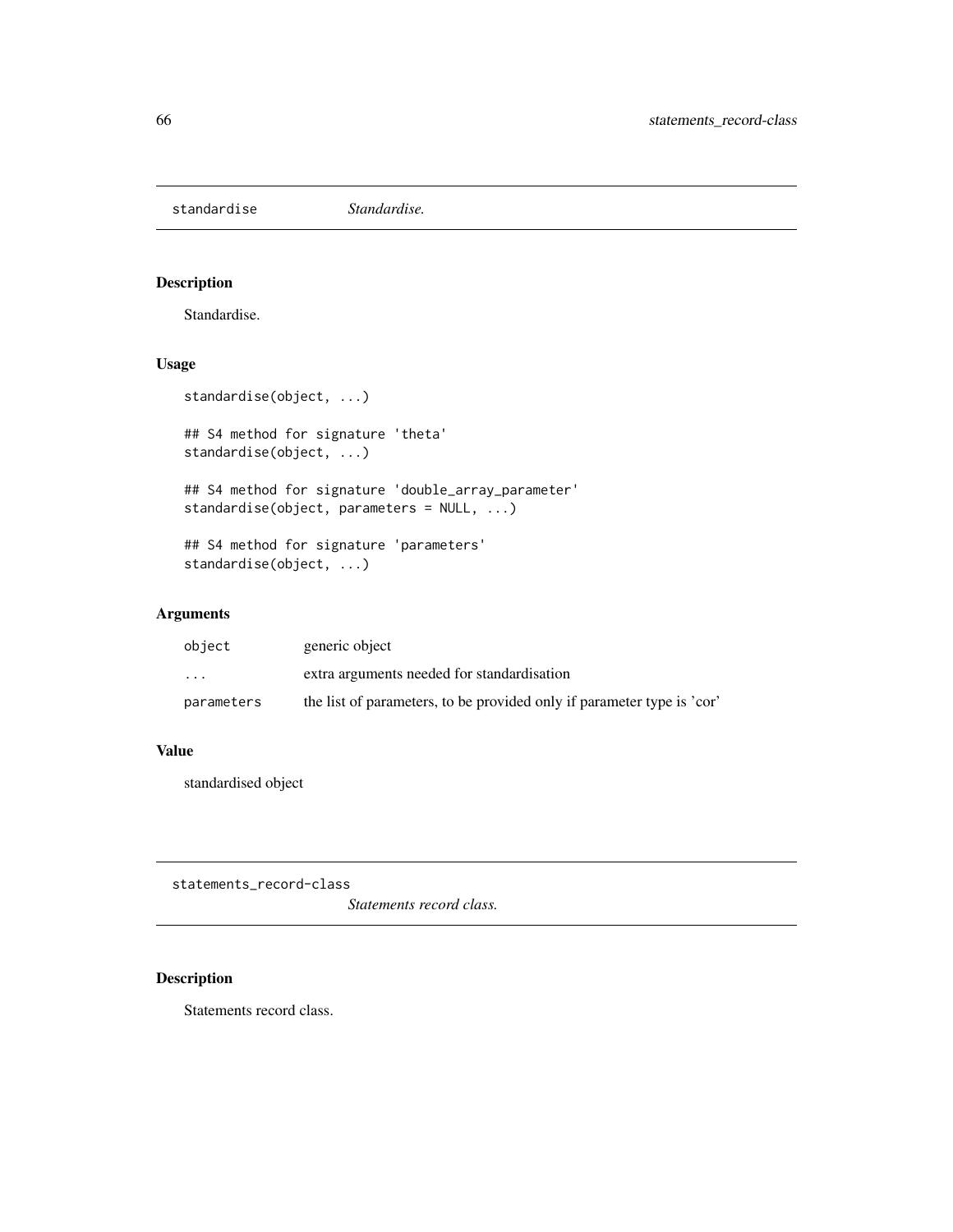Create a THETA parameter.

# Usage

Theta(name = NA, index = NA, value = NA,  $fix = FALSE$ )

# Arguments

| name  | parameter name, e.g. CL (prefix THETA will be added automatically) |
|-------|--------------------------------------------------------------------|
| index | parameter index                                                    |
| value | parameter value                                                    |
| fix   | parameter was fixed in estimation, logical value                   |

# Value

a THETA parameter

theta-class *Theta parameter class.*

# Description

Theta parameter class.

toString *ToString generic method.*

# Description

ToString generic method.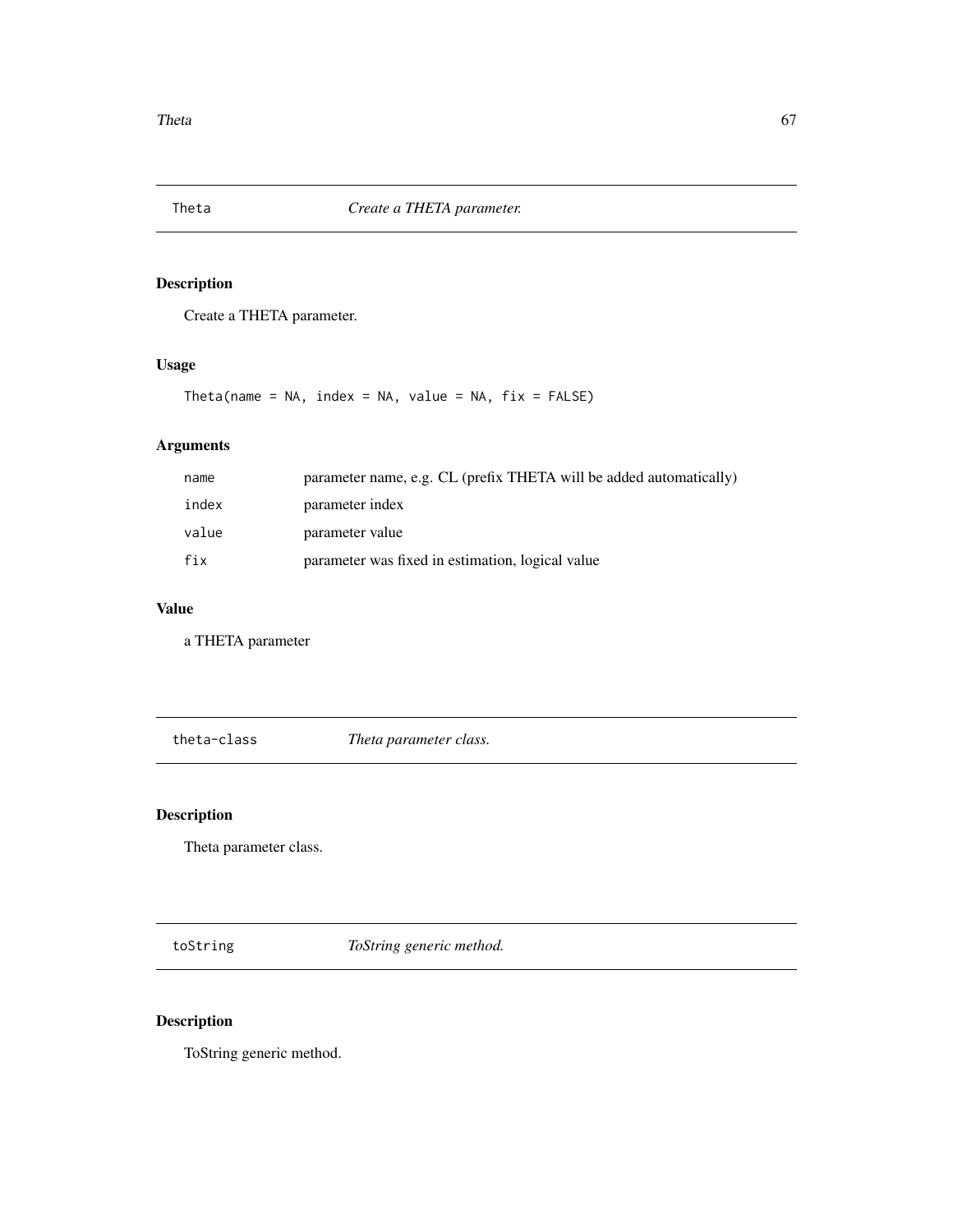#### Usage

```
toString(object, ...)
## S4 method for signature 'unknown_statement'
toString(object, ...)
## S4 method for signature 'comment'
toString(object, ...)
## S4 method for signature 'line_break'
toString(object, ...)
## S4 method for signature 'equation'
toString(object, ...)
## S4 method for signature 'ode'
toString(object, ...)
## S4 method for signature 'if_statement'
toString(object, ...)
## S4 method for signature 'compartment'
toString(object, ...)
## S4 method for signature 'compartment_property'
toString(object, ...)
## S4 method for signature 'compartment_initial_condition'
toString(object, ...)
## S4 method for signature 'mrgsolve_model'
toString(object, ...)
```
# Arguments

| object   | generic object                                 |
|----------|------------------------------------------------|
| $\cdots$ | extra arguments needed for toString conversion |

### Value

character value/vector

trim *Trim character vector. Remove all leading and trailing spaces.*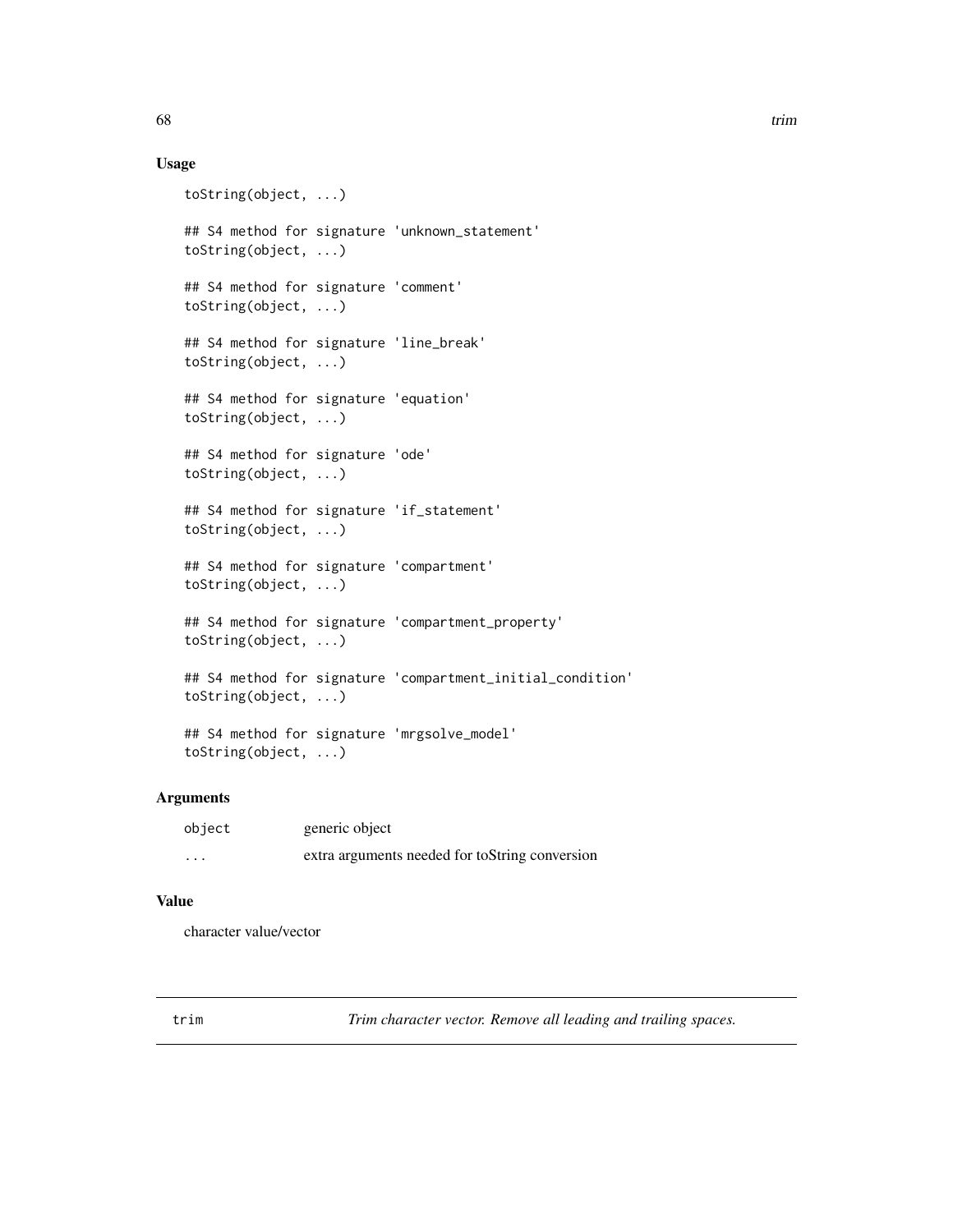#### UnknownStatement 69

### Description

Trim character vector. Remove all leading and trailing spaces.

#### Usage

trim(x)

# Arguments

x character vector

#### Value

character vector without leading and trailing spaces

UnknownStatement *Create a new ordinary differential equation (ODE).*

### Description

Create a new ordinary differential equation (ODE).

#### Usage

```
UnknownStatement(line, comment = as.character(NA))
```
# Arguments

| line    | line which was not recognised           |
|---------|-----------------------------------------|
| comment | comment if any, single character string |

#### Value

an unknown statement

unknown\_statement-class

*Unknown statement class. Any statement not recognized by campsismod.*

# Description

Unknown statement class. Any statement not recognized by campsismod.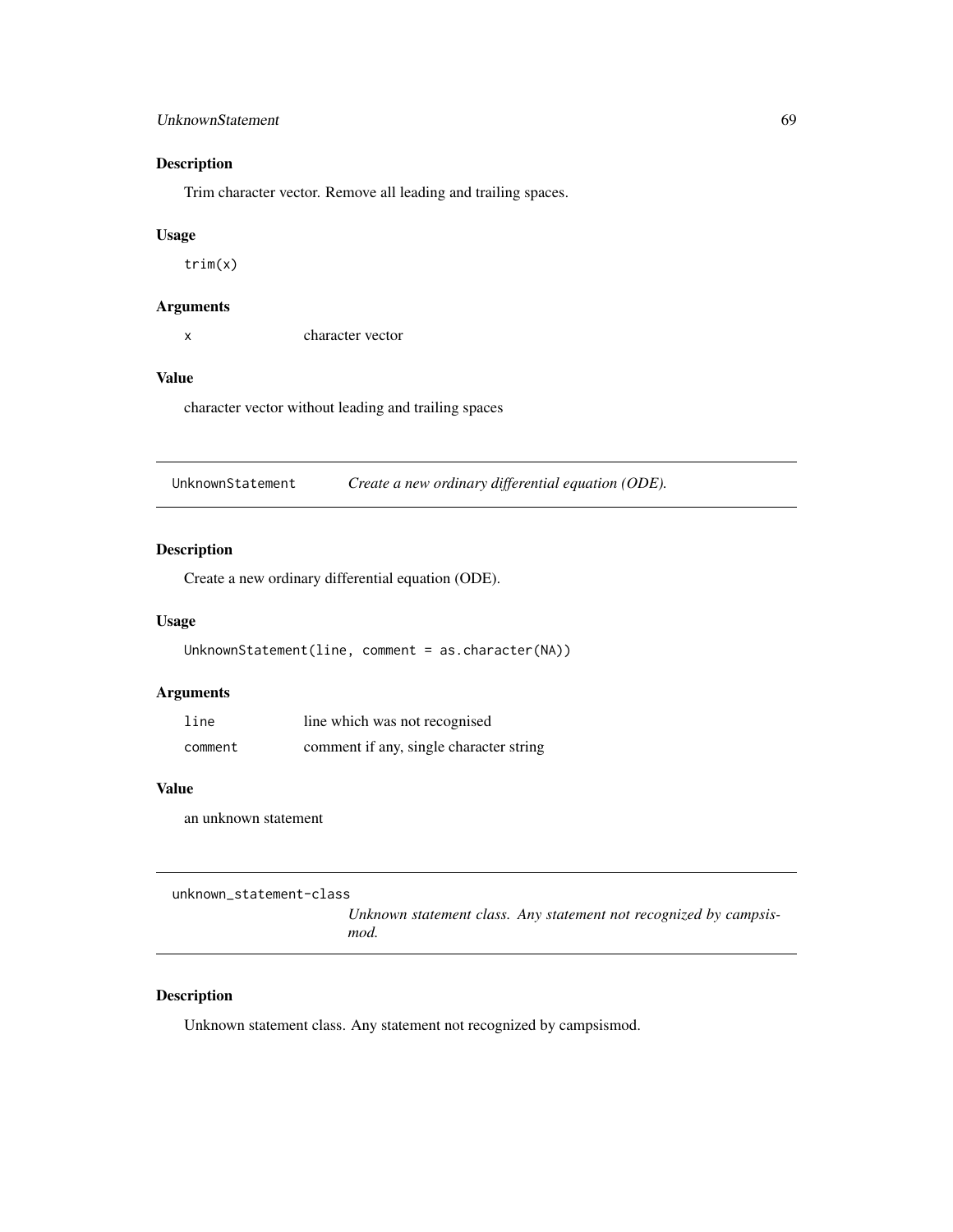updateCompartments *Update compartments list from the persisted records. Exported especially for package pmxtran. However, this method should not be called.*

# Description

Update compartments list from the persisted records. Exported especially for package pmxtran. However, this method should not be called.

#### Usage

updateCompartments(model)

#### Arguments

model CAMPSIS model

#### Value

an updated CAMPSIS model, with an updated compartments list

VariablePattern *Create a variable pattern.*

# Description

Create a variable pattern.

#### Usage

```
VariablePattern(x)
```
#### Arguments

x variable name

# Value

a variable pattern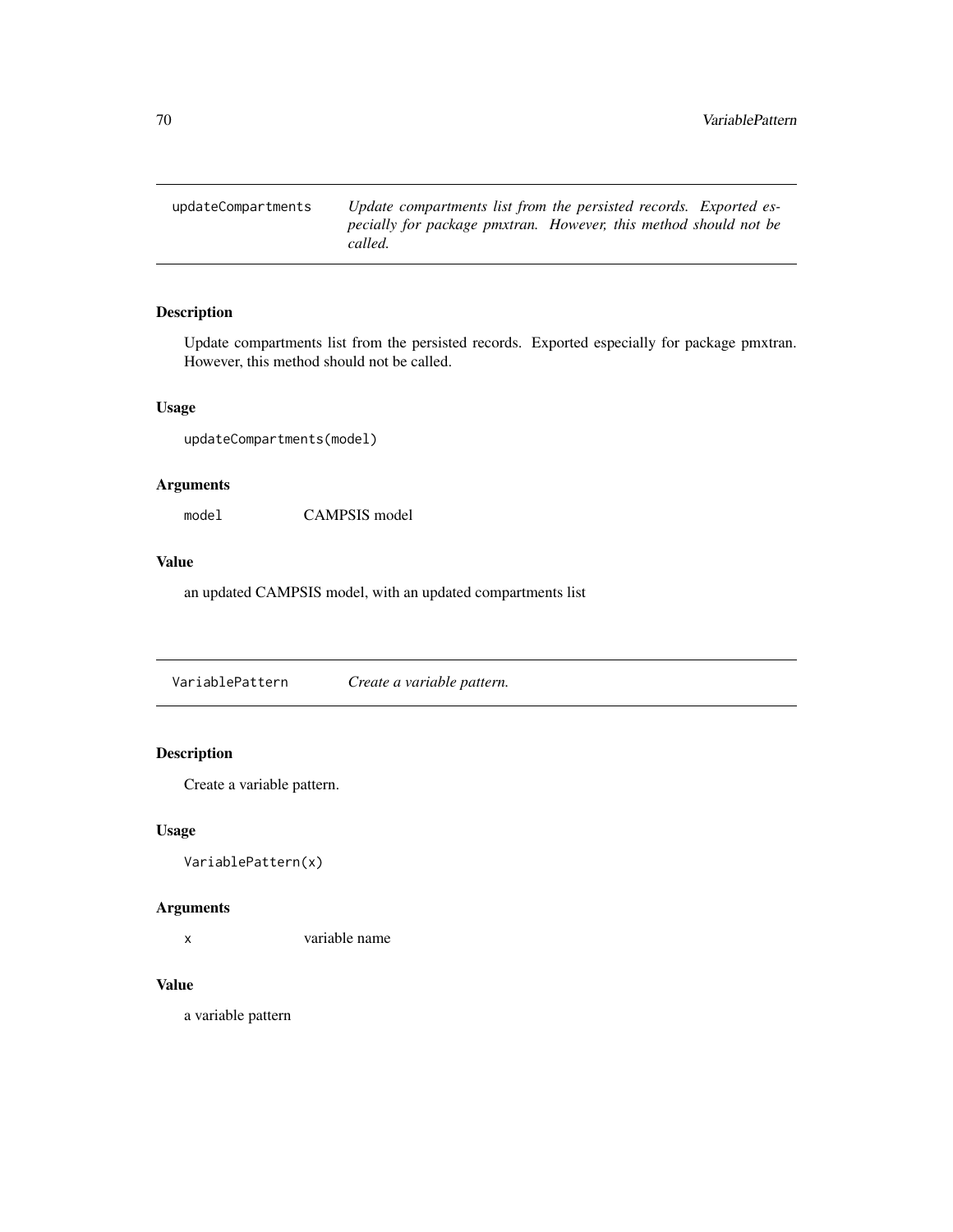variable\_pattern-class

*Variable pattern class.*

# Description

Variable pattern class.

# write *Write generic object to files.*

# Description

Write generic object to files.

# Usage

```
write(object, file, ...)
## S4 method for signature 'parameters,character'
write(object, file, ...)
## S4 method for signature 'code_records,character'
write(object, file, ...)
## S4 method for signature 'campsis_model, character'
write(object, file, ...)
```
#### Arguments

| object                  | generic object                       |
|-------------------------|--------------------------------------|
| file                    | path of the output file or directory |
| $\cdot$ $\cdot$ $\cdot$ | extra arguments                      |

### Value

logical value, TRUE for success, FALSE for failure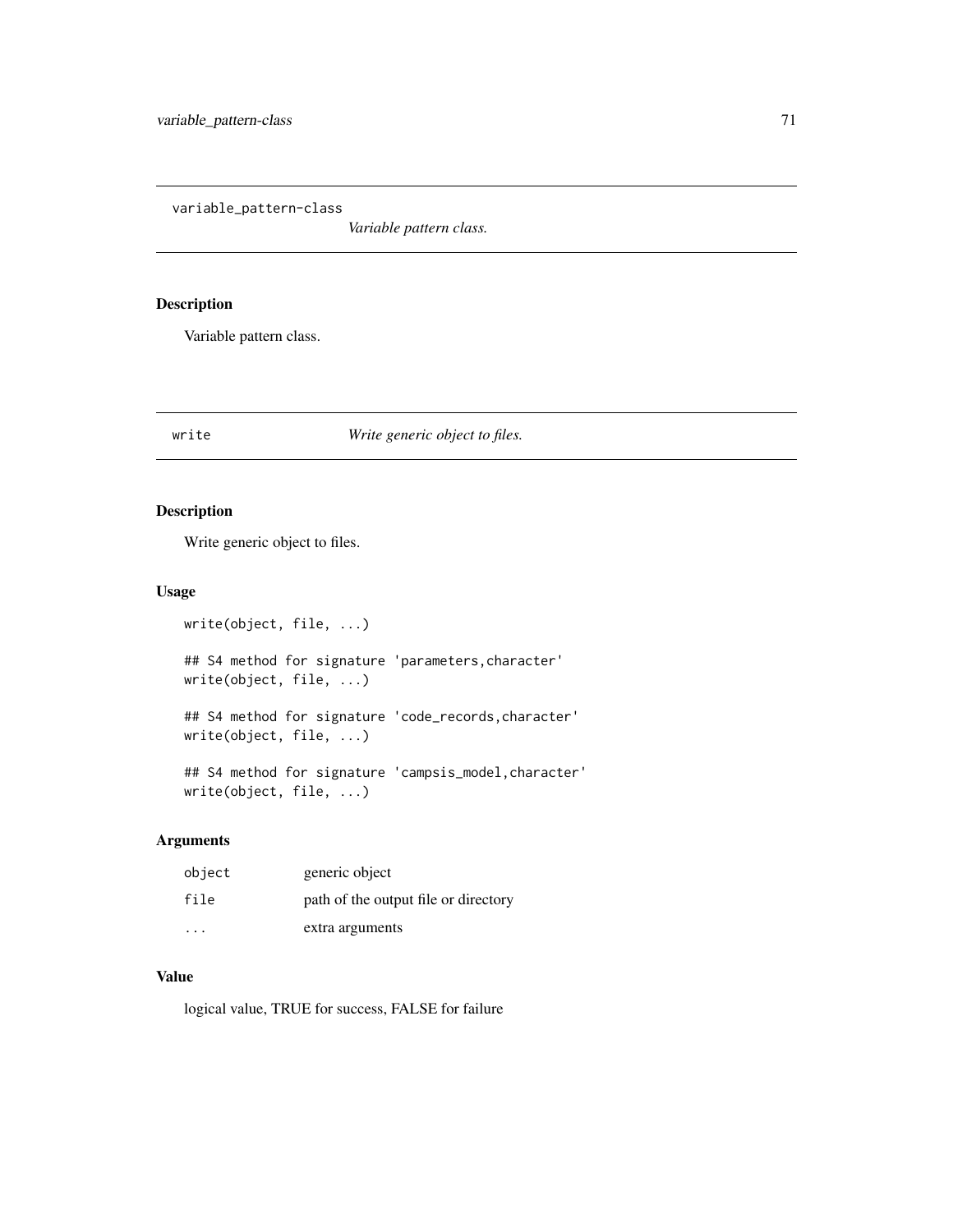Write subset of parameters (theta, omega or sigma).

# Usage

```
writeParameters(object, file, ...)
```
# Arguments

| object                  | subset of parameters                                       |
|-------------------------|------------------------------------------------------------|
| file                    | filename                                                   |
| $\cdot$ $\cdot$ $\cdot$ | extra arguments, like default Df for empty parameters list |

# Value

TRUE if success

writeVarcov *Write variance-covariance matrix.*

# Description

Write variance-covariance matrix.

# Usage

```
writeVarcov(object, file)
```
# Arguments

| object | matrix   |
|--------|----------|
| file   | filename |

#### Value

TRUE if success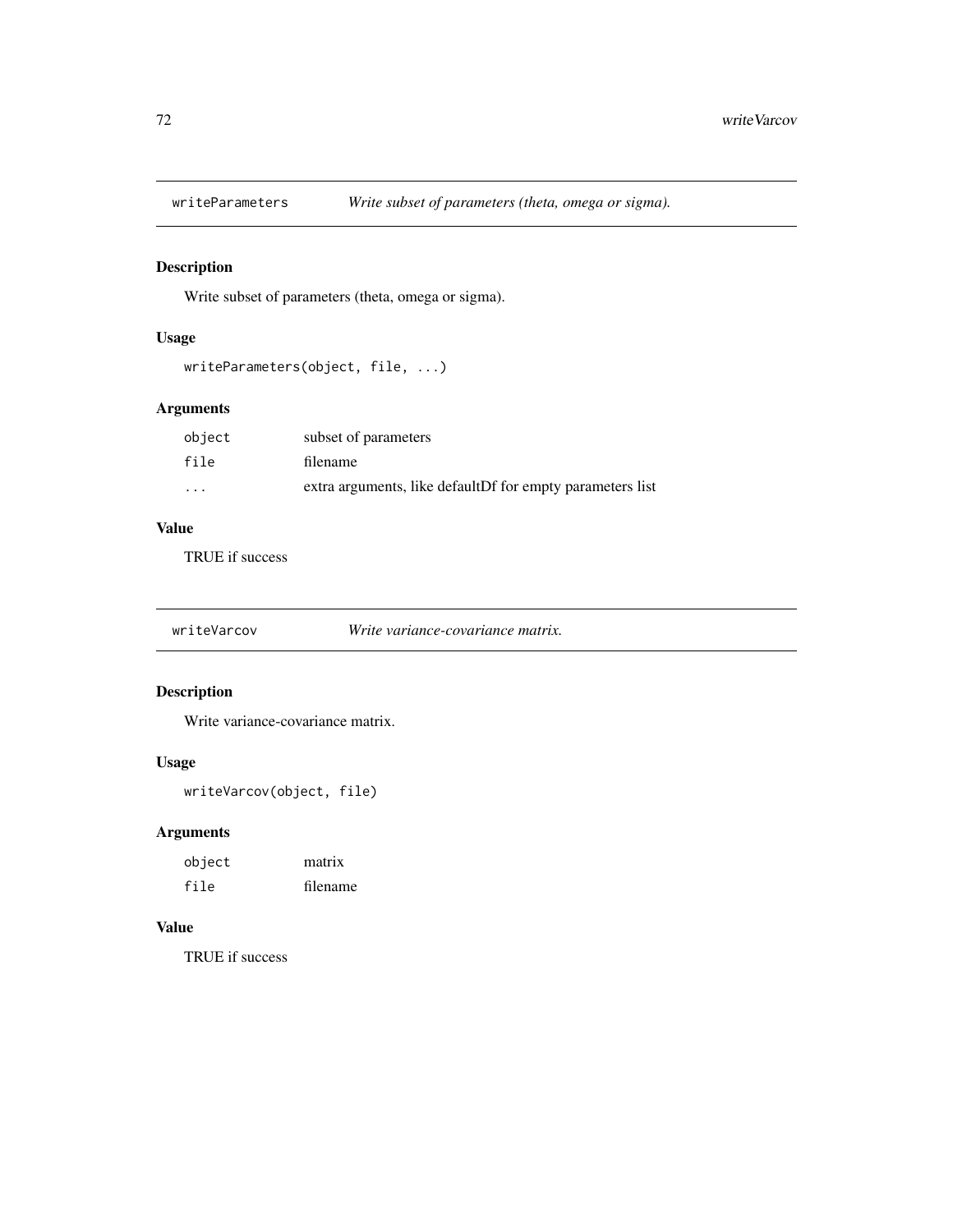## **Index**

∗ datasets model\_library, [43](#page-42-0) model\_suite, [45](#page-44-0) add, [5](#page-4-0) add,campsis\_model,campsis\_model-method *(*add*)*, [5](#page-4-0) add,campsis\_model,code\_record-method *(*add*)*, [5](#page-4-0) add,campsis\_model,compartment\_property-method Bioavailability, [8](#page-7-0) *(*add*)*, [5](#page-4-0) add,campsis\_model,model\_statement-method *(*add*)*, [5](#page-4-0) add,campsis\_model,parameter-method *(*add*)*, [5](#page-4-0) add,code\_record,code\_record-method *(*add*)*, [5](#page-4-0) add,code\_record,model\_statement-method *(*add*)*, [5](#page-4-0) add,code\_records,code\_records-method *(*add*)*, [5](#page-4-0) add,code\_records,model\_statement-method *(*add*)*, [5](#page-4-0) add,compartments,compartment\_property-method *(*add*)*, [5](#page-4-0) add,compartments,compartments-method *(*add*)*, [5](#page-4-0) add,parameters,double\_array\_parameter-method *(*add*)*, [5](#page-4-0) add,parameters,parameters-method *(*add*)*, [5](#page-4-0) add,parameters,single\_array\_parameter-method *(*add*)*, [5](#page-4-0) add,pmx\_list,list-method *(*add*)*, [5](#page-4-0) add,pmx\_list,pmx\_element-method *(*add*)*, [5](#page-4-0) add,pmx\_list,pmx\_list-method *(*add*)*, [5](#page-4-0) as.data.frame, [7](#page-6-0) as.data.frame, omega, character, logical-method default, [15](#page-14-0) *(*as.data.frame*)*, [7](#page-6-0) as.data.frame,sigma,character,logical-method *(*as.data.frame*)*, [7](#page-6-0) as.data.frame,theta,character,logical-method *(*as.data.frame*)*, [7](#page-6-0) assertSingleCharacterString, [7](#page-6-0) autoDetectNONMEM, [8](#page-7-0) autoDetectNONMEM,campsis\_model-method *(*autoDetectNONMEM*)*, [8](#page-7-0) campsis\_model-class, [9](#page-8-0) CampsisModel, [9](#page-8-0) code\_record-class, [10](#page-9-0) CodeRecords, [10](#page-9-0) Comment, [10](#page-9-0) comment-class, [11](#page-10-0) Compartment, [11](#page-10-0) compartment-class, [11](#page-10-0) compartment\_bioavailability-class, [12](#page-11-0) compartment\_infusion\_duration-class, [12](#page-11-0) compartment\_infusion\_rate-class, [13](#page-12-0) compartment\_initial\_condition-class, [13](#page-12-0) compartment\_lag\_time-class, [13](#page-12-0) compartment\_properties-class, [13](#page-12-0) compartment\_property-class, [14](#page-13-0) Compartments, [12](#page-11-0) compartments-class, [12](#page-11-0) contains, [14](#page-13-0) contains,campsis\_model,pmx\_element-method *(*contains*)*, [14](#page-13-0) contains,pmx\_list,pmx\_element-method *(*contains*)*, [14](#page-13-0) contains,statements\_record,model\_statement-method *(*contains*)*, [14](#page-13-0) delete, [15](#page-14-0)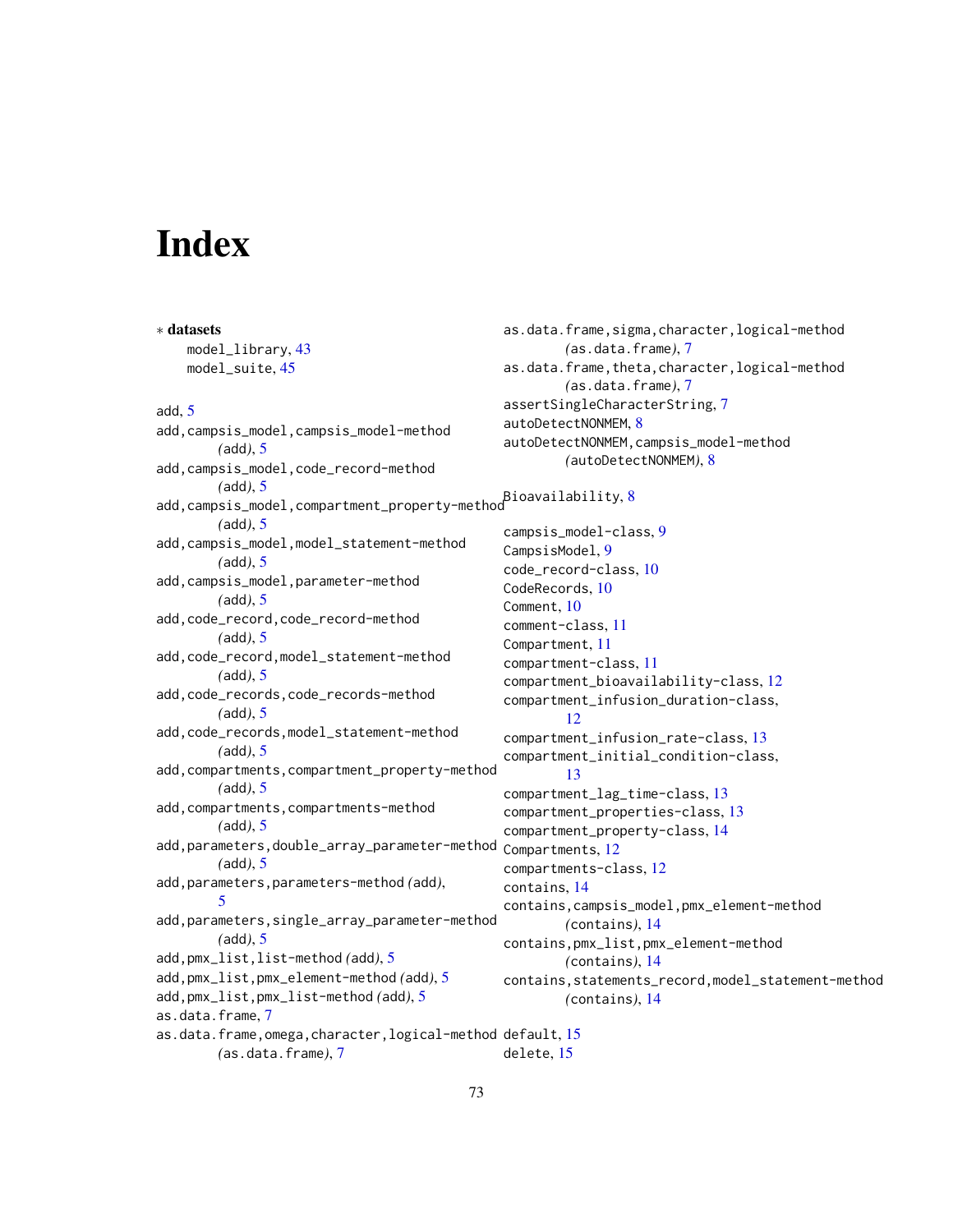```
delete,campsis_model,code_record-method
        (delete), 15
delete,campsis_model,compartment_property-method
        (delete), 15
delete,campsis_model,model_statement-method
        (delete), 15
delete,campsis_model,parameter-method
        (delete), 15
delete,code_records,model_statement-method
        (delete), 15
delete,compartments,compartment_property-method
        (delete), 15
delete,parameters,double_array_parameter-method
        (delete), 15
delete,parameters,single_array_parameter-method
        (delete), 15
delete,pmx_list,integer-method
        (delete), 15
delete,pmx_list,pmx_element-method
        (delete), 15
delete,statements_record,integer-method
        (delete), 15
delete,statements_record,model_statement-method
        (delete), 15
disable, 16
disable,campsis_model,character-method
        (disable), 16
disable,parameters,character-method
        (disable), 16
double_array_parameter-class, 17
duration_record-class, 17
Equation, 17
equation-class, 18
error_record-class, 18
ErrorRecord, 18
export, 19
export,campsis_model,character-method
        (export), 19
export,campsis_model,mrgsolve_type-method
        (export), 19
export,campsis_model,rxode_type-method
        (export), 19
export_type-class, 19
extractLhs, 20
extractRhs, 20
extractTextBetweenBrackets, 21
f_record-class, 23
                                               find, 21
                                               find,campsis_model,code_record-method
                                                       (find), 21
                                               find,campsis_model,compartment-method
                                                       (find), 21
                                               find,campsis_model,compartment_property-method
                                                       (find), 21
                                               find,campsis_model,model_statement-method
                                                       (find), 21
                                               find,campsis_model,parameter-method
                                                       (find), 21
                                               find,code_records,model_statement-method
                                                       (find), 21
                                               find,compartments,compartment_property-method
                                                       (find), 21
                                               find,pmx_list,pmx_element-method
                                                       (find), 21
                                               find,statements_record,model_statement-method
                                                       (find), 21
                                               fixOmega, 22
                                               fixOmega,parameters-method (fixOmega),
                                                       22
                                               getByIndex, 23
                                               getByIndex, compartment_properties, compartment_property-met
                                                       (getByIndex), 23
                                               getByIndex,parameters,parameter-method
                                                       (getByIndex), 23
                                               getByIndex,pmx_list,integer-method
                                                       (getByIndex), 23
                                               getByIndex,pmx_list,numeric-method
                                                       (getByIndex), 23
                                               getByName, 24
                                               getByName,pmx_list,character-method
                                                       (getByName), 24
                                               getCompartmentIndex, 24
                                               getCompartmentIndex,campsis_model,character-method
                                                       (getCompartmentIndex), 24
                                               getCompartmentIndex,compartments,character-method
                                                       (getCompartmentIndex), 24
                                               getName, 25
                                               getName,comment-method (getName), 25
                                               getName,compartment-method (getName), 25
                                               getName,compartment_bioavailability-method
                                                       (getName), 25
                                               getName,compartment_infusion_duration-method
                                                       (getName), 25
                                               getName,compartment_infusion_rate-method
                                                       (getName), 25
```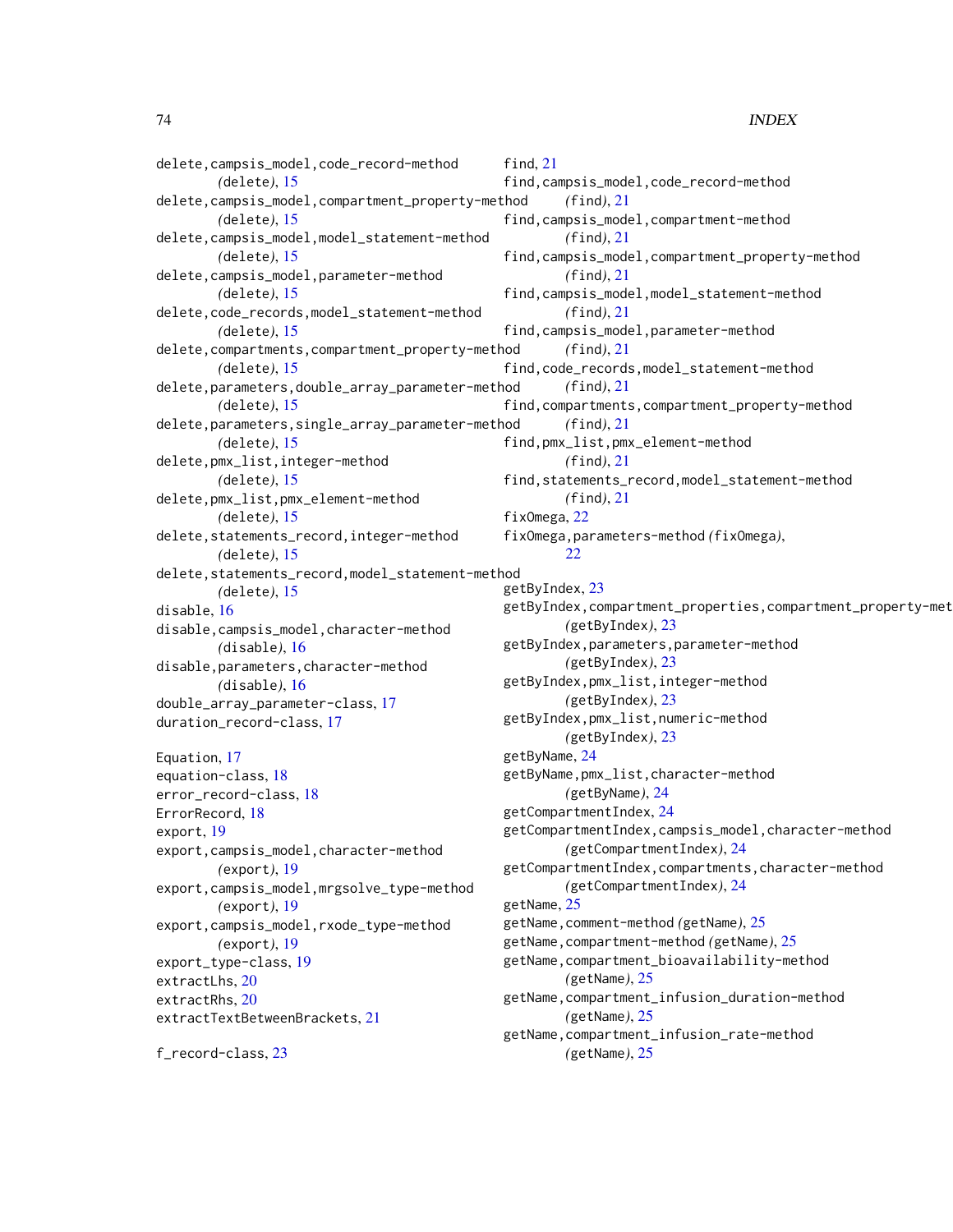## INDEX 75

getName,compartment\_initial\_condition-method *(*getName*)*, [25](#page-24-0) getName,compartment\_lag\_time-method *(*getName*)*, [25](#page-24-0) getName,duration\_record-method *(*getName*)*, [25](#page-24-0) getName,equation-method *(*getName*)*, [25](#page-24-0) getName,error\_record-method *(*getName*)*, [25](#page-24-0) getName,f\_record-method *(*getName*)*, [25](#page-24-0) getName,if\_statement-method *(*getName*)*, [25](#page-24-0) getName,init\_record-method *(*getName*)*, [25](#page-24-0) getName,lag\_record-method *(*getName*)*, [25](#page-24-0) getName,line\_break-method *(*getName*)*, [25](#page-24-0) getName,main\_record-method *(*getName*)*, [25](#page-24-0) getName,ode-method *(*getName*)*, [25](#page-24-0) getName,ode\_record-method *(*getName*)*, [25](#page-24-0) getName,omega-method *(*getName*)*, [25](#page-24-0) getName,rate\_record-method *(*getName*)*, [25](#page-24-0) getName,sigma-method *(*getName*)*, [25](#page-24-0) getName,theta-method *(*getName*)*, [25](#page-24-0) getName,unknown\_statement-method *(*getName*)*, [25](#page-24-0) getNameInModel, [27](#page-26-0) getNameInModel,omega-method *(*getNameInModel*)*, [27](#page-26-0) getNameInModel,sigma-method *(*getNameInModel*)*, [27](#page-26-0) getNameInModel, theta-method *(*getNameInModel*)*, [27](#page-26-0) getNames, [27](#page-26-0) getNames,pmx\_list-method *(*getNames*)*, [27](#page-26-0) getNONMEMName, [28](#page-27-0) getNONMEMName,omega-method *(*getNONMEMName*)*, [28](#page-27-0) getNONMEMName,sigma-method *(*getNONMEMName*)*, [28](#page-27-0) getNONMEMName, theta-method *(*getNONMEMName*)*, [28](#page-27-0) getPrefix, [28](#page-27-0) getPrefix,compartment\_bioavailability-method *(*getPrefix*)*, [28](#page-27-0) getPrefix,compartment\_infusion\_duration-metho**d**sEquation,[37](#page-36-0) *(*getPrefix*)*, [28](#page-27-0) getPrefix,compartment\_infusion\_rate-method *(*getPrefix*)*, [28](#page-27-0) getVarCov, [31](#page-30-0) hasComment, [32](#page-31-0) indexOf, [33](#page-32-0) isComment, [35](#page-34-0) isDiag, [36](#page-35-0) isODE, [38](#page-37-0)

*(*getPrefix*)*, [28](#page-27-0) getPrefix,compartment\_lag\_time-method *(*getPrefix*)*, [28](#page-27-0) getRecordDelimiter, [29](#page-28-0) getRecordName, [30](#page-29-0) getRecordName,compartment\_bioavailability-method *(*getRecordName*)*, [30](#page-29-0) getRecordName,compartment\_infusion\_duration-method *(*getRecordName*)*, [30](#page-29-0) getRecordName,compartment\_infusion\_rate-method *(*getRecordName*)*, [30](#page-29-0) getRecordName,compartment\_initial\_condition-method *(*getRecordName*)*, [30](#page-29-0) getRecordName,compartment\_lag\_time-method *(*getRecordName*)*, [30](#page-29-0) getUncertainty, [30](#page-29-0) getUncertainty,campsis\_model-method *(*getUncertainty*)*, [30](#page-29-0) getUncertainty,parameter-method *(*getUncertainty*)*, [30](#page-29-0) getUncertainty,parameters-method *(*getUncertainty*)*, [30](#page-29-0) getVarCov,campsis\_model-method *(*getVarCov*)*, [31](#page-30-0) getVarCov,parameters-method *(*getVarCov*)*, [31](#page-30-0)

getPrefix,compartment\_initial\_condition-metho**i**sStrictRecordDelimiter,[39](#page-38-0) if\_statement-class, [33](#page-32-0) IfStatement, [32](#page-31-0) indexOf,pmx\_list,pmx\_element-method *(*indexOf*)*, [33](#page-32-0) InfusionDuration, [34](#page-33-0) InfusionRate, [34](#page-33-0) init\_record-class, [35](#page-34-0) InitialCondition, [35](#page-34-0) isDiag,double\_array\_parameter-method *(*isDiag*)*, [36](#page-35-0) isEmptyLine, [36](#page-35-0) isIfStatement, [37](#page-36-0) isRecordDelimiter, [38](#page-37-0)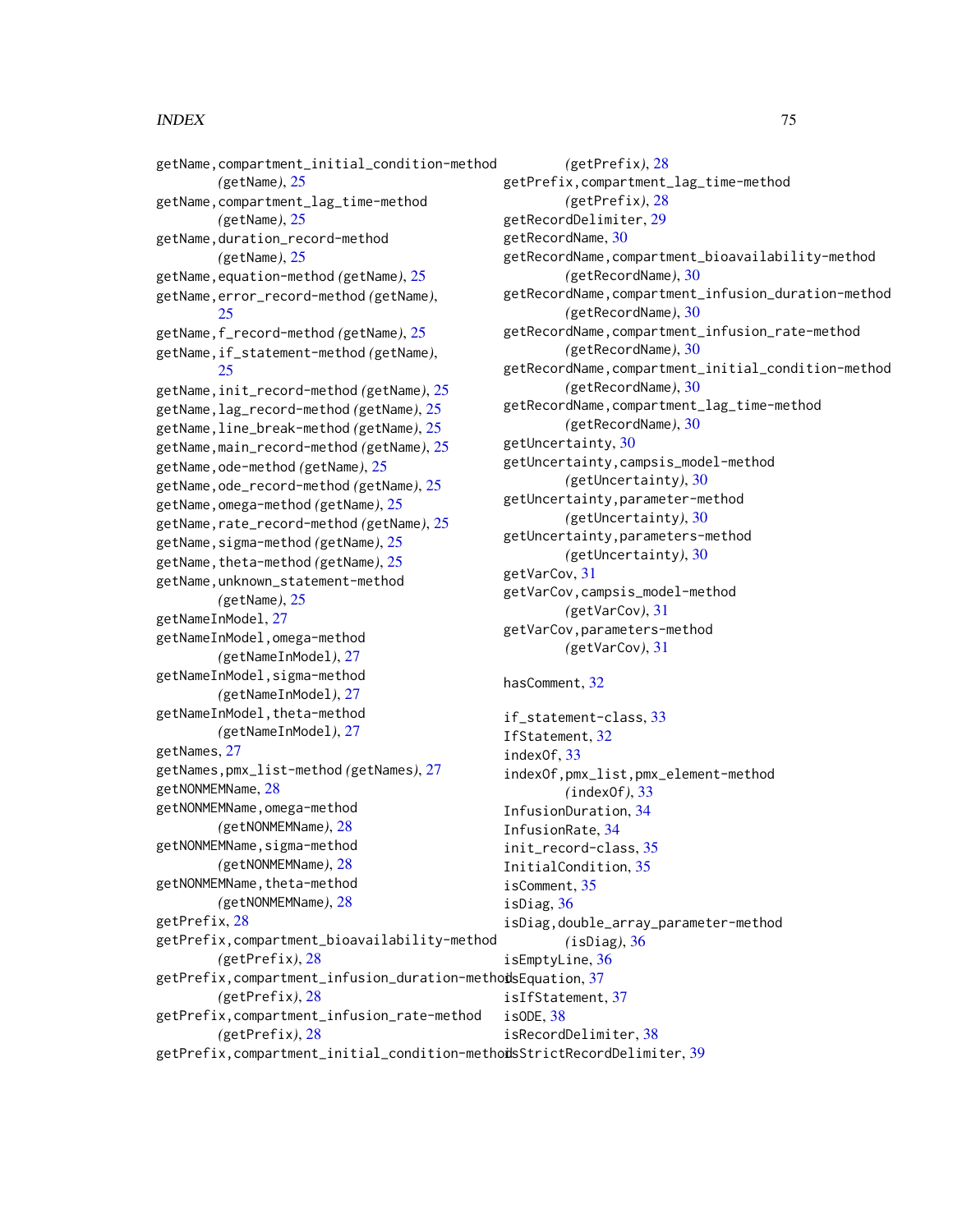## 76 INDEX

lag\_record-class, [40](#page-39-0) LagTime, [39](#page-38-0) length,pmx\_list-method, [40](#page-39-0) length, statements\_record-method *(*length,pmx\_list-method*)*, [40](#page-39-0) line\_break-class, [41](#page-40-0) LineBreak, [40](#page-39-0) main\_record-class, [41](#page-40-0) MainRecord, [41](#page-40-0) maxIndex, [42](#page-41-0) maxIndex,parameters-method *(*maxIndex*)*, [42](#page-41-0) minIndex, [42](#page-41-0) minIndex,parameters-method *(*minIndex*)*, [42](#page-41-0) model\_library, [43](#page-42-0) model\_statement-class, [44](#page-43-0) model\_statements-class, [44](#page-43-0) model\_suite, [45](#page-44-0) ModelStatements, [43](#page-42-0) mrgsolve\_type-class, [49](#page-48-0) mrgsolveBlock, [45](#page-44-0) mrgsolveCapture, [46](#page-45-0) mrgsolveCompartment, [46](#page-45-0) mrgsolveMain, [47](#page-46-0) mrgsolveMatrix, [47](#page-46-0) mrgsolveOde, [48](#page-47-0) mrgsolveParam, [48](#page-47-0) mrgsolveTable, [49](#page-48-0) Ode, [49](#page-48-0) ode-class, [50](#page-49-0) ode\_record-class, [50](#page-49-0) OdeRecord, [50](#page-49-0) Omega, [51](#page-50-0) omega-class, [51](#page-50-0) parameter-class, [52](#page-51-0) Parameters, [52](#page-51-0) parameters-class, [52](#page-51-0) parseIfStatement, [53](#page-52-0) parseStatements, [53](#page-52-0) Pattern, [54](#page-53-0) pattern-class, [54](#page-53-0) pmx\_element-class, [54](#page-53-0) pmx\_list-class, [54](#page-53-0) pmx\_position-class, [55](#page-54-0) pmx\_position\_by\_element-class, [55](#page-54-0)

pmx\_position\_by\_index-class, [55](#page-54-0) Position, [55](#page-54-0) processExtraArg, [56](#page-55-0) properties\_record-class, [56](#page-55-0) rate\_record-class, [56](#page-55-0) read, [57](#page-56-0) read.allparameters, [57](#page-56-0) read.campsis, [58](#page-57-0) read.model, [58](#page-57-0) read.parameters, [59](#page-58-0) read.varcov, [59](#page-58-0) replace, [60](#page-59-0) replace,campsis\_model,code\_record-method *(*replace*)*, [60](#page-59-0) replace,campsis\_model,compartment-method *(*replace*)*, [60](#page-59-0) replace,campsis\_model,compartment\_property-method *(*replace*)*, [60](#page-59-0) replace,campsis\_model,model\_statement-method *(*replace*)*, [60](#page-59-0) replace,campsis\_model,parameter-method *(*replace*)*, [60](#page-59-0) replace,code\_records,model\_statement-method *(*replace*)*, [60](#page-59-0) replace,compartments,compartment\_property-method *(*replace*)*, [60](#page-59-0) replace,parameters,double\_array\_parameter-method *(*replace*)*, [60](#page-59-0) replace,parameters,single\_array\_parameter-method *(*replace*)*, [60](#page-59-0) replace,pmx\_list,list-method *(*replace*)*, [60](#page-59-0) replace,pmx\_list,pmx\_element-method *(*replace*)*, [60](#page-59-0) replace,pmx\_list,pmx\_list-method *(*replace*)*, [60](#page-59-0) replace,statements\_record,model\_statement-method *(*replace*)*, [60](#page-59-0) replaceAll, [61](#page-60-0) replaceAll,campsis\_model,character,character-method *(*replaceAll*)*, [61](#page-60-0) replaceAll,campsis\_model,pattern,character-method *(*replaceAll*)*, [61](#page-60-0) replaceAll,character,pattern,character-method *(*replaceAll*)*, [61](#page-60-0) replaceAll,character,variable\_pattern,character-method *(*replaceAll*)*, [61](#page-60-0)